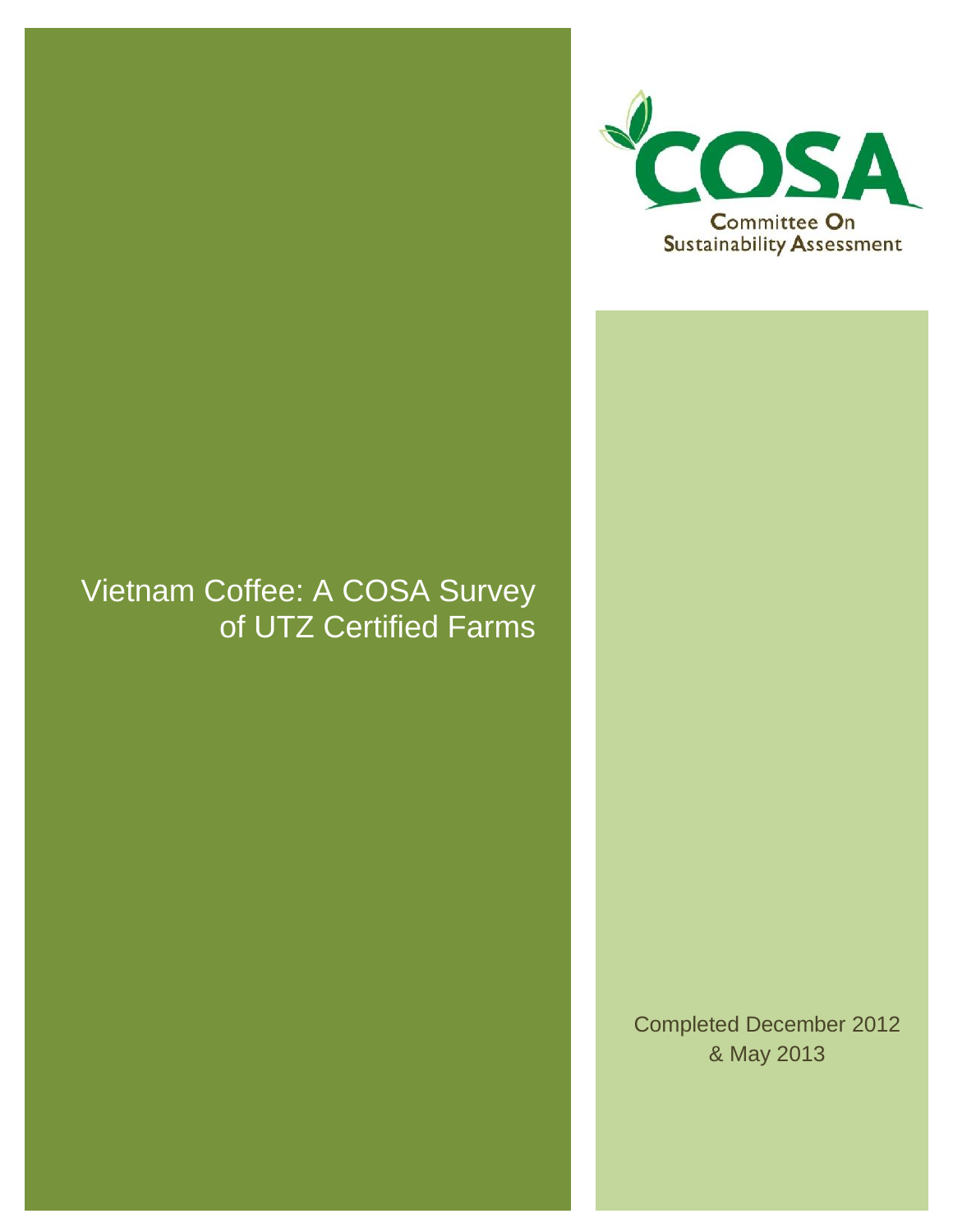**Title:** Vietnam coffee: A COSA Survey of UTZ Certified Farms

**Field Research**: The data collection team from the Western Highlands Agroforestry Scientific and Technical Institute (WASI) was led by Ms. Hue Tran and advised by leading experts at the institute.

**Trainer:** Udo Höggel. **Research sampling design**: Sarah Dix

**Contributors:** Mica Bennett and Daniele Giovannucci for the Committee on Sustainability Assessment (COSA). Preparation and proofing of the documents Amy Childs and Yasmin Goodman. Support for the original field work and reporting came from Jason Potts, Chris Wunderlich, and Jaclyn Daitchman.

**Chief Analyst:** Krislert Samphantharak, Economics Department at the Graduate School of International Relations and Pacific Studies at University of California at San Diego with Carlos de los Rios and Qiao Wang (UC Davis). Summer Allen (COSA) contributed to the analytic discussion.

**Dates:** Initial field research 2010. Follow-up fieldwork 2011-12. Workshop to review findings and conduct subsequent research in 2012. Final Report December 2012. Updated integrating two sets of comments: May 2013.

#### **Measure and Conversion Notes for the General Reader:**

The Vietnamese dong is the official currency; during the research period it climbed from 17,800 to 19,200 to the US Dollar and averaged 18,780.

The term "target" is used to denote the targeted entities (sometimes called treatments) that were assessed while "control" is used for those entities selected for comparison purposes and to help address the counterfactual questions.

Statistical significance used in the analysis and presentation of findings uses one to three asterisks as follows:  $* p \le 0.10$  or at least 90% level of confidence;  $* p \le 0.05$  or at least 95% level of confidence; \*\*\*p<=0.01 or at least 99% level of confidence. These are calculated using t-tests, See Appendix 2 for additional information.

**Counterpart:** UTZ Certified and its Evaluation staff, particularly Tessa Laan and Henk Gilhuis, merit credit for their commitment and effort to commission an independent evaluation of the UTZ work and to also partner actively in the learning that emerged.

#### *Citation suggestion:*

COSA. 2013. Vietnam coffee: A COSA Survey of UTZ Certified Farms. Committee on Sustainability Assessment: Philadelphia, USA.

COSA acknowledges the generous support of:

Swiss Confederation

O



Schweizerische Eidgenossenschaft Confederation suisse Confederazione Svizzera Confederaziun svizra

FORDFOUNDATION MISTRA





Fadera, Denartment of Economic Attairs EDFA State Secretariat for Economic Affairs SECO

Solidaridad network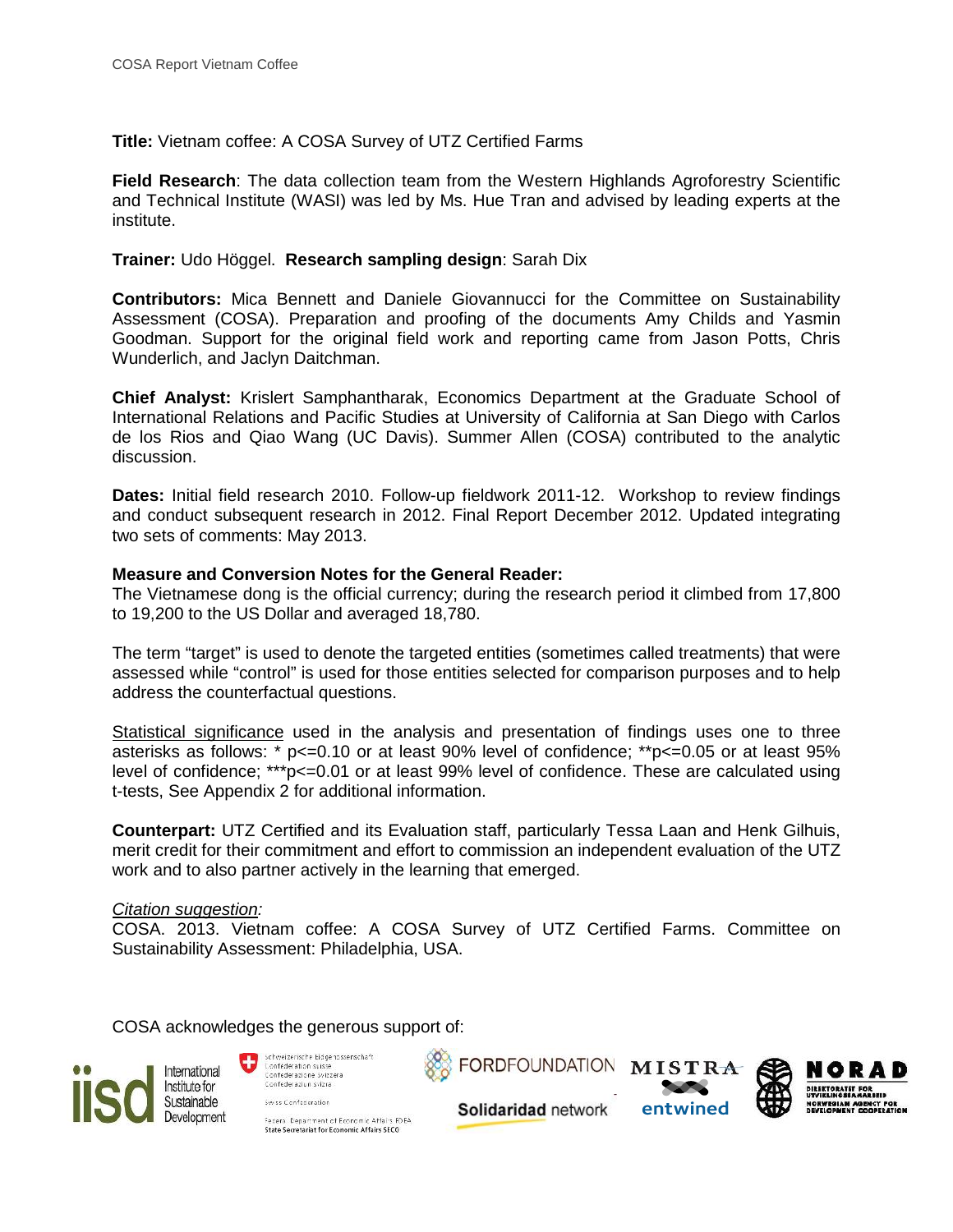# **Table of Contents**

| 1 |                                                                               |  |
|---|-------------------------------------------------------------------------------|--|
| 2 |                                                                               |  |
| 3 |                                                                               |  |
| 4 |                                                                               |  |
| 5 |                                                                               |  |
| 6 |                                                                               |  |
| 7 | APPENDIX 4. STAKEHOLDER WORKSHOP REPORT: SUMMARY AND LIST OF PARTICIPANTS  42 |  |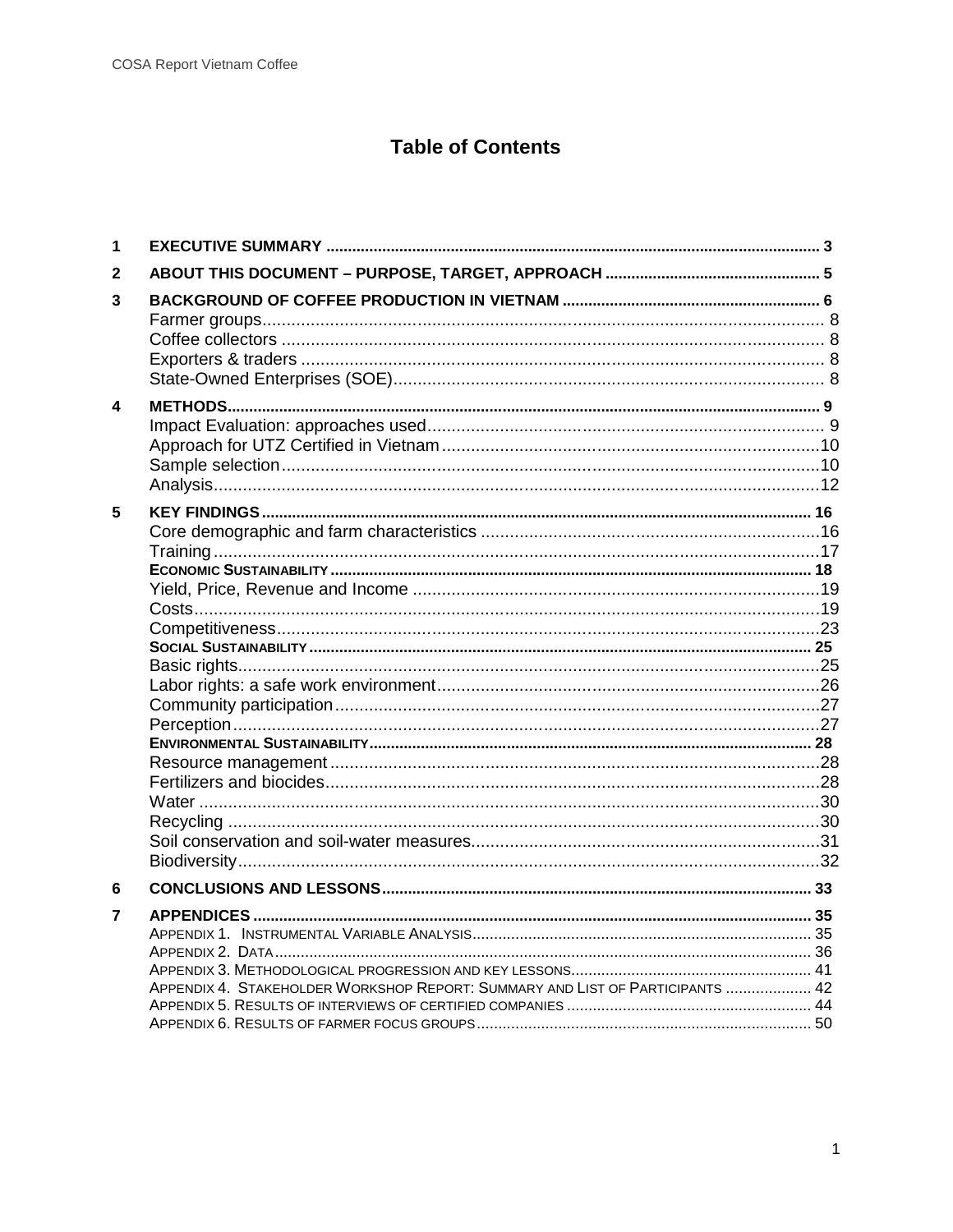## **List of Figures and Tables**

- Figure 1. Map of Daklak research area in Central Highlands
- Figure 2. Vietnam Growth of Production and Area
- Figure 3. Average hours training in last production year
- Figure 4. Yield, Price and Revenue
- Figure 5. Costs
- Figure 6. Comparisons of Input and Deduction Costs
- Figure 7. Economic Perception
- Figure 8. Farmers that understand price setting
- Figure 9. Perception of quality changes and attribution
- Figure 10. Farm households with ventilation for cooking smoke
- Figure 11. Farmers participating in community infrastructure projects
- Figure 12. Social perception
- Figure 13. Nitrogen/fertilizer use
- Figure 14. Amount of biocides used by toxicity class (g/ha)
- Figure 15. Farms using one or more water-saving measure
- Figure 16. Farms recycling wastes
- Figure 17. Farms using conservation practice
- Figure 18. Farm area: monoculture and biodiversity
- Figure 19. Farmer perception: community care of the environment after certification
- Table 1. Size distribution of coffee farmers in Vietnam
- Table 2. Total UTZ Certified coffee farmers in Vietnam
- Table 3. Sample design
- Table 4. SOE Policies and demographics
- Table 5a. Assessing the components of research methods
- Table 5b. Mitigation of validity concerns
- Table 6. Household characteristics of sample farms
- Table 7. Land tenure and management characteristics
- Table 8. Farm size characteristics
- Table 9. SOE farmer trends and premiums paid for certification

Table 10. Basic rights

- Table 11. Protective gear for applying agrochemicals
- Table 12. Community participation in governance
- Box 1. UTZ certification
- Box 2. Training as a channel for change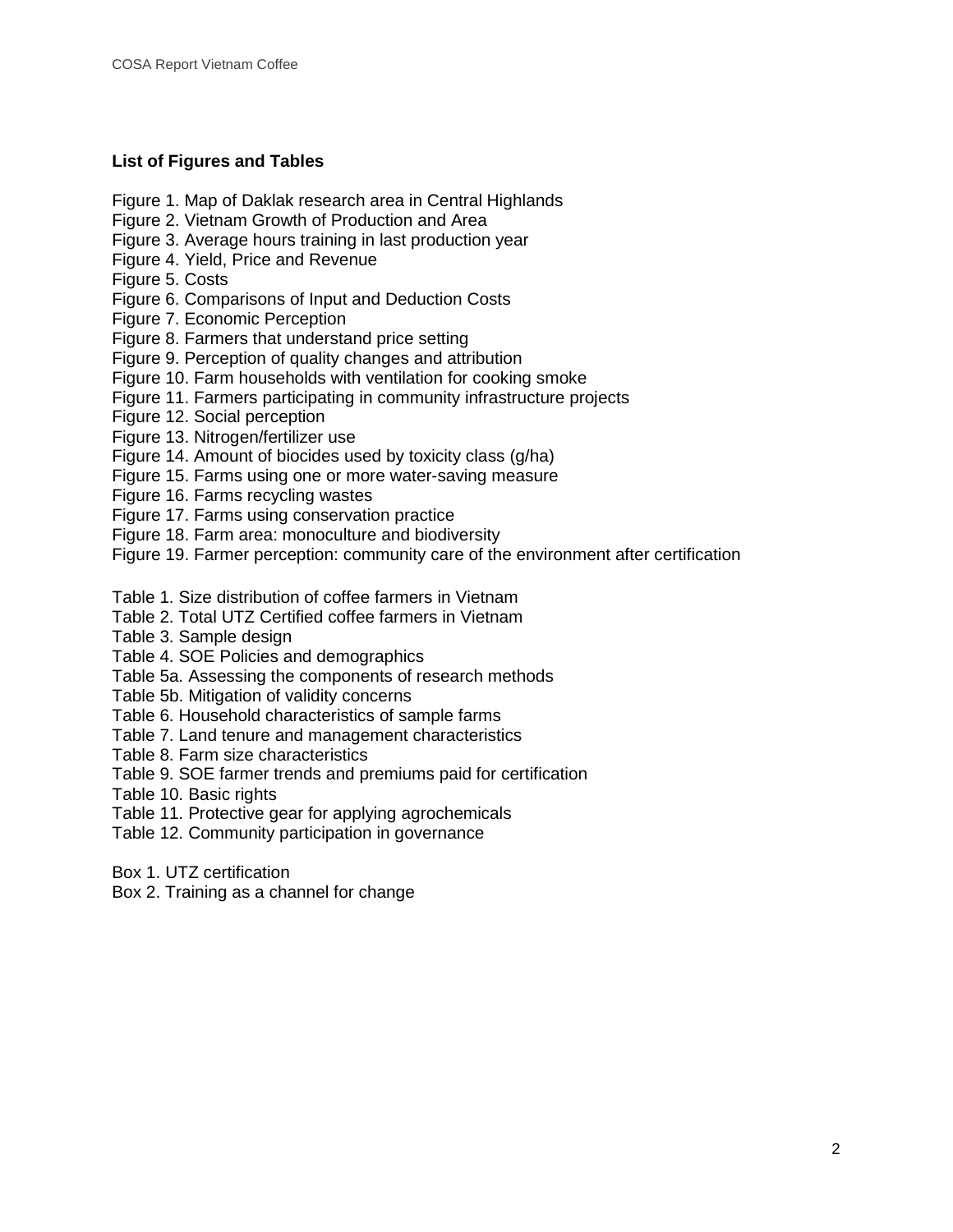# **1 Executive summary**

This 2010-12 assessment project of UTZ Certified farmers in Vietnam was the very first application of the COSA sustainability measurement system in Asia. In 2010, initial field visits were carried out to 351 coffee farms using newly developed COSA tools. This effort served as a vetting process for the approaches and as a field test to establish a basis for further measures of change to determine if there are significant differences between UTZ Certified farmers and similarly matched control groups. Unique features of the Vietnam coffee value chain challenged COSA to evolve these methodological approaches even further, resulting in tools that offer more reliable learning results for UTZ Certified as it pursues its goal to improve futures for farmers.

The study provides evidence that UTZ certified farms have reduced their use of agrochemicals (synthetic fertilizers and biocides) while not significantly sacrificing yields compared to non certified (control) farms. This is no small accomplishment in a setting with some of the world's most productive coffee farms. Farmers are likely to benefit from reduced costs and the region may benefit from fewer toxic biocides released into the environment and lowered risks of nitrogen leaching. We also know that less use of synthetic nitrogen also means decreased energy use and reduced greenhouse gases.

A key finding in the area of social sustainability was that both certified and control groups had high performance related to protecting basic rights, and maintaining safe work places and strong communities. This meant that certification had little scope to further improve performance. Nonetheless, there were some small, but still notable, indications that UTZ likely strengthened social networks as a significantly greater percentage of the certified sample participated in community infrastructure building, even if the overall number was still modest. Building on these outcomes could help UTZ address some aspects of social sustainability whose outcomes were not positive. Significantly fewer certified farm households had good indoor smoke ventilation - one proxy for family health and the basic quality of housing. In regard to farmers "understanding how the prices they receive are set"– a measure of capacity for self determination and to improve circumstance  $-$  a significantly smaller percentage of certified farmers were aware of this than were control farmers.

Environmentally, in addition to more efficient resource use, the UTZ Certified farms also demonstrated other benefits. A significantly higher percent of certified farmers used water saving measures. Impacts on biocide use were significant with certified farmers using an average of less than one gram of the most toxic Class 1 biocides per hectare, compared to 141 grams on the conventional control farms. The positive environmental indicators, such as recycling and reduced biocide use, likely also reflect some economic savings for producers. Finally, some of the certified farms had modest levels of biodiversity (although sparse) while most of them – and nearly all the control farms - operated coffee monocultures.

The strong and sometimes opaque influence of State Owned Enterprises (SOE) on the farmers (whose certification they hold) presented formidable analytical challenges. The SOE took deductions from the farmers' production for goods and services that are hard to quantify or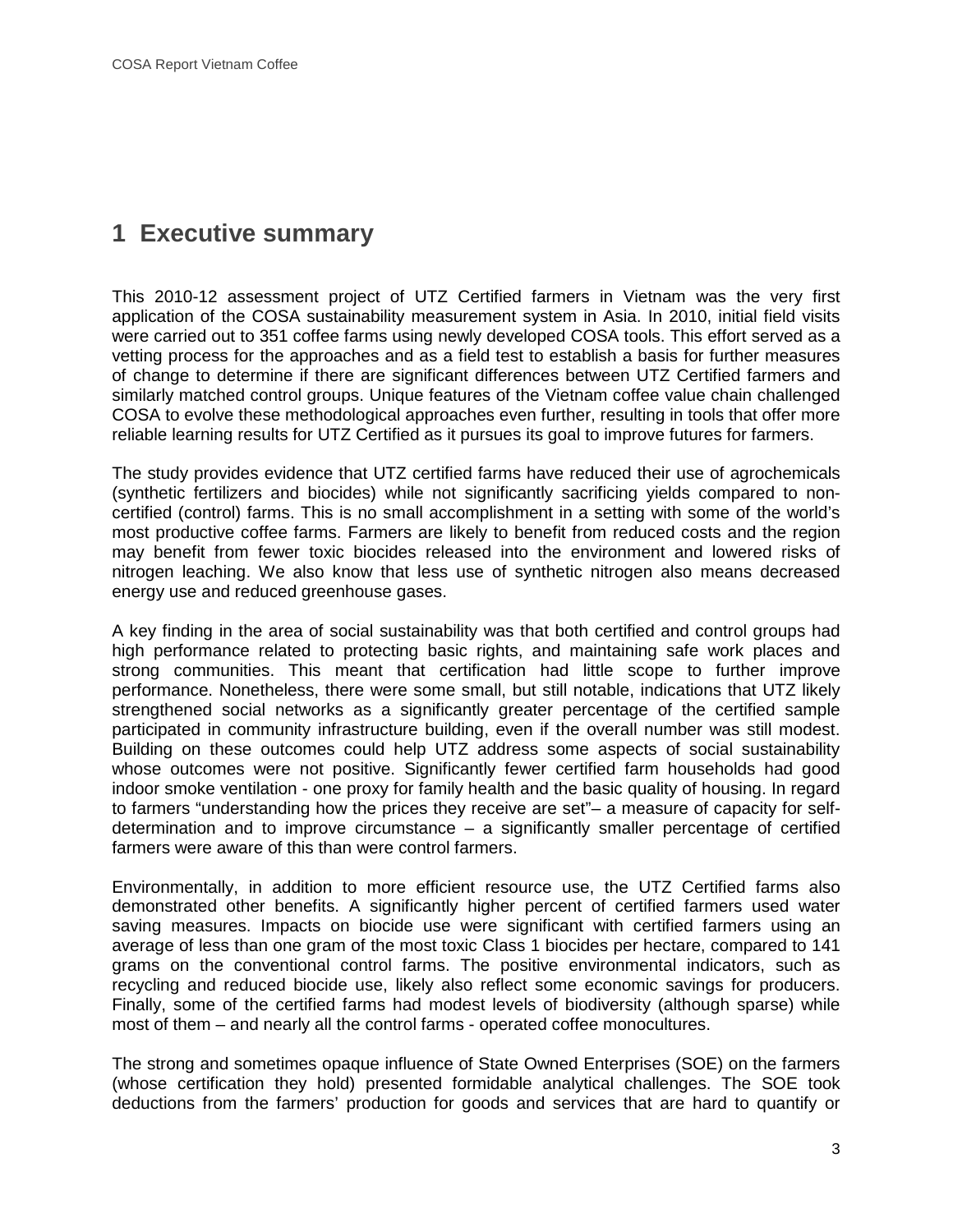compare in any systematic way because they mix together true production costs with costs for social benefits. These deduction costs can include: technical support and training; preferred access to credit; different levels of fees for land use (sharecropping); different levels of input costs; and different levels of social supports such as retirement benefits and medical care. The challenge is that these different types and levels of benefits are neither externally evident nor consistent enough to allow for a clear valuation or comparison.

Certified farmers showed significantly lower cash costs for inputs and that initially misled analysts about the true nature of their net income until these farmers were noted to also have significantly higher deduction costs from the SOE they were affiliated with that were not part of the reporting. The deeper analysis indicated that some costs included in the package of deductions were very likely to be costs for inputs. When accounting for the semi-opaque deductions, the income of certified farmers was not significantly different from that of the control farmers. The data suggests that certified SOE are offering a package of services that may be particularly attractive to poorer farmers. The lack of clarity however also suggests that farmers may not be able to make optimal informed choices.

The discovery of the extent of these cost differences led to the use of expanded qualitative and quantitative research approaches and the application of various analytical models in order to untangle the factors resulting from company policies. This helped to more accurately capture the complex reality that farmers face and to arrive at these further conclusions:

- Certification did not necessarily cause the certified SOE and its farmers to adopt many new practices. Rather, the SOE typically used certification primarily as a way to gain market recognition for desirable practices they already employed.
- SOE representatives said certification's requirements for record keeping and monitoring helped in consistently or systematically applying practices, which may have contributed to the better resource management that was observed in the study.
- The SOE reported that certification has improved prices with a premium range of USD 0.035 to USD 0.05 per kg and added quality premiums of at least USD 0.10 per kg. The amounts they reported passing on to farmers from the certification premiums ranged from USD 0.005 (½ cent) to USD 0.03.
- Analysis of farmer results did not find significant differences between the certified targets and the control groups for either coffee yields or for prices received by farmers; accordingly, there was no statistically significant difference in revenue between the two groups

Overall, the improved resource management of UTZ Certified farmers bodes well for better managing the environmental challenges of coffee farmers striving for the world's highest levels of yields (Vietnam). This is also likely to be a valuable risk management feature when market prices inevitably drop. Certification appears to be having modest but nonetheless significant overall benefits and the data suggests that there are some areas such as transparency and farmer information or awareness that would benefit from further effort.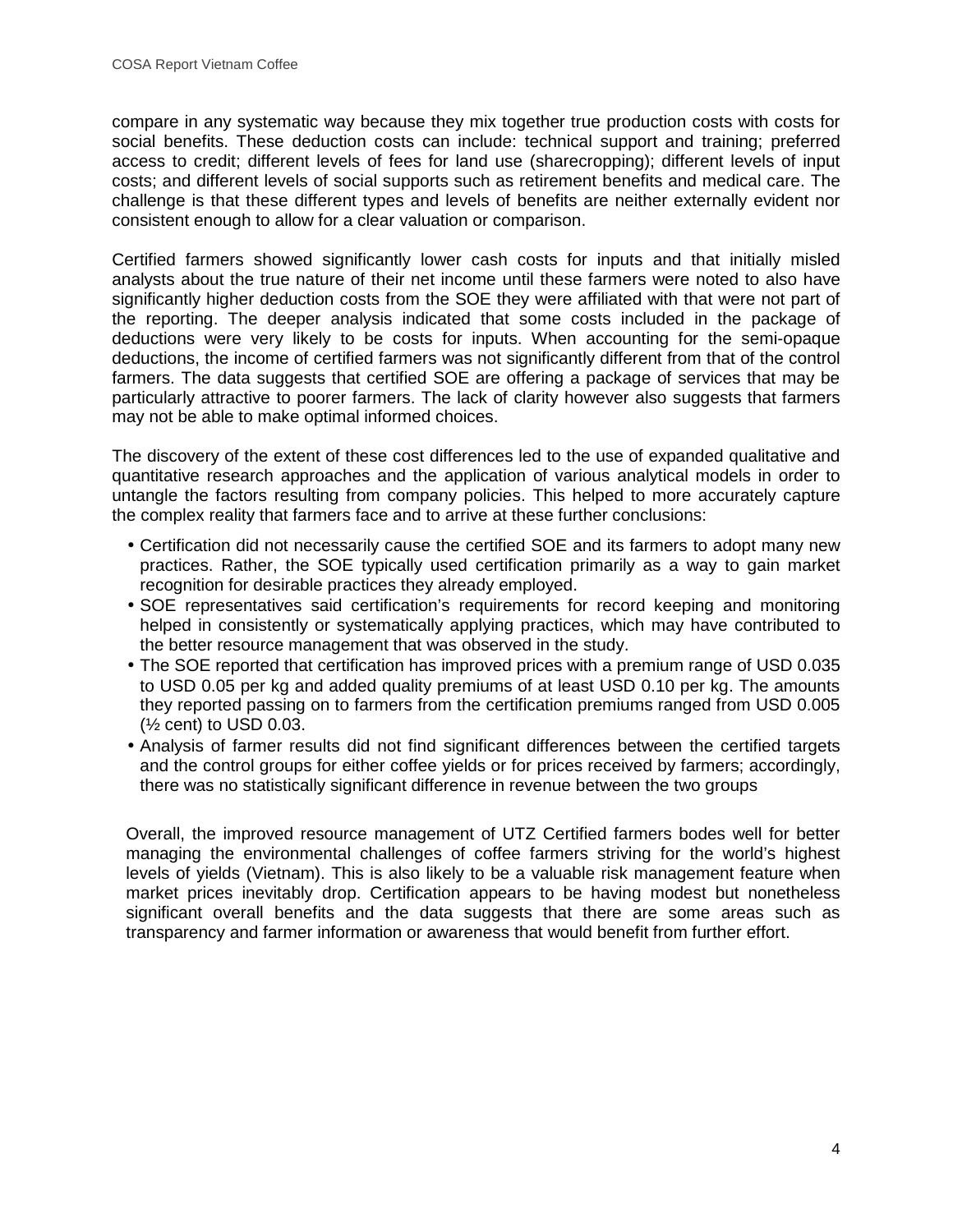# **2 About this Document – Purpose, Target, Approach**

UTZ Certified seeks to catalyze "better futures" for producers of commodity crops. The UTZ model for achieving this is to apply standards that contribute to more productivity and quality, better environmental conditions, and better social conditions. UTZ maintains a strong commitment to measuring the effectiveness of its programs in achieving agricultural sustainability. As part of this effort, UTZ and Solidaridad (both Netherlands-based non-profits) commissioned the Committee on Sustainability Assessment (COSA) to conduct three independent impact assessments for which they agreed to have no control over any aspects ranging from the selection, to the research methods, to the final analysis. The Vietnam work offered the only opportunity to look at mature certification efforts to see the direction of change after some years of certification, and whether there was indication of improved results over controls, poorer results, or convergence in results.

The objective of this COSA analysis is to measure the impact of the UTZ Certified standard on agricultural sustainability at the coffee farm level in Vietnam. This report presents findings from COSA's assessment of certification's impacts using a mixed-methods approach to better capture the diverse conditions found in the field. The main component of the approach was a standardized survey administered to 351 farmers from October through December 2010. This survey collected data on performance related to COSA's sustainability indicators and was bolstered by several more qualitative methods.

COSA added these qualitative methods in order to enhance the contextual information needed to properly understand the survey results. As part of this effort, an initial stakeholder workshop collected information from a broad spectrum of participants in the coffee value chain in Daklak, the area that was the focus of the survey. An 'expert consultation' followed which determined additional steps needed to address the various inputs from stakeholders. Key actions included expanded analytical approaches, and further in-depth interviews of certified companies included in the survey in order to understand the very unique role of Vietnam companies in the coffee value chain.

This report is organized into several distinct sections. The Background section explains the basic and unique qualities of Vietnam's coffee sector that are relevant to this analysis. The Methods section details the approach COSA used to address the factors and arrive at an assessment. The Findings section is organized according to COSA indicators and compares sustainability results for UTZ certified and conventional coffee farmers. It describes the results from the farmer surveys, as well as any relevant information from the stakeholder workshop, company interviews and farmer focus groups to add context and nuance the findings. The Conclusions section summarizes methodological lessons as well as key points for action from the findings. Finally, the Appendices provide methodological and analytical detail for all the components of the project including the stakeholder workshop, company interviews, and farmer focus groups.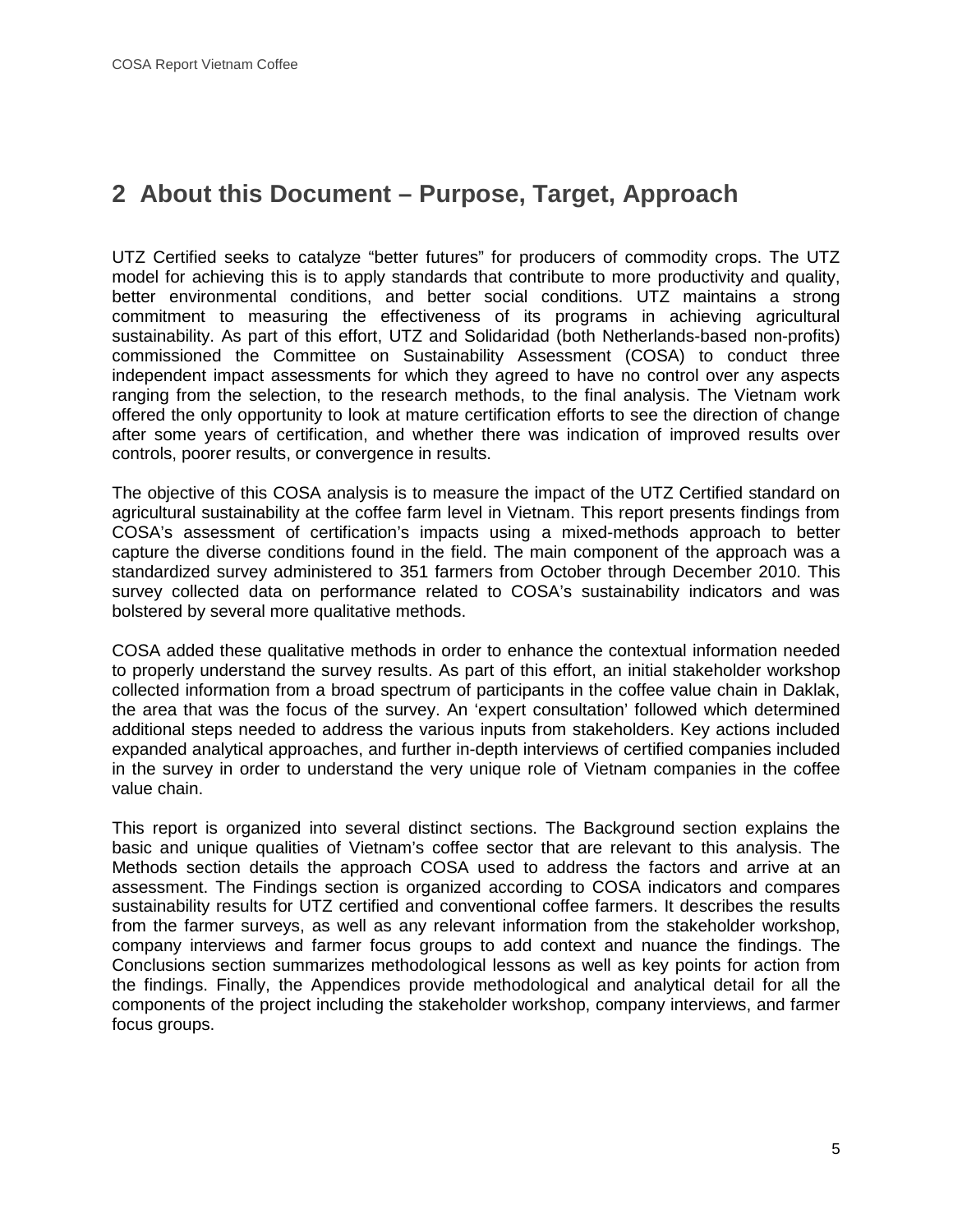# **3 Background of coffee production in Vietnam**

Vietnam is recognized as an economic success story, with one of the fastest growing economies in the world, and the coffee sector has exemplified this growth. The market reforms (doi moi) which followed the nation's sovereign debt default in 1982 are often credited for the rapid expansion. Agriculture is Vietnam's largest employer and plays a critical role in the country's economy, however, it is being replaced by the industrial sector. Agricultural output has shrunk from 25% of gross domestic product (GDP) in 2000 to about 20% in 2010, while the share of industrial output has steadily grown. In 2010 Vietnam's GDP was US\$ 3,100 (PPP) per capita.

Vietnam is one of the world's most important coffee producers. Its meteoric rise to prominence as one of the major high-volume/low-cost producers has had a singular impact on the global coffee industry, as well as in its own rural areas. Coffee was not important as an export commodity in Vietnam until the 1990s. Initially introduced by the French, Arabica varieties were predominately planted, but were later decimated by disease (Hemileia vastatrix- coffee rust), and Vietnam switched to Robusta production and a strategy of intensive, high-yield production.



#### **Figure 1. Map of Daklak research area in Central Highlands of Vietnam**

Coffee, particularly Robusta, is concentrated in the Central Highlands region. Between the years 1990 and 2000, Vietnamese farmers in the Central Highlands planted more than a million acres of coffee trees, with annual coffee production expanded from 84,000 tons to 950,000. This startling growth repositioned Vietnam from an insignificant coffee producer to the second largest producer after Brazil.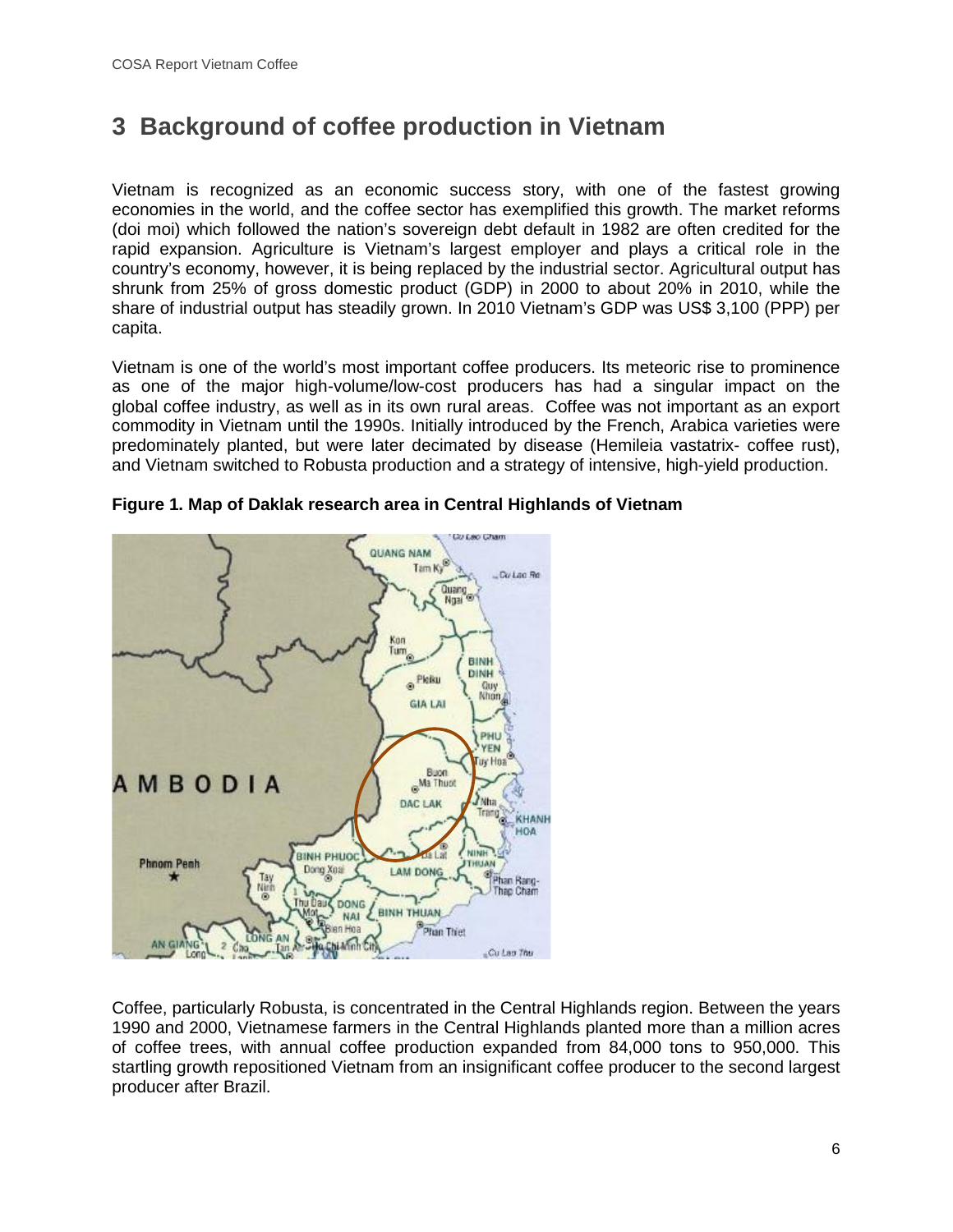This economic growth has created some critical problems. Reports have noted that the intensive, often monoculture, production strategy has led to excessive use of water that seriously threatens vital aquifers and a disproportionate application of agrochemicals with resultant contamination effects<sup>1</sup>. Production in the highlands was promoted by the government in the 1970s with land incentives that resulted in social conflicts between the ethnic majority and indigenous and nomadic groups. Vietnamese coffee is known for high-volume production of bulk coffee to be used primarily in the manufacturing of instant coffee. Increasingly, quality is becoming a determinant of price in Vietnam as more sophisticated practices find demand in certain supply channels.



**Figure 2. Vietnam's share of world coffee production**

Small farmers in the region have an average farm size of 1.2 hectares<sup>2</sup> -- a figure very similar to the farms studied by COSA. The typical farm size is not necessarily indicative of productive capacity because Vietnamese farmers are the most productive in the world. So, even though 85 percent of farms are smaller than 2 hectares, they are world leaders in yields with averages in excess of 2 metric tons green bean equivalent (GBE) per hectare (USDA-GAIN 2010).

## **Table 1. Size distribution of coffee farmers in Vietnam (% of total farms)**

| $>0.2$ ha | $0.2$ –1 ha $\parallel$ 1-2 ha |     | $2-3$ ha | $3-5$ ha | lha |
|-----------|--------------------------------|-----|----------|----------|-----|
| 3%        | 50%                            | 32% | 10 %     | 4%       | 1%  |

Source: Analysis based on General Statistic Office database

Source: General Statistics Office (GSO) and MARD noted in GAIN 2012

 $1$  D'haeze, D., Deckers, J., Raes, D., Phong, T. & Chanh, N. 2003. Overirrigation of Coffea Canephora in the central highlands of Viet Nam: revisited simulation of soil moisture dynamics in Rhodic Ferrasols. AgriculturalWater Management. 63, 185-202.

Ahmad, A.2001. An institutional analysis of changes in land use pattern and water scarcity in Daklak province, Viet Nam. Institutions, Livelihoods and the Environment change and response in mainland

Southeast Asia. NIAS, Copenhagen.<br><sup>2</sup> Thanh, Dang and Gerald Shivley. 2008. Coffee Boom, Coffee Bust and Smallholder Response in Vietnam's Central Highlands. *Review of Development Economics*. Vol 12 Issue 2, 312-326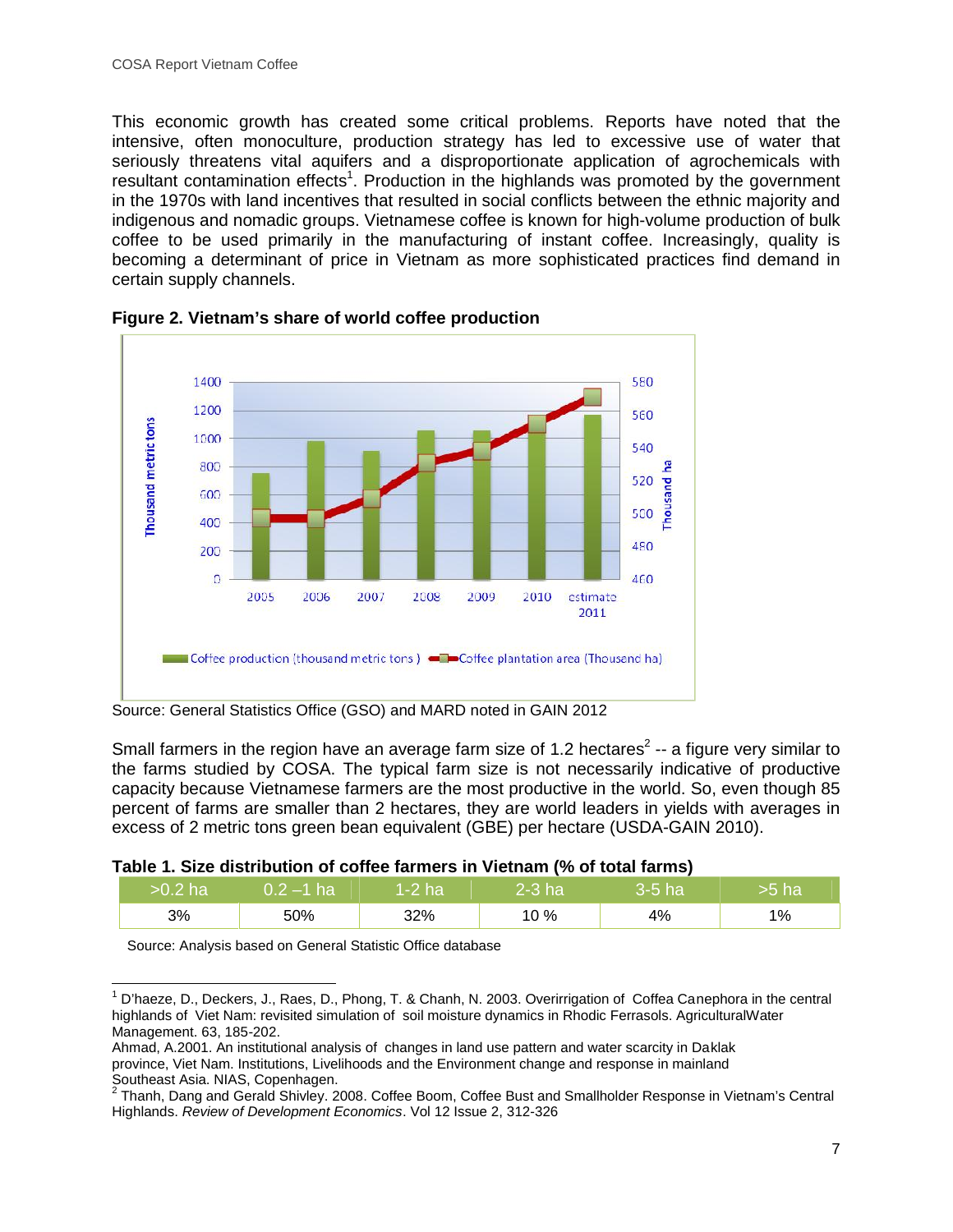#### **Farmer groups**

The model of a typical farmer-run coffee cooperative is not commonly found in Vietnam. There are some farmer associations and also unofficial teams, groups, and clubs formed by farmers gathering voluntarily. These kinds of groups are established by NGOs or companies to cooperate with factories or enterprises. The unofficial groups have no legal status to execute economic contracts.

#### **Coffee collectors**

Exporters, processors and foreign traders are trying to interact more directly with producers and farmers. However, the role of local collectors is still very important in some areas, especially outside the immediate range of the SOE. Coffee produced by farmers is of mixed qualities and collected in bulk for processing in mills. Collectors function purely to funnel volume from individual farmers and provide transport to mills, getting a small price margin for their efforts.

#### **Exporters & traders**

Export activities are presently handled by coffee companies that have processing facilities. Small-scale farmers and coffee collectors do not have any role in exporting. All of the biggest coffee traders in the world are operating in Vietnam and operate with local enterprises. The biggest names are: Vinacafe (Buon Ma Thuot), Thai Hoa Coffee Company, Neumann, Armajaro, Parcolini, Olam, Dakman (Volcafe), Acom (Ecom), Simexco, Intimex.

### **State-Owned Enterprises (SOE)**

SOE play a considerable role in the region, controlling large areas of prime land that are leased to farmers who pay a sharecropping quota of their production. Some SOE provide a number of social benefits to their member farmers such as health insurance and retirement support. They are also a valuable source of technical assistance, low-cost inputs, irrigation, and can even facilitate credit. Technical assistance can extend beyond advising to asserting required protocols that farmers must follow. SOE typically can provide processing and marketing, but a number of farmers affiliated to SOE sell their own portion of the crop to private buyers. The organizational structures of SOE have made them a natural vehicle for applying certifications and indeed they were among the first to do so.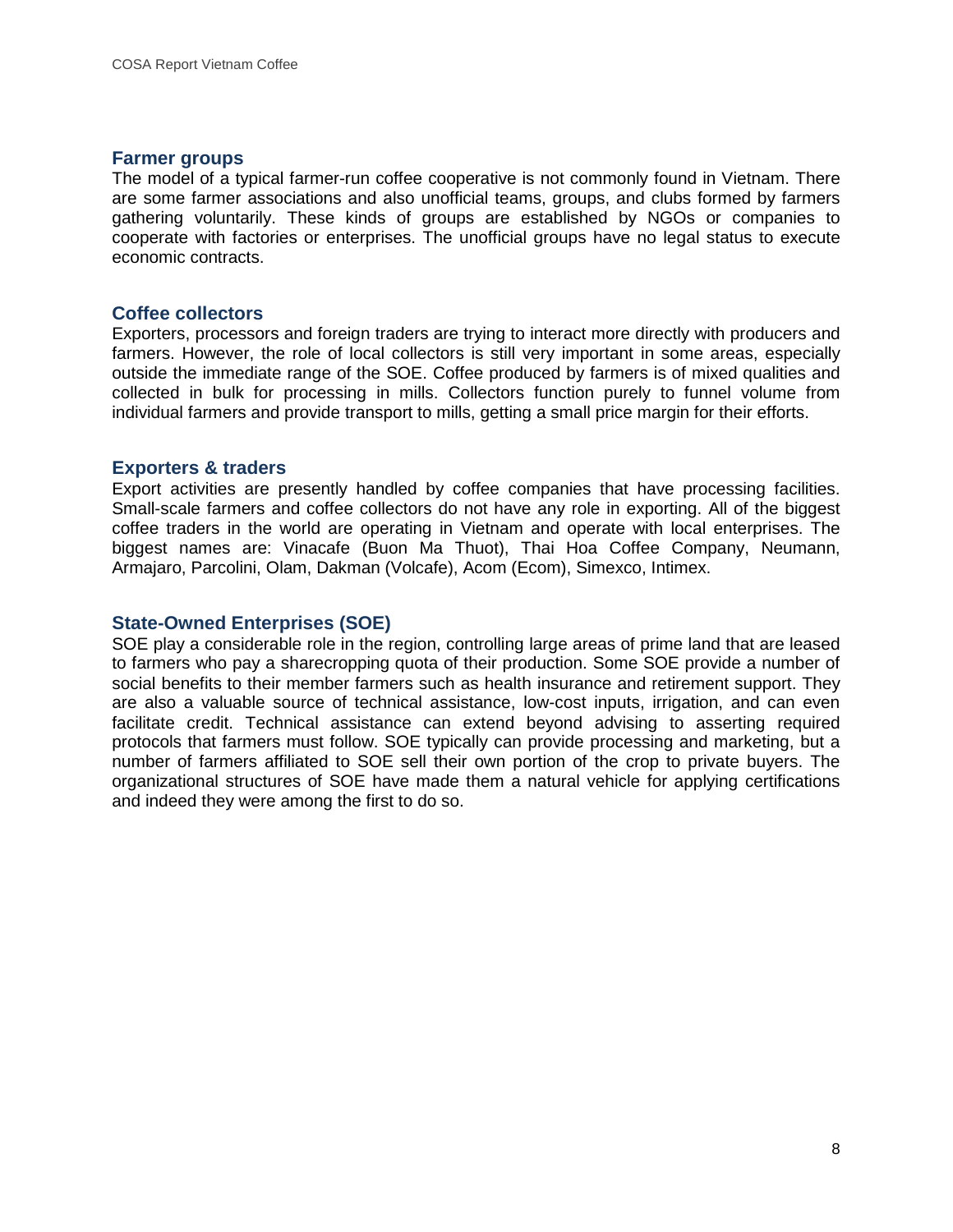# **4 Methods**

#### **Impact Evaluation: approaches used**

Research in impact evaluation has established a preferred hierarchy of empirical approaches valued for the degree to which decision makers can rely on the results to be an accurate representation of actual effects. Attempts to quantify impacts are restricted by the available data, time and resources necessary to have optimal results. Many case study approaches that estimate a simple account before and after an intervention, or compare a group that received an intervention with a group that did not, suffer from flaws. These case studies are unable to accurately account for both observable and unobservable differences between the groups or changes in the environmental, social, or economic situation that are unrelated to the project. Purely experimental approaches (such as randomized control trials) attempt to control for some of the challenges to good data by randomly assigning entities to the study. However, when such field experiments are not possible due to constraints of time or situations that make them less preferable from a social or economic perspective, quasi-experimental approaches are often used to estimate the impact of particular interventions. The analytic choices include Propensity Score Matching (PSM) and Instrumental Variable (IV) analysis, and these were the methods selected by COSA and applied to this work.

The choice of approaches depends partly upon the assumptions that are applicable to the population being analyzed, the possibilities and limitations of specific interventions or projects (including the intervention history), as well as locally available data for *a priori* matching of target (treatment) and control groups. As with all quantitative approaches, both require a hypothesis about the appropriate theory of change that is tested by comparing the groups that have had the intervention or treatment (target) with groups that have not (control). The control group functions to address the counterfactual – an estimator of what the condition of the target group would be if it had not experienced the intervention. After controlling for observable differences, this allows some reasonable attribution or at least correlation of differences in performance to the treatment, that is, in this case, UTZ certification.

PSM attempts to approximately simulate randomized trials by selecting target and control observations from populations judged to be similar for factors that would affect performance on tested indicators. It then matches individual observations – in these cases farmers - according to variables that might affect performance. The challenges to PSM are: 1) self-selection bias wherein farmers choosing certification may be intrinsically different from farmers that do not; 2) finding uncertified groups that are similar to the certified groups may be difficult; and 3) some unobserved differences that do affect performance can emerge in groups that initially appeared to be similar. In situations where there are many unobservables that could impact the outcomes or where available control groups do not closely match the target groups , then IV can be more robust as it allows some control for these unobservables without completely relying on a matched control group. See Appendix 1 for more in depth information.

Both PSM and IV can be combined with Difference in Difference analyses which measures performance for both target and controls before an intervention begins and then after the intervention is introduced. Coupling the current data and analysis with follow-up rounds of data collection provides a robust assessment of the effects of UTZ certification on the coffee farmers in Daklak. This avoids a serious drawback of before/after approaches, especially to the extent that annual variability in conditions (independent of those caused by the intervention) may drive many of the observed changes. This is especially the case for agriculture, where, for example,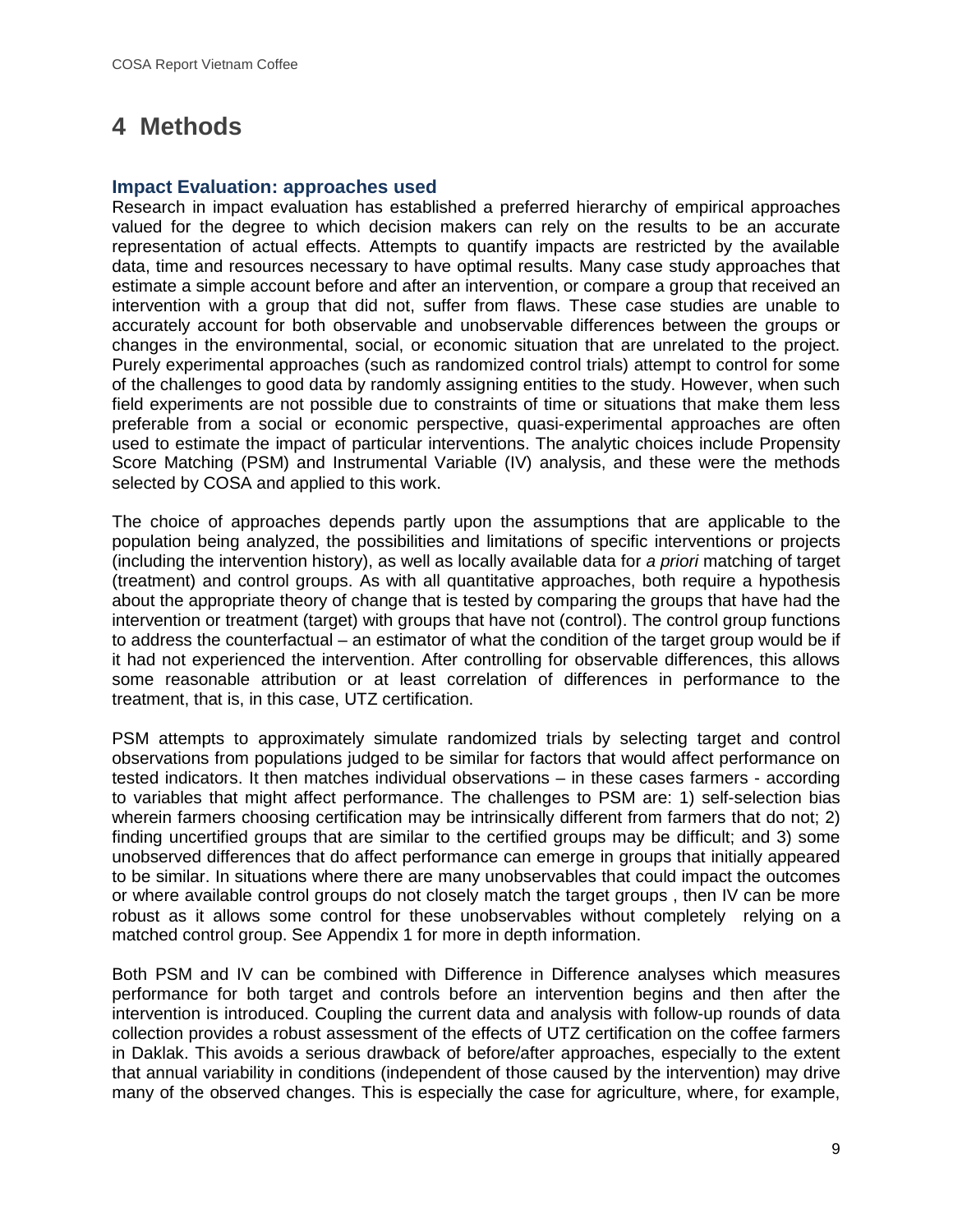the certified SOE in our sample indicated they had been unable to calculate the difference in sustainability factors before and after certification because a number of variables (such as price, credit, and weather) varied substantially from year to year. When, as in this case, there is no baseline year for a Difference in Difference analysis, then Single Difference Analysis can be applied successfully (see, e.g., Bernard et al. 2008).

## **Approach for UTZ Certified in Vietnam**

COSA's indicators reflect a robust and inclusive theory of change that covers the three pillars of sustainability: economic, social and environmental. These indicators derive from a broad participatory process, considerable field testing, and benchmarking to dozens of international conventions and normative agreements such as those administered by UN bodies or multilateral agencies (e.g. International Labour Organization Core 8 Conventions, International Covenant on Economic, Social and Cultural Rights, Convention on Biological Diversity, OECD Economic Guidelines, etc.).

In brief, COSA used scientific inquiries to gather and then compare the results of the UTZ Certified group with a control group selected to be as similar as possible in all observable and likely non-observable respects that affect sustainability performance – except that the control group is NOT certified. The uncertified control group provided an estimate of the counterfactual or how the similar certified farmers would have performed had they not been certified. The differences in performance between the groups can then most likely be attributed to certification.

#### **Box 1. UTZ certification objectives & local compliance**

UTZ certification incorporates standards for sustainable agriculture, meant to provide better income and economic results, better environment, and better social conditions. UTZ certification achieves change by training farmers to implement standards that are designed to improve farm practices.

It claims to implement credible control systems to ensure farmers follow standards. Evidencing this, all of the interviewed participating SOE companies responded similarly to the question of what they found most important for achieving UTZ certification stating, "to get UTZ Certified, we must comply with all the criteria of UTZ."

## **Sample selection**

The Daklak region was selected for a variety of reasons. It covers 50 percent of UTZ Certified farmers in Vietnam and is Vietnam's main coffee growing region. It therefore likely offers the best representation of both UTZ Certified farmers and of Vietnamese coffee farmers as a whole. This choice also provided a chance to look at the effects of a mature certification process and may represent a baseline opportunity for further impact analysis in the future. Since most UTZ farms in Daklak were certified in 2006 or 2009, a before/after comparison was not possible so we relied upon a robust with/without analysis. Of course, regardless of the method selected, there is no way to guarantee that all related effects, particularly smaller or more ephemeral ones, will always be captured. UTZ provided an overall list of all the groups they have certified since 2004 for our sample selection. The list consisted of 23 companies in 5 districts encompassing nearly 20,000 farmers, as shown in Table 2 below.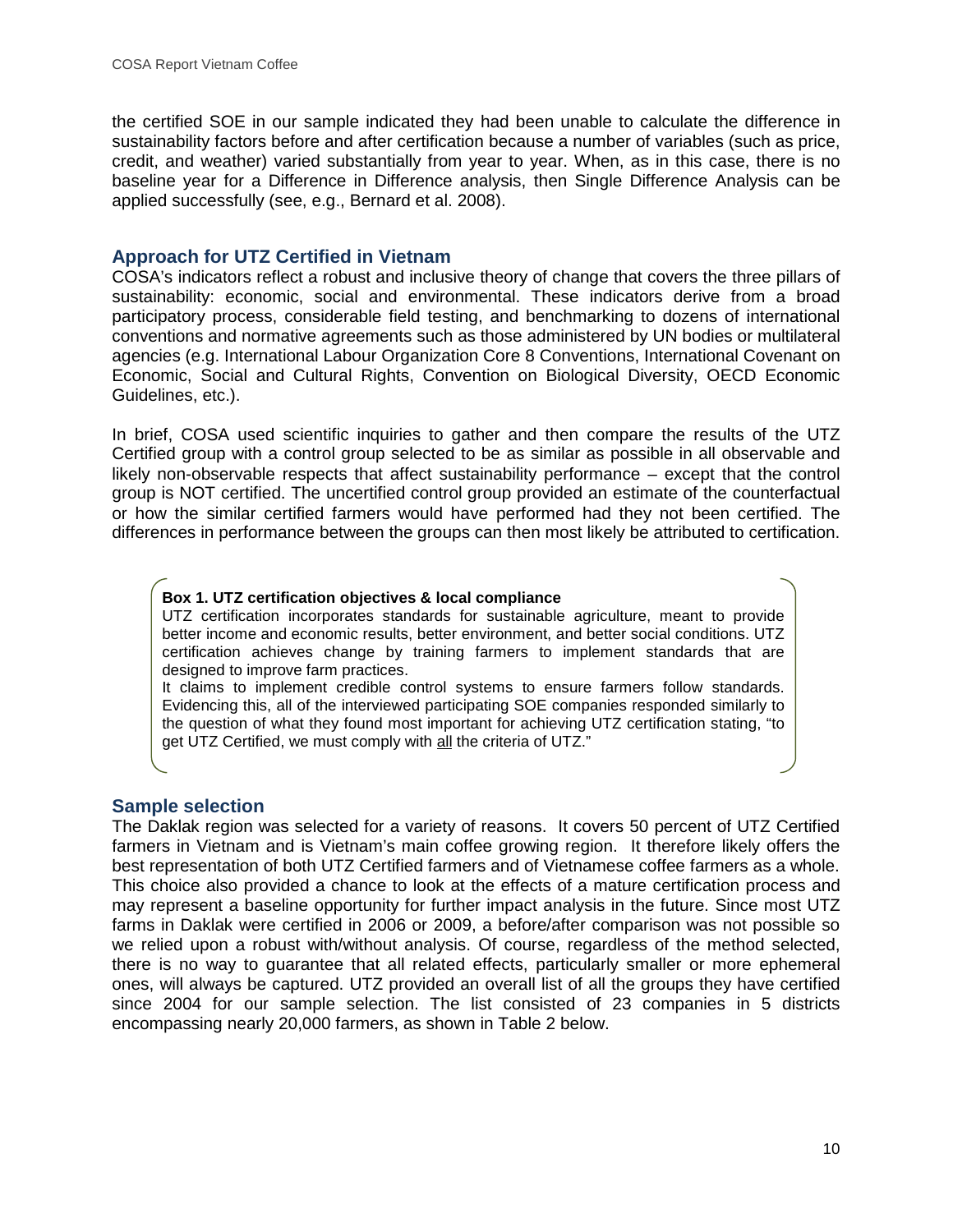| <b>District</b>      | <b>Companies</b><br>(SOE) | <b>Farmers</b> | <b>Percent of all</b><br><b>UTZ</b> farmers |
|----------------------|---------------------------|----------------|---------------------------------------------|
| Don vi tai Lam Dong  | 4                         | 6,392          | 32                                          |
| Don vi taji Gia Lai  | 4                         | 3,243          | 16                                          |
| Don vi tai Quang tri |                           | 220            |                                             |
| Don vi tai Daklak    | 13                        | 9,944          | 50                                          |
| Don vi tai Daknong   |                           | 196            |                                             |
| Total                | 23                        | 19,995         | 100                                         |

#### **Table 2. Total UTZ Certified coffee farmers in Vietnam in 2010**

Since State-Owned Enterprises (SOE) are dominant actors in Daklak, we semi-randomly selected UTZ Certified SOE to get a representative sample of UTZ certification there. This process consisted of an initial partially-random selection of SOE in order to obtain a representative mix of small, medium and large SOE. The Western Highlands Agroforestry Scientific and Technical Institute (WASI), COSA's implementing partner in Vietnam, then selected control SOE that matched the certified SOE on the factors which would most affect farm performance. Among others, WASI considered geography-topography, climate, soil type and prevalence of coffee in the region as matching criteria. The sample included a mix of SOE that lease land to small farmers in exchange for a share of the produce, as well as SOE that buy from small farmers who own their land.

After selecting the SOE and obtaining lists of the villages associated with each one, we then followed a similar process for randomly selecting villages that work with the SOE. WASI then recommended matching villages from control SOE. In general, we used the first set of villages selected through random number generation, and only skipped villages that had extremely small numbers of certified farms.

Finally, COSA randomly selected farmers from both the target and control villages using lists of village coffee farmers. The total sample size was 351 farms, allowing for a high-level of quality control and for subsequent, reliable econometric analysis. We allocated 169 farms to the UTZ target (certified) group and 182 farms to the control (non-certified) group. Table 3 shows the sample target SOE and villages, the matching control entities and the numbers of farmers selected from each village. Field data collection by experienced WASI surveyors initially occurred from October 2010 through January 2011.

|               | <b>Certified companies</b>      | <b>Villages</b> | <b>Sample</b><br>size | <b>Control companies</b>    |             | <b>Villages</b> | <b>Sample</b><br><b>size</b> |  |
|---------------|---------------------------------|-----------------|-----------------------|-----------------------------|-------------|-----------------|------------------------------|--|
|               | <b>Companies (without land)</b> |                 |                       |                             |             |                 |                              |  |
|               | <b>September 2 Company</b>      |                 |                       | <b>Producer Association</b> |             |                 |                              |  |
|               | Thon 1 Btrap (Buon trap)        |                 | 9                     |                             | Bang Adrenh |                 | 9                            |  |
| Thon 2 Cuebua |                                 | 4               |                       | Hoa Thuan                   |             | 5               |                              |  |
|               | Thanh cao.etan                  |                 | 7                     |                             | Tam Giang   |                 | 9                            |  |

## **Table 3. Sample design**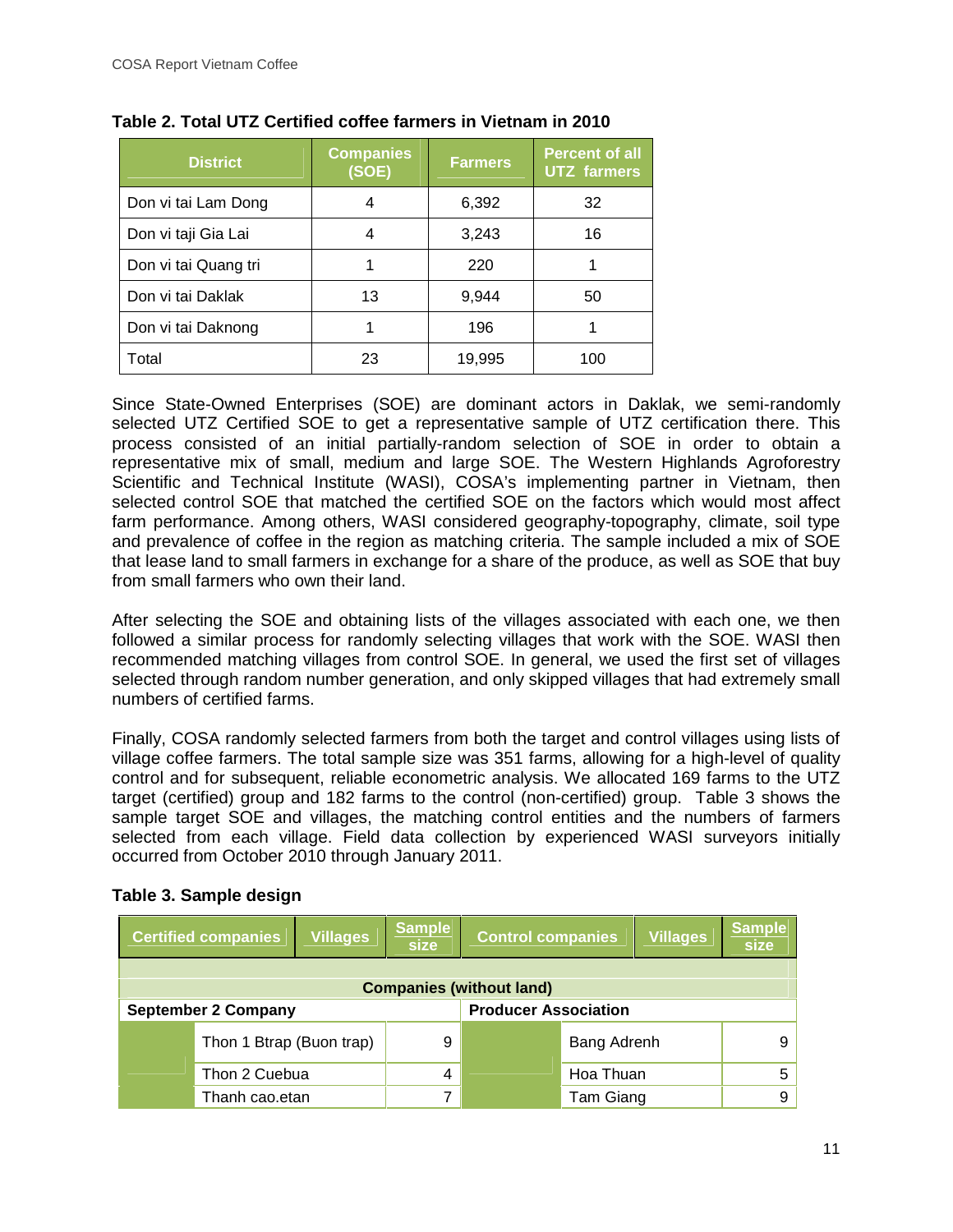| <b>State Farms</b> |                         |     |                           |                    |                |  |  |
|--------------------|-------------------------|-----|---------------------------|--------------------|----------------|--|--|
| <b>Drao</b>        |                         |     | <b>Viet Thang Company</b> |                    |                |  |  |
|                    | Thon 1                  | 7   |                           | Thon 3-EaTieu      | 6              |  |  |
|                    | Thon 3                  | 6   |                           | Thon 6-EaTieu      | 8              |  |  |
|                    |                         |     |                           | Thon 7-EaTieu      | $\overline{2}$ |  |  |
| Eapok              |                         |     | <b>Viet Duc Company</b>   |                    |                |  |  |
|                    | Eamoc                   | 23  |                           | Thon 7-Eaktur      | 7              |  |  |
|                    | Lang                    | 25  |                           | Thon 8-Eaktur      | 13             |  |  |
|                    | <b>Bihn</b>             | 27  |                           | Thon 13-Eatieu     | 26             |  |  |
|                    |                         |     |                           | Thon 6             | 33             |  |  |
|                    | <b>Phouc An Company</b> |     | 721 Company               |                    |                |  |  |
|                    | Phouc An                | 30  |                           | Eakmut             | 33             |  |  |
|                    | An Thuaan               | 31  |                           | CuNi               | 31             |  |  |
| <b>Total Farms</b> |                         | 169 |                           | <b>Total Farms</b> | 182            |  |  |

## **Analysis**

The Vietnam assessment used a mix of qualitative and quantitative methods to generate an understanding of some of the important potential impacts of UTZ certification on the sustainability of coffee production in Daklak. Initially, we classified and then analyzed the data using a PSM approach. With support and encouragement from UTZ Certified, we conducted a stakeholder workshop in Daklak to review the results. The workshop brought together many of the key actors in the coffee value chain in Daklak, including representatives from SOE, traders, Agriculture Ministry, research organizations, farmers, regional development organizations and UTZ Certified staff. The goals of the workshop were to:

- 1. Share the approach and findings of the COSA study with local stakeholders
- 2. Validate the findings of the COSA study
- 3. Collect expert feedback that helps to interpret or question findings

4. Collect expert feedback that helps to better understand influencing factors and attribution

5. Collect qualitative information about other positive/negative and intended/unintended effects of the program

6. Receive stakeholder suggestions for overall learning & improvement

The workshop and an expert advisory team concurred that the analysis needed to better account for the opaque and very diverse SOE policies since these appeared to have substantial effects. The influences of these SOE were not easily quantifiable or even, in some cases, discernible due to the mixed packages of benefits offered to producers. This was likely the most challenging aspect of the analysis because it required both determining the nature of the SOE effects and finding controls with very similar conditions. Table 4 of the SOE characteristics and policies illustrates the difficulty in finding control SOE similar to certified ones. One can observe contrasts such as the percent of farmers' crops deducted (25% to 88% for those that own land) while the range for the control SOE is much lower (24% to 29%). Similarly, the percent of women farmers with the target SOE is 10 to 73 percent while the range among the 4 control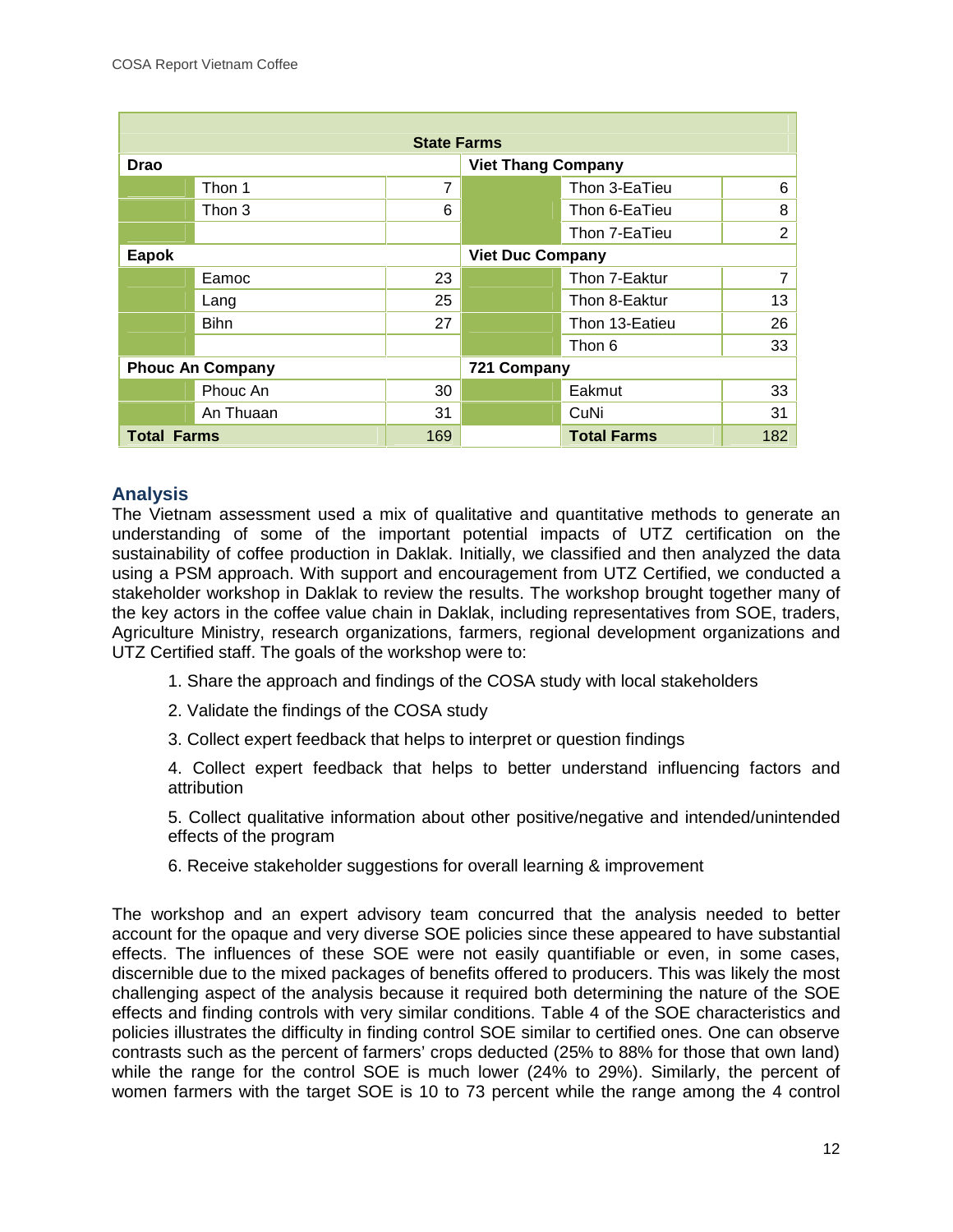groups is 0 to 15 percent. With these differences in the farms that constitute the control versus the target SOE, it is not surprising that a limited number of target farms would match the control farms in these parameters.

| Table 4. SOE Policies and demographics |  |
|----------------------------------------|--|
|----------------------------------------|--|

| <b>SOE</b>      | paid to farmers<br>Price premium | %SOE deducts<br>production is<br>if farmer<br>10T | % women<br>farmers | group farmers<br>% minority | Benefits SOE provides and deduction structure                                                                                                                                                                                                                                                                                                                                                |  |
|-----------------|----------------------------------|---------------------------------------------------|--------------------|-----------------------------|----------------------------------------------------------------------------------------------------------------------------------------------------------------------------------------------------------------------------------------------------------------------------------------------------------------------------------------------------------------------------------------------|--|
|                 |                                  |                                                   |                    |                             | <b>Certified SOE</b>                                                                                                                                                                                                                                                                                                                                                                         |  |
| Co <sub>1</sub> | .03                              | $\overline{0}$                                    | 10                 | 21                          | SOE provides only technical advice and training to farmers (as<br>well as coffee marketing). Thus, there are no deductions to the<br>farmer.                                                                                                                                                                                                                                                 |  |
| Co <sub>2</sub> | small                            | 71                                                | 52                 | 53                          | SOE provides land, fertilizer and irrigation (SOE has banned<br>biocides). Farmers must pay fixed amount of coffee; if farmer's<br>production falls short, the farmer owes the shortfall the next<br>year.                                                                                                                                                                                   |  |
| Co <sub>3</sub> | .005                             | 60                                                | 73                 | 55                          | SOE provides land, management and deducts an amount of<br>coffee under both of the following. With Plan 1 SOE provides<br>physical inputs and keeps all the coffee, but pays farmer the<br>value of 40% of the coffee produced. With Plan 2, the farmer<br>buys fertilizer, pesticides and water with advice of<br>company. Farmer then keeps 40% of coffee produced to sell at<br>any time. |  |
| Co <sub>4</sub> | .03                              | 25<br>or<br>88*                                   | 29                 | 10                          | SOE supplies land and management. If SOE supplies irrigation<br>water, fertilizers and pesticides, the farmer must give the SOE<br>8T cherry. If farmer supplies them, the farmer gives 2.5T<br>cherry.<br>depending on the subdivision of the SOE                                                                                                                                           |  |
|                 |                                  |                                                   |                    |                             | <b>Control SOE</b>                                                                                                                                                                                                                                                                                                                                                                           |  |
| Co <sub>5</sub> | <b>NA</b>                        | $\overline{0}$                                    | 15                 | 10                          | SOE has no land and does not have a deduction for<br>management or irrigation. It supplies low-interest loans for<br>inputs, training and some technical advising.                                                                                                                                                                                                                           |  |
| Co <sub>6</sub> | <b>NA</b>                        | 24                                                | $\mathbf 0$        | 29                          | SOE provides land and management for a fixed amount of<br>farmer's production. SOE advises farmers on application of<br>irrigation water, fertilizers and pesticides. Farmers can<br>purchase these from the SOE by cash or coffee.                                                                                                                                                          |  |
| Co <sub>7</sub> | <b>NA</b>                        | 29                                                | 8                  | 42                          | SOE provides land, management and water for a fixed amount<br>of the farmers' coffee. Fertilizers and biocides are a credit<br>arrangement between the SOE and the farmer to be paid back<br>in coffee.                                                                                                                                                                                      |  |
| Co 8            | <b>NA</b>                        | 29                                                | $\overline{7}$     | 49                          | SOE provides land, management and water. SOE also 'lends'<br>fertilizers and biocides for fixed amount of coffee.                                                                                                                                                                                                                                                                            |  |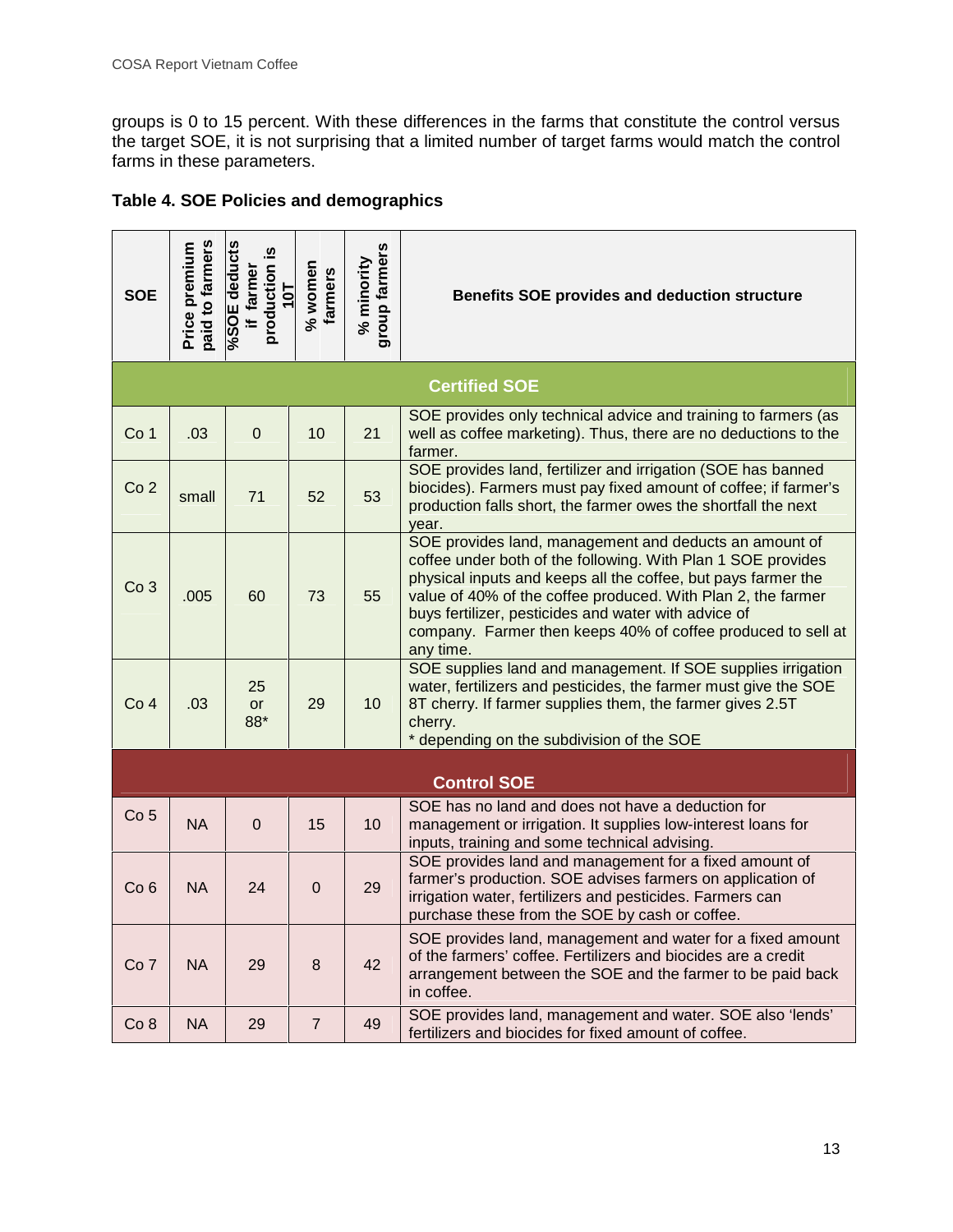The very notable differences between the target and control farms in important factors such as the differences that exist between diverse SOE policies meant that PSM, the method used in the original analysis, would not be the optimal choice. This method assumes that there are no differences in unobservable characteristics (such as, in this case, the SOE policies). The project analysts then concurred that for this situation - where the target and control SOE were different in factors that would affect performance on indicators - that Instrumental Variable (IV) Analysis offered a more appropriate tool for this part of the analysis. This approach consists in finding a set of variables or 'instruments' that are highly correlated with participation in certification, but do not affect outcomes directly. Those variables are then used to more robustly estimate the impacts of certification.

The Key Findings section below represents the results of the analyses. All relevant statistical tests confirm that it is a suitable approach for use with the data. In addition to the IV analysis, multiple levels of qualitative data as shown in the 'component' column in Table 5a are used to complement the findings and provide information that strengthens the overall analysis. This mixed-methods approach, relying upon both qualitative and quantitative information collected with local experts, provides a good picture of the impacts of UTZ certification in Daklak, as Table 5a shows.

| <b>Component</b>                                                                                                                                                                                                                                                                   | <b>Strengths</b>                                                                                                                                                                     | <b>Weaknesses</b>                                                                                                                                                                                               |
|------------------------------------------------------------------------------------------------------------------------------------------------------------------------------------------------------------------------------------------------------------------------------------|--------------------------------------------------------------------------------------------------------------------------------------------------------------------------------------|-----------------------------------------------------------------------------------------------------------------------------------------------------------------------------------------------------------------|
| Farm-Level Survey<br>Conducted<br>October - December 2010<br>with 351 farmers                                                                                                                                                                                                      | • Field-collected data that was<br>thoroughly checked<br>• With/without sample design<br>allows some differences to be<br>seen<br>• Samples are representative of<br>the local range | • Non-randomized targets<br>• Impossible to control for all<br>possible non-project differences<br>• Samples may not represent<br>other UTZ Certified farms in<br>different regions or production<br>structures |
| Stakeholder workshop<br>March 2012<br>(See Appendix 4)                                                                                                                                                                                                                             | • Allowed a cross-check of<br>household survey<br>• High interest in providing good<br>information for the analysis                                                                  | • Aggregated information (non-<br>household level)<br>• Can be biased if used as only<br>dataset                                                                                                                |
| Farmer focus groups<br>• Allows consideration of<br>March 2012<br>historical context<br>2 focus groups with farmers $-1$<br>• Deeper background of<br>associated with a certified SOE<br>sustainability concerns of the<br>and 1 with non-certified (See<br>farmers<br>Appendix 6) |                                                                                                                                                                                      | • Small groups surveyed may not<br>be fully representative                                                                                                                                                      |
| Company In-depth interviews<br>Dec. 2012 with all certified SOE<br>in the sample (Appdx 5)                                                                                                                                                                                         | • Allows consideration of unique<br>role of companies in Vietnam<br>coffee sector                                                                                                    | • Access limited to select<br>respondents at the company<br>level                                                                                                                                               |

#### **Table 5a. Assessing the Components of Research Methods**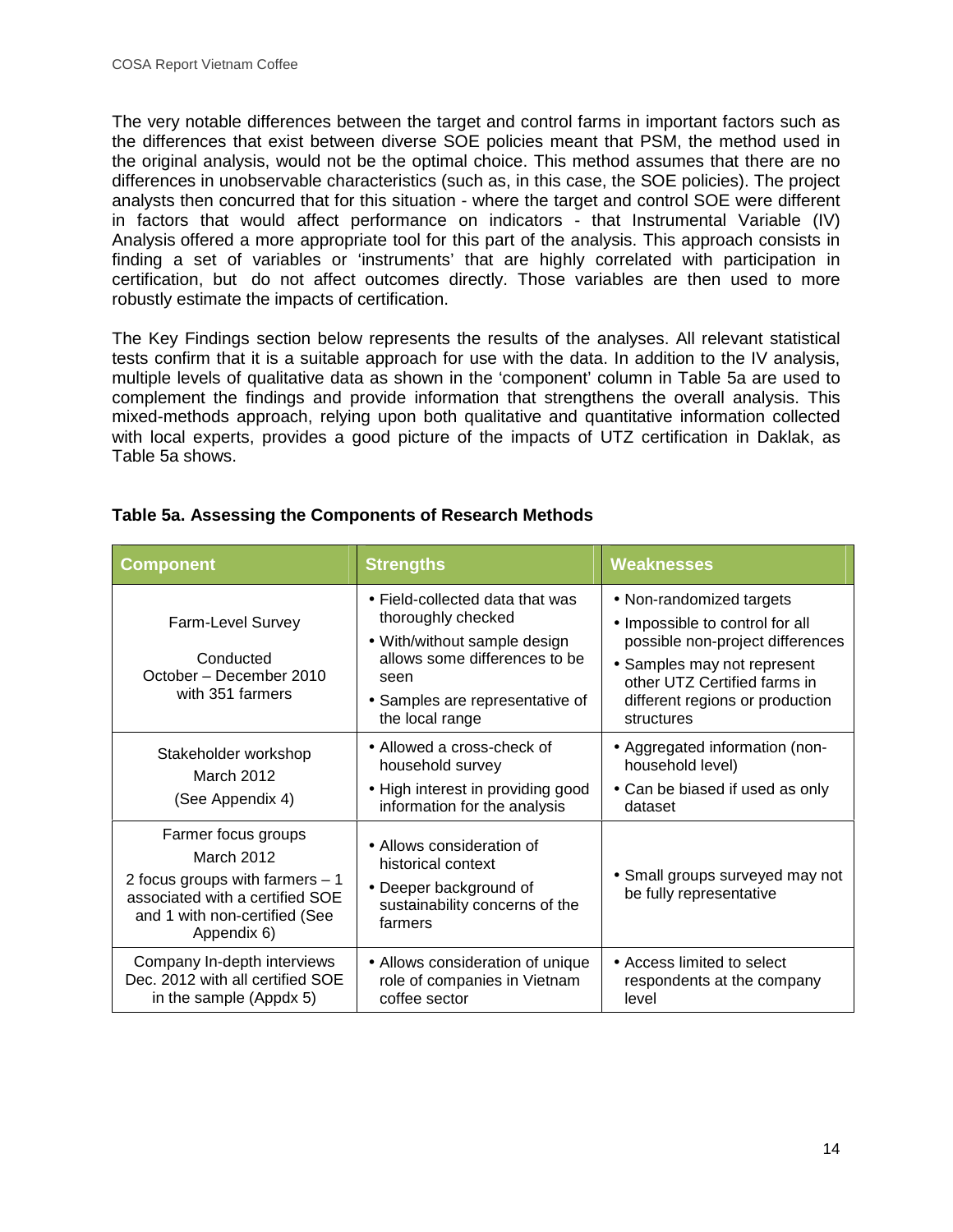Table 5b below outlines the major concerns for valid research in this case and the mitigations adopted to addresses the concerns.

# **Table 5b. Mitigation of validity concerns**

| <b>Validity Concern</b>                                                                                                                                                                                                                                                 | <b>Addressed through</b>                                                                                 | <b>Ongoing Caveats</b>                                              |  |
|-------------------------------------------------------------------------------------------------------------------------------------------------------------------------------------------------------------------------------------------------------------------------|----------------------------------------------------------------------------------------------------------|---------------------------------------------------------------------|--|
| Self-Selection                                                                                                                                                                                                                                                          | • Including controls for possible<br>differences<br>• Farmer-focus groups used to<br>validate field data | • Impossible to control for all possible<br>non-project differences |  |
| • In-depth surveys with company<br>Differentiated<br>managers<br>company policies<br>• Changed analytical approach<br>from PSM to IV approach<br>• Conducted farmer focus groups<br>Consideration of<br>• Surveyed firms<br>correct context<br>• Consulted expert group |                                                                                                          | • All information may not be made<br>available                      |  |
|                                                                                                                                                                                                                                                                         |                                                                                                          | • Selective memory and self-interest<br>can continue to play a role |  |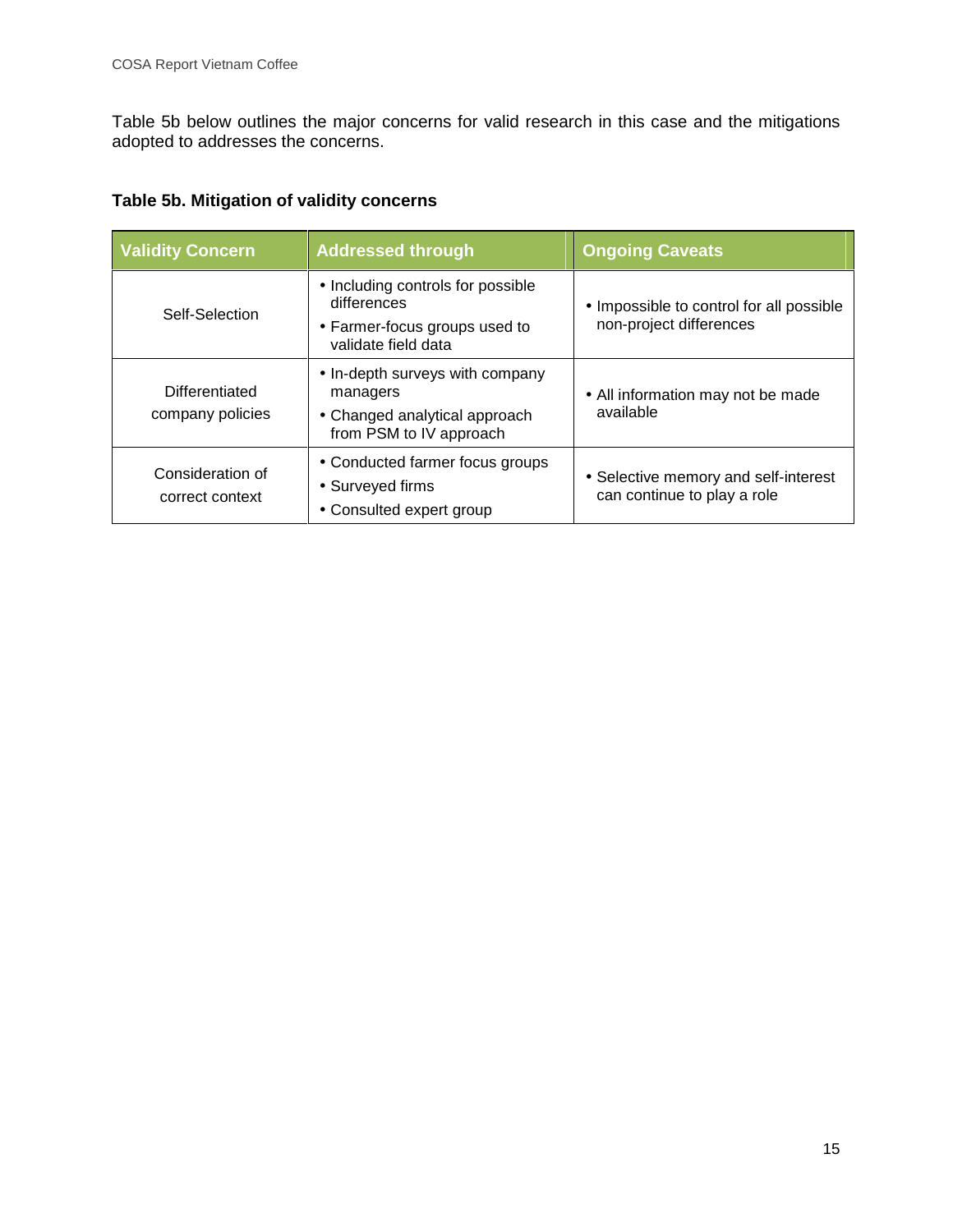# **5 Key Findings**

### **Core demographic and farm characteristics**

The demographic characteristics for the both the target and control farms were largely equivalent. The average size of target farms was 1.36 hectares as compared with 1.15 hectares for the control group. The average household size is 4.2 and 4.3 persons for target farms and control farms respectively. Target farms display a younger, slightly less educated workforce though the differences are relatively minor. As Tables 6 through 8 show, both the target and control groups are similar demographically. This indicates a good baseline for comparative analysis. However, as described in the Analysis section above, other factors, especially the policies of the SOE that were sampled, also had to be accounted for.

#### **Table 6. Household characteristics of sample farms**

| <b>HOUSEHOLD CHARACTERISTICS</b>             |               |                      |  |  |  |  |  |
|----------------------------------------------|---------------|----------------------|--|--|--|--|--|
|                                              | <b>Target</b> | <b>Control Group</b> |  |  |  |  |  |
| <b>Household Size</b>                        | 4.2           | 4.3                  |  |  |  |  |  |
| Percentage of household members who are male | 53%           | 54%                  |  |  |  |  |  |
| Average farmer age                           | 42            | 47                   |  |  |  |  |  |
| Average farmer education (years)             | 7             | 9                    |  |  |  |  |  |
| Average farmer experience (years)            | 21            | 18                   |  |  |  |  |  |

#### **Table 7. Land tenure and management characteristics**

| <b>LAND TENURE AND MANAGEMENT</b>                                 |               |                      |  |  |  |  |  |
|-------------------------------------------------------------------|---------------|----------------------|--|--|--|--|--|
| Percentage of producers who                                       | <b>Target</b> | <b>Control Group</b> |  |  |  |  |  |
| Own land                                                          | 12%           | 12%                  |  |  |  |  |  |
| Farm on land owned by others without paying anything              | 0%            | $1\%$                |  |  |  |  |  |
| Pay to rent land                                                  | 0%            | 0%                   |  |  |  |  |  |
| Exchange produce for rights to all land farmed<br>(sharecropping) | 88%           | 87%                  |  |  |  |  |  |
| A farm owner/renter/sharecropper manages the farm                 | 92%           | 90%                  |  |  |  |  |  |
| A farm owner pays a manager to operate the farm                   | 6%            | 4%                   |  |  |  |  |  |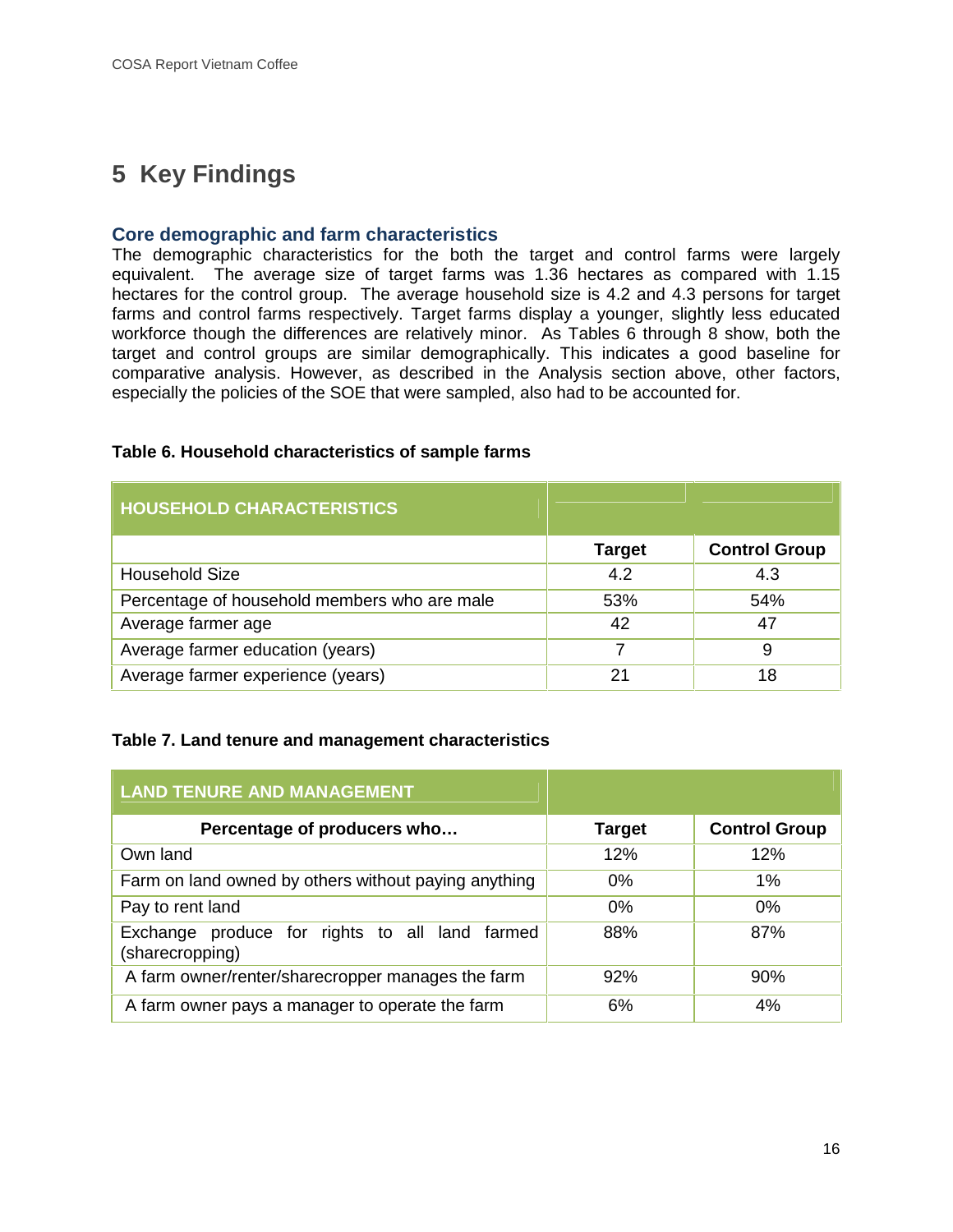### **Table 8. Farm size characteristics**

| ∣ FARM SIZE⊣                        |               |                      |  |  |  |
|-------------------------------------|---------------|----------------------|--|--|--|
|                                     | <b>Target</b> | <b>Control Group</b> |  |  |  |
| Average farm size (hectares)        | 1.36          | 1.15                 |  |  |  |
| Average coffee plot size (hectares) | 0.96          | 0.86                 |  |  |  |

Table 4 above on SOE characteristics shows that certified companies have higher proportions of women and minority members than control companies, both groups that have historically been disadvantaged. Although current data does not allow firm conclusions, UTZ may want to investigate further if certification has helped companies with farmers facing more difficult situations to gain some advantages.

Like the vast majority of coffee farmers in Vietnam, all the farmers in both the target and control groups produced robusta coffee. There were some variations in the form of coffee produced by the two sample groups to ascertain if they led to different results. All farms in the control group produced and processed coffee to the green bean stage. In the target sample, farmers of two SOE produced green bean coffee and the farmers from the other two SOE produced fresh cherry coffee for their SOE, but processed green beans for the coffee they retained to sell on their own. There is no evidence that producers of fresh cherry coffee (87% of target farms) may be at a disadvantage since price structures in the region are designed to equivalently compensate fresh cherry and green bean coffee given the weight and processing difference.

#### **Box 2. Training as a channel for change**

The effectiveness of training is a key element of the UTZ theory of change toward greater sustainability. It is a primary channel that transforms standards into actions. Establishing correlation and even attribution between an intervention and an outcome is stronger when such a channel for achieving change is apparent, defined, and can be well-measured.

## **Training**

Farmers in the UTZ group reported averaged 12.2 hours of training compared to 8.8 hours for control farms, a significant difference, as Figure 3 shows. This result demonstrates a channel for change, but also is an indicator of certified companies investing more in farmers' human capital - an important element of capacity building and empowerment.

In certified company interviews, all representatives said they conducted farmer trainings, particularly on farming practices, before certification. However three companies mentioned that since certification, training became more consistent and more practical. Focus group farmers had a different view. The certified farmers said companies used to provide most training, but that now agrochemical suppliers offered much training. Both certified and non-certified farms noted that suppliers urged them to use more fertilizer than they themselves believed was needed.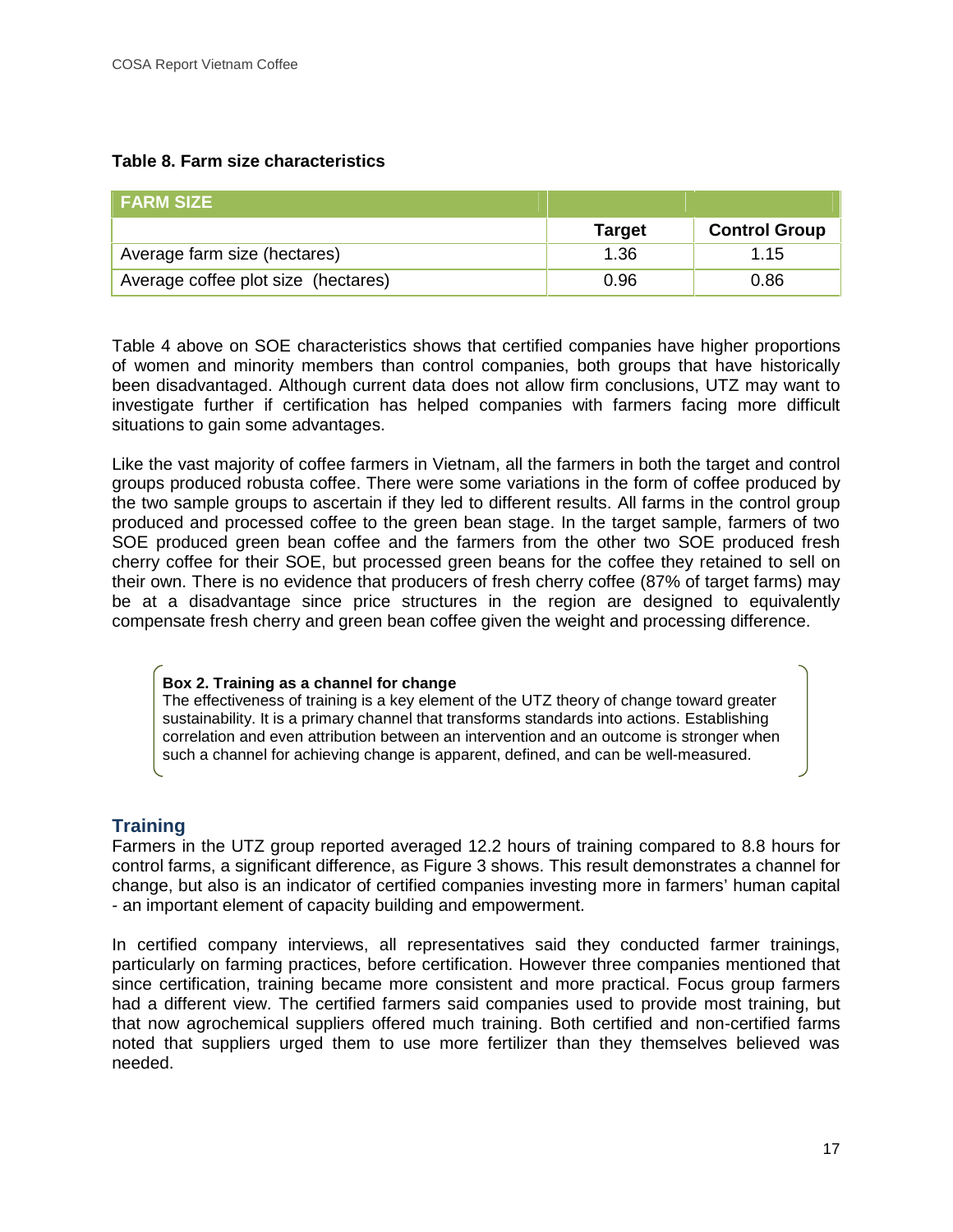The increased and more targeted training with more focused attention on good protocols may have helped farmers rationalize their rates of chemical input usage. While there is little evidence about the actual quality of the training, it is fairly clear that certified farmers managed to get similar yield levels with fewer inputs than their uncertified counterparts, suggesting a very useful outcome.



# **Figure 3. Average hours training in last production year\*\***

\*\* Overall training is significant to 95% confidence level - levels vary for specific training categories. $3$ 

# **Economic Sustainability**

Results from the Daklak study showed that UTZ certification likely had significant impacts on reducing farmers' inputs costs, primarily because of reduced costs for agrochemicals. We did not find that the significantly less money that farmers spent on such inputs led to significantly different yields or revenue. This suggests that the farmers with UTZ certification may have increased their input use efficiencies. However, a substantial and confounding factor exists in the observed production areas: the influence of company policies among the firms that organize the farmers and market their coffee. Such firms, often former or current SOE, provide different types and levels of support that are sometimes explicit and sometimes implicit or at least not externally evident or consistent enough to allow for a like-to-like comparison. Accordingly, when company deductions for inputs were taken into account, the actual net income did not appear to be significantly different between UTZ Certified farmers and the uncertified control farmers.

 $3$  Statistical Significance in the paper is expressed as:

<sup>\*</sup> p<=0.10 or at least 90% level of confidence

<sup>\*\*</sup> p<=.05 or at least 95% level of confidence

<sup>\*\*\*</sup> p<=.01 or at least 99% level of confidence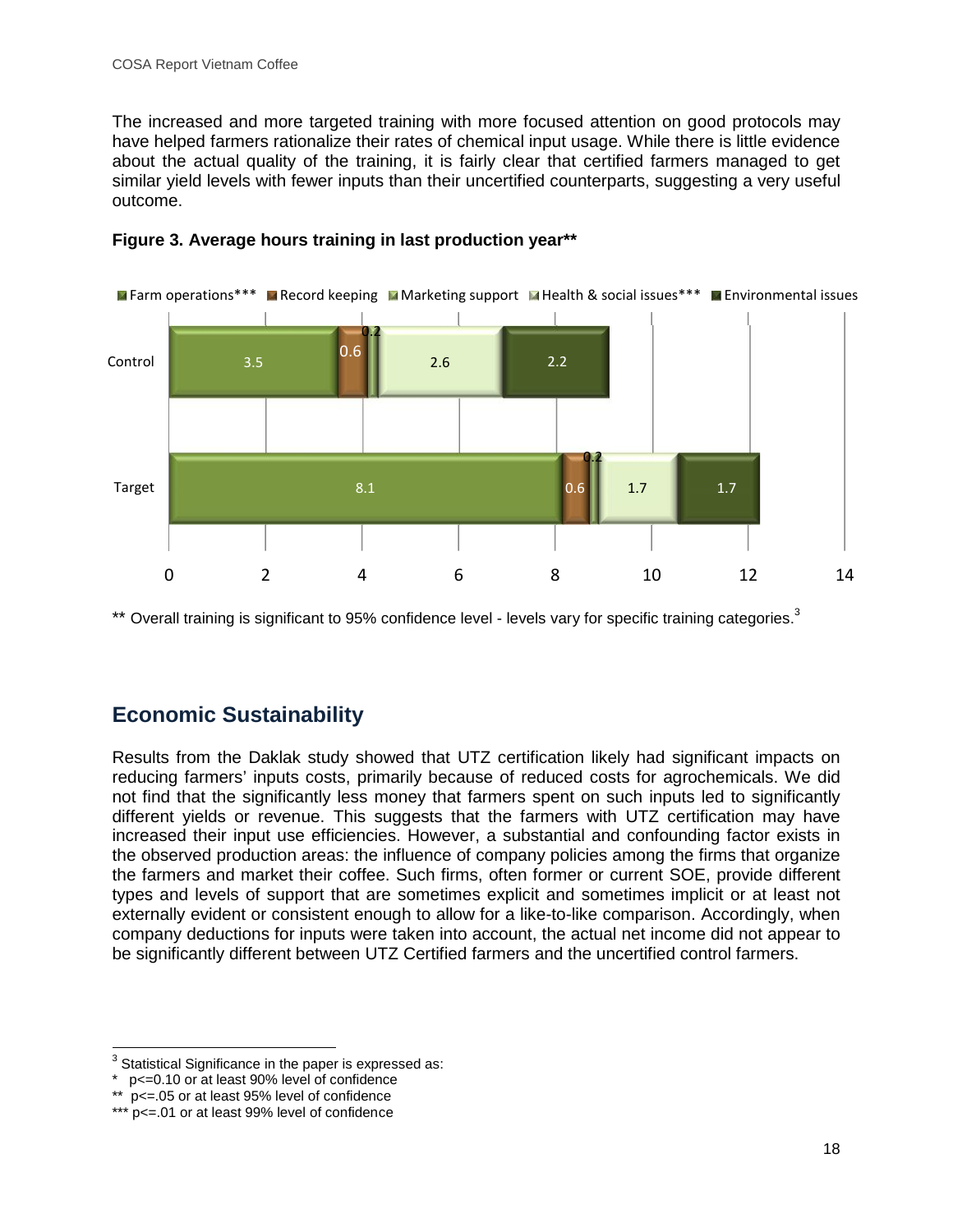### **Yield, Price, Revenue and Income**

The picture is straightforward on overall revenue. We found no significant differences between target and control groups in coffee yields or in prices to farmers. Unsurprisingly, then, neither was there a statistically significant difference in revenue between the two groups.

For small holder farmers in many countries, productivity increase is often a major element of better livelihoods. However, as noted in earlier sections, Vietnam already has some of the highest coffee production levels in the world. In our sample, yields topped 3,000 Kgs (GBE) in average production. Given this very high yield, it is not surprising that further gains could not reasonably be achieved. Company interviews support this. All the certified companies noted that they already had their own agronomists, employed best practices, and did not make major changes in production practices following UTZ certification The SOE reported, however, that UTZ certification resulted in better monitoring (management) of farmer practices. This is consistent with the finding that UTZ Certified farms achieve yields not significantly different from control farms, but with lower inputs (increased efficiency).





# **Costs**

The cost side is more complex. Certified farmers show significantly lower production costs when only explicit inputs are accounted for (fertilizer, biocides, paid labor, processing costs, annual depreciation of production assets, and reforestation costs). While the target farmers showed statistically significant differences that were lower than the controls for all these explicit cost

 $4$  As is common with smallholders, the farmers in our sample displayed great variation in production, costs and thus income. Thus, the estimated means presented in this report offer the degree of confidence that there is a difference between target and control groups within the entire population of UTZ farmers compared to a control population of similar farmers and the direction of the difference – that is – whether the target or control groups have higher values.

Note that the areas defined by the lines at the top of each of the bars for yield, price and revenue overlap. While the height of the bars show the mean results for our sample, the lines define the range we expect that the true mean for the population would fall into, given the variability of the sample. When the area of overlap is substantial, there is lower statistical confidence – or likelihood - that the means for the entire population of Utz certified farms in Daklak is different than the means of the population of control farms there. For yield, price and revenue, the difference in means between the sample groups is as likely to be due to random chance as to actual difference in the populations so no difference can be reasonably attributed.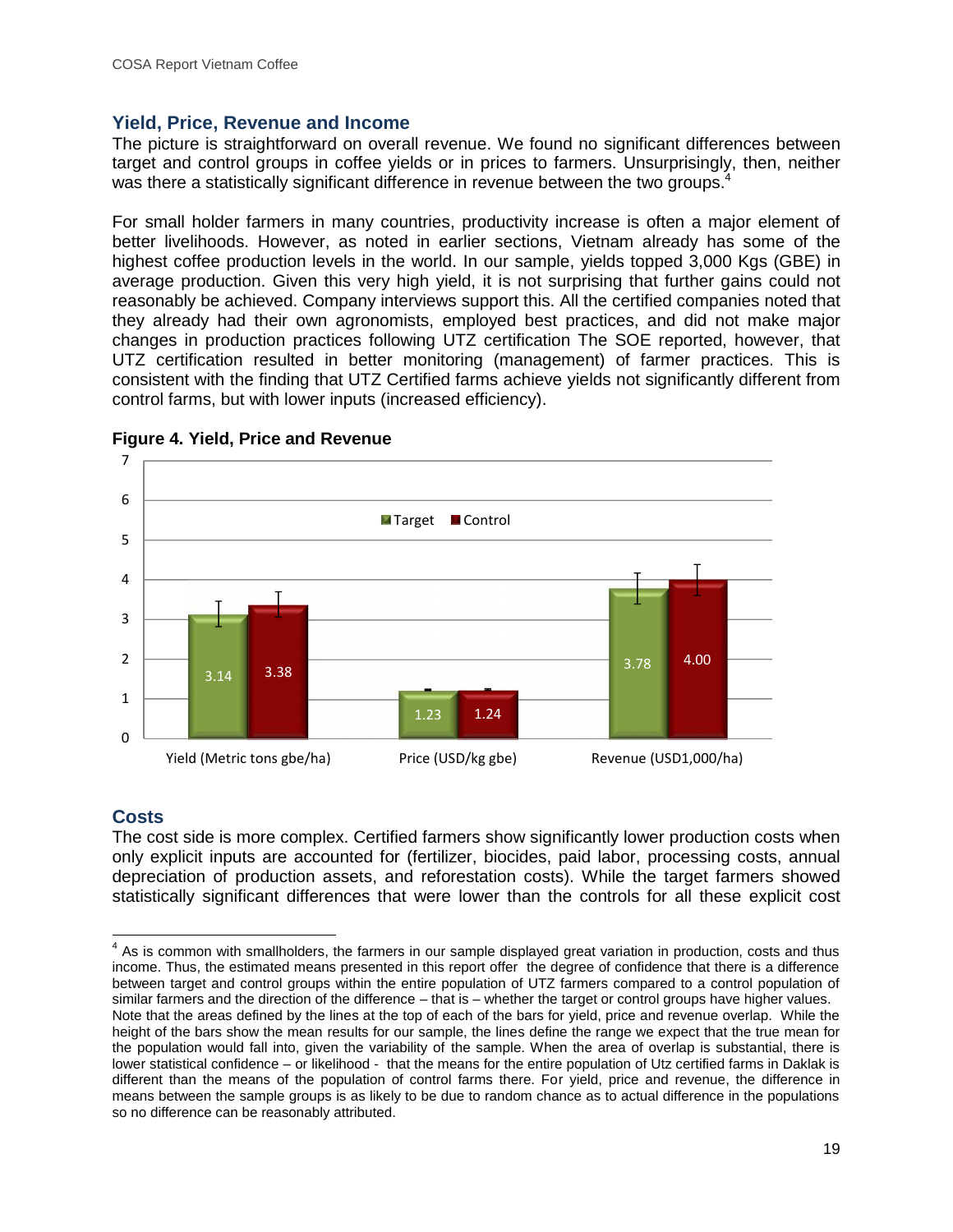categories, the major component driving the difference was physical inputs (fertilizers and biocides). These accounted for more than 60 percent of total costs for target and control respectively.



**Figure 5. Basic Explicit Costs (USD/ha)**

However, most of the target and control farmers in our sample also incurred a related "deduction cost" from the SOE they partner with. These SOE have various forms of share cropping arrangements where farmers use the land to produce coffee in exchange for providing a portion of their proceeds (a deduction) to the SOE that controls the land. This is usually in the form of a specified amount or a percentage of the coffee they produce. These deductions and the company policies about applying them to their member farmers were a key focal area for the follow-up investigations with the diverse SOE.

The data and SOE interviews confirm that the deductions often included costs for production items such as fertilizers. For target farms, which have high average deductions, the explicit farmer input costs are low. For control farms, which have low average deductions, the costs of inputs are high, as Figure 6 shows. While these differences are highly significant for the two individual components, when the combined costs of deductions and inputs are compared, the difference is small and not significant. Of course, components of the SOE deduction such as fertilizers and biocides should be treated as legitimate costs of production. However, farmers typically did not report this portion of the SOE deductions under these categories. This is understandable since the ways these costs are calculated and charged differ and are often opaque. For example, while all SOE provide technical advice about inputs, input costs differ and, in some cases, the SOE require farmers to use established amounts, while in other cases, farmers decide how much to use. Some SOE want repayment in coffee equivalent to the value of the inputs, while in other cases farmers using SOE inputs must repay a set fixed amount of coffee, irrespective of its value. Complicating matters further, these SOE sometimes provide other inputs or services such as irrigation under varying arrangements. Finally, the SOE that lease land have separate deductions that can cover management fees for technical advisory, training and other services such as marketing.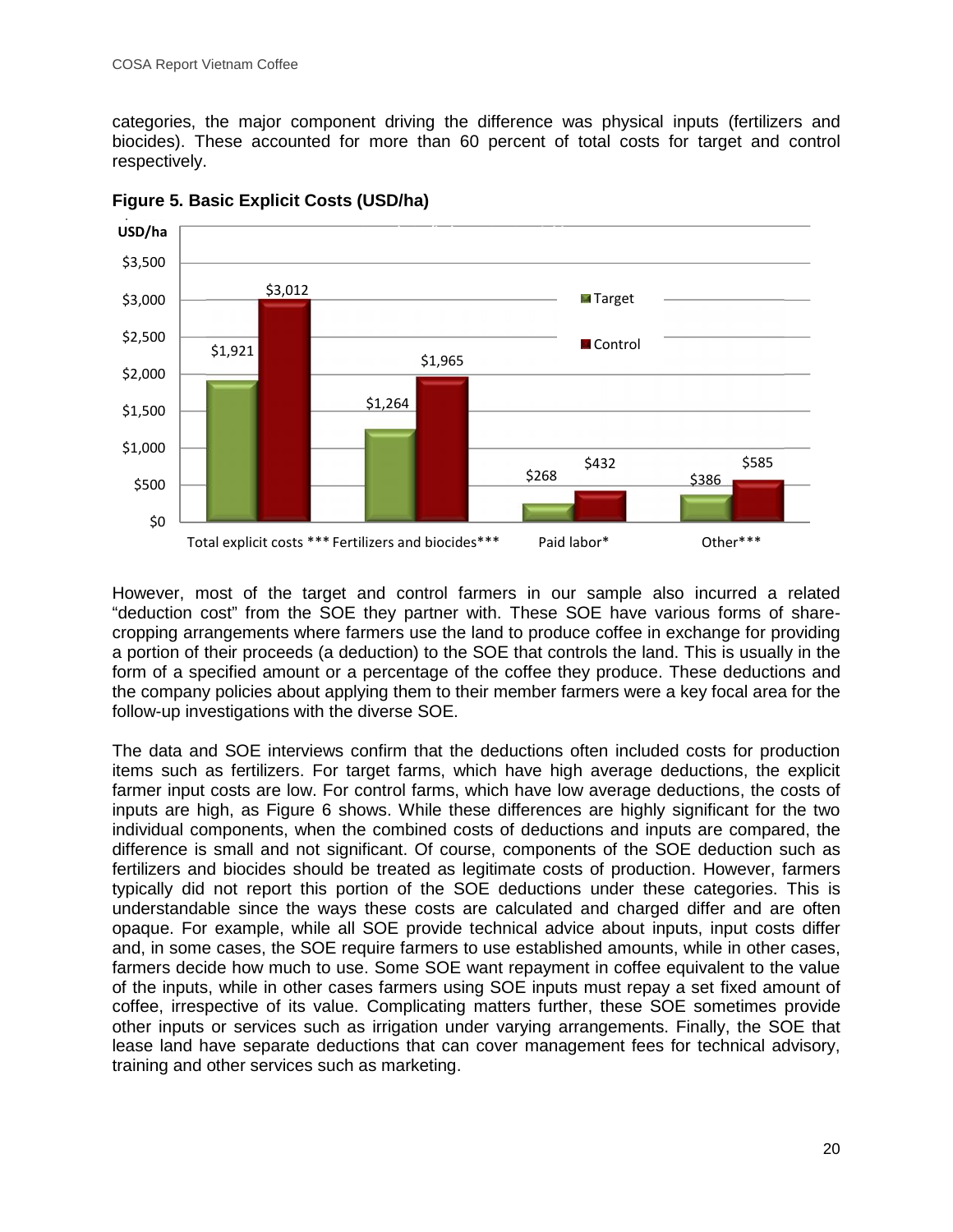These true production costs are lumped in with SOE charges for different levels of social supports such as retirement, schooling and medical insurance and possible preferred access to credit. The resulting lack of clarity makes it very difficult to identify what costs are production costs and what are other benefits.



**Figure 6. Comparison of Input and Deduction Costs (USD/ha)**

N.B.: the difference between the total of input and deduction cost is not significant.

The ambiguity surrounding deductions makes the income picture complex. This complexity arises because ascertaining actual net income critically depends on being able to isolate true production costs from social benefit costs, which as explained above is problematic. Given the information about SOE policy that we could obtain within the scope of our survey, it is highly likely that not reflecting deductions understates true production cost and so overstates income. On the other hand, income reflecting deductions may overstate production costs (because of the social benefits costs included) and thus understates net income. When the deduction costs are not accounted for, net income is higher for the target group at USD1,862 compared to USD1,042 for the control. When deductions are accounted for, the target income of USD964 compares to USD536 for the control, but there is no significance in the differences with a confidence level of only 71%. The survey data does show – and both SOE interviews and farmer focus groups corroborate – that lower costs for inputs among certified farmers reflect actual lower usage (see more discussion in the Environmental Sustainability section below).

As the notes to Table 4 show, while the control SOE in general have a straightforward structure that deducts for inputs in direct relation to the cost of the inputs the farmer obtains, the target SOE do not have such a direct relationship, often relying on a flat amount of coffee deducted. This means that it is likely difficult for farmers to be able to relate their deductions to true production costs and ultimately to be able to actually ascertain their production costs during the season.

In summary, it is extremely difficult to be certain about cost differences. Given the way different costs and benefits are lumped together, one would have to calculate the net present value of a combination of nebulous retirement benefits, social provisions, and pre-arranged fertilizer deliveries that are offered in different combinations, and then compare those to the value for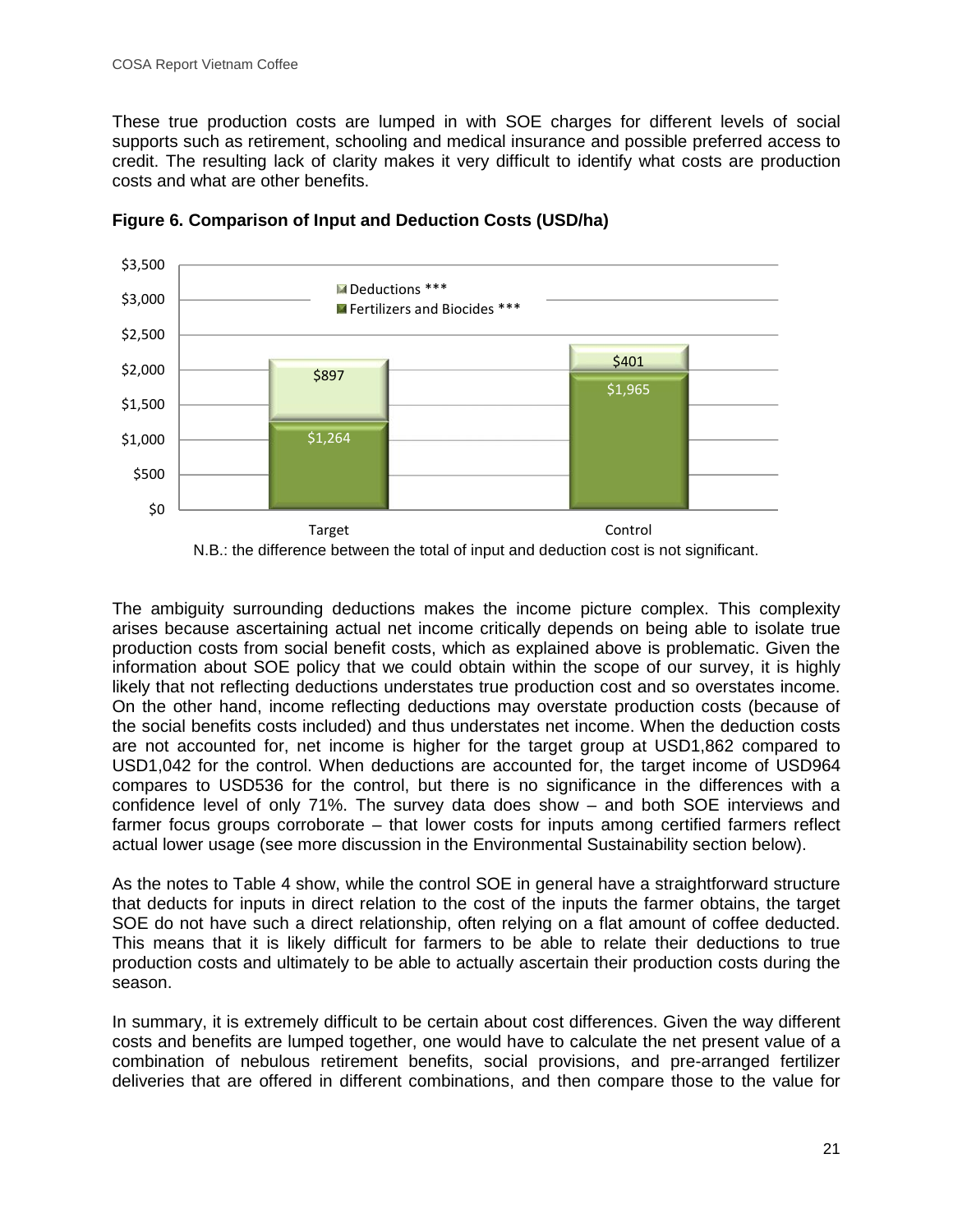another farmer of more income-in-hand and perhaps discounted fertilizer costs, to know for sure.

The analytical efforts to take into account the SOE policies help establish a framework for untangling these factors. Such initial work could contribute to understanding how poor smallholders evaluate the complex packages of benefits offered by the SOE and how certification fits into their decisions as they seek improved livelihoods.

The data suggest other aspects of economic impacts on farmers that UTZ may want to know more about. One potential conclusion that emerged from the qualitative approaches is that SOE may sometimes keep more of the price premiums for certified coffee than they pass on to farmers. The certified companies reported receiving premiums for certification that ranged from USD 0.035 to 0.05 per kg with added quality premiums of at least USD 0.10 per kg. Amounts these companies reported passing on to farmers from the certification premiums ranged from  $\frac{1}{2}$ cent (USD 0.005) to 3 cents (USD 0.03). However, the analysis of price data from our survey using Instrumental Variables (IV) to control for differences in sample characteristics, including company policy, found certified farmers did not receive significantly higher prices than control farmers.

One company said this was because the farmers did not do anything substantively different with UTZ than without. The companies expressed that work practices had not necessarily changed significantly, except for record keeping and some environmental practices. All the certified companies reported incurring some extra management costs for certification. With the certified label, they noted, the market rewarded these practices.

Another aspect is the possibility that SOE that allow farmers more discretion over their farming choices may be more favorably viewed by farmers. As the table shows, the certified SOE with the most open policies has grown substantially in the last few years, while other SOE have stayed the same or declined in size. This, of course, is not proof of producers' better receptivity and is certainly not a strong or definitive finding.<sup>5</sup>

| <b>Company</b>  | <b>Farmer membership trends</b>                                                               | <b>Premiums for certification and/or</b><br>superior quality |
|-----------------|-----------------------------------------------------------------------------------------------|--------------------------------------------------------------|
| Co <sub>1</sub> | $2009 = 951$ members<br>$2012 = 2470$ members                                                 | .03                                                          |
| Co <sub>2</sub> | $2006 = 540$ members<br>$2012 = 348$ members                                                  | None noted                                                   |
| Co <sub>3</sub> | $2004 = 744$ members<br>$2012 = 500$ members                                                  | .005                                                         |
| Co <sub>4</sub> | Early 2000= Unknown but shrinking coffee area<br>may reduce farmers<br>$2012 - 1,400$ members | .03                                                          |

| Table 9. SOE trends in farmer membership and premiums paid for certification |  |
|------------------------------------------------------------------------------|--|
|------------------------------------------------------------------------------|--|

Farmers in the certified focus group expressed some dissatisfaction with prices they received, with their land tenure and with the yields they obtained. According to information from their

<sup>&</sup>lt;sup>5</sup> Some of the reason that other SOE have declined, we discovered, is that they have had to retire aged trees from production and are awaiting a government ok to replace them or repurpose the land.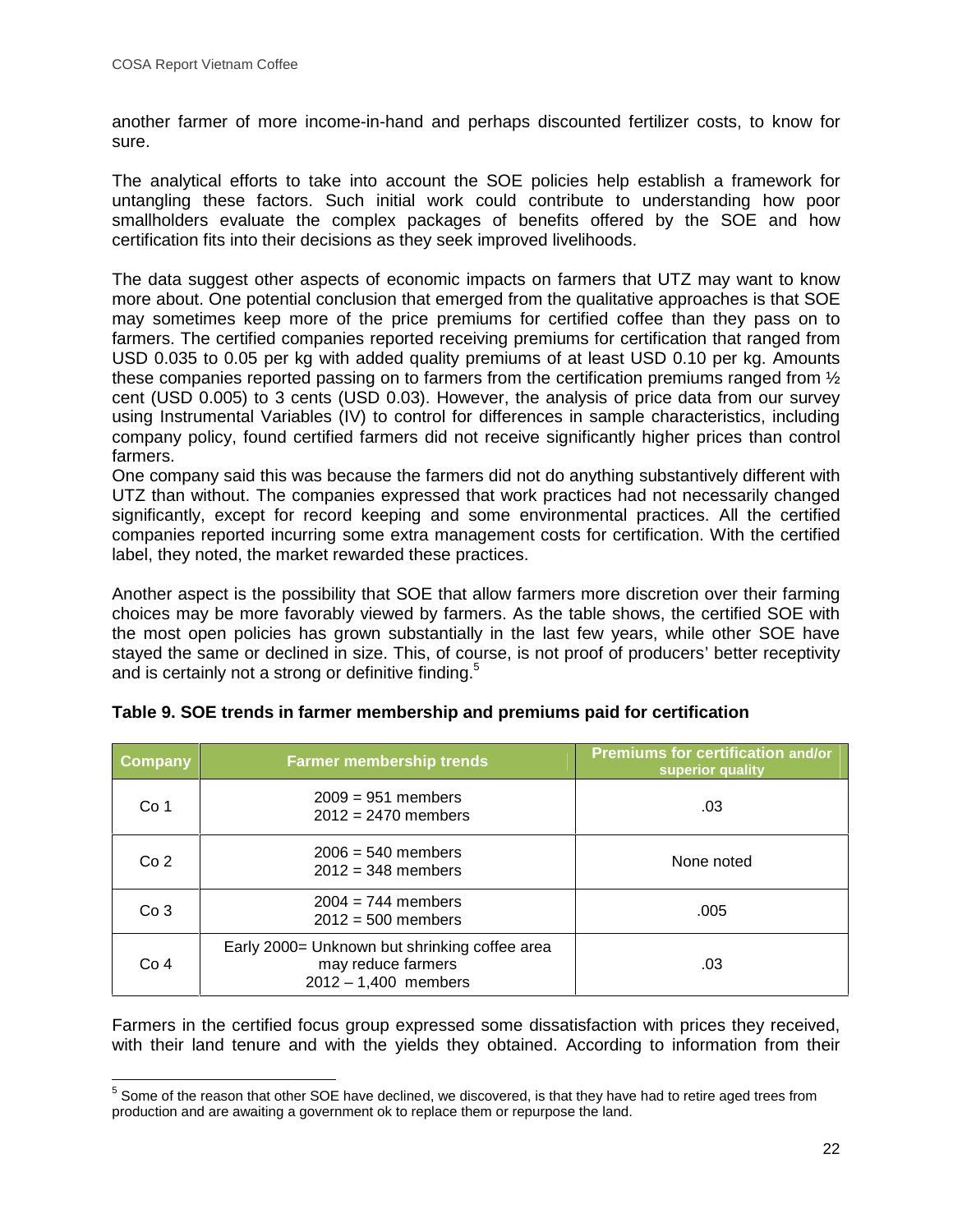SOE, a significant area of the company land had been retired from coffee production and was awaiting government permission to replace the old coffee with a combination of new coffee and other crops. Some companies still leased old trees to farmers for one or two years at a time although these leases were routinely and repeatedly extended to the same farmers. The focus group with a high proportion of farmers having such short term leases expressed concern with the lack of incentive for taking measures to improve the long-term productivity of the coffee.

As a counterpoint to these factors, however, farmers' propensity to be certified is inversely related to the reputation for soil quality in the village. Since the villages are associated with SOE companies, this suggests that companies opting for certification may have seen it as a way to gain market advantages to compensate for a more difficult productivity situation than faced by companies with better growing conditions.<sup>6</sup>

Finally, although the select focus group farmers expressed some dissatisfaction with their land tenure and coffee productivity, 168 certified farmers surveyed revealed that 78 percent were somewhat or very satisfied with their economic circumstances compared to before certification. While this is a considerable majority of farmers, 5 percent said their economic circumstances were somewhat or much worse than before certification. The foregoing discussion may give some insight into the reasons for the both the high satisfaction and the higher than desirable dissatisfaction.

# **Figure 7. Economic Perception**



# **Competitiveness**

The COSA indicators that provide a window into farmers' competitiveness include the degree to which farmers obtained information about their marketing environment, their understanding of factors that help set the prices they get, and specific quality measures. Certified farmers did not show an advantage in knowledge about their marketing environment. Only 66% said they understood how prices were set for their coffee compared to 100% of control farmers. It is possible that this lack of understanding about price setting contributed to the unhappiness in the certified focus group about companies' policies. This could be an area of relatively easy improvement. We did not find any significant differences between certified and control farmers in the number of different price sources that they accessed.

 $6$  For testing whether companies improved in yields and profitability over time, a baseline survey for before and after comparisons (and potentially a difference in difference analysis) would be useful.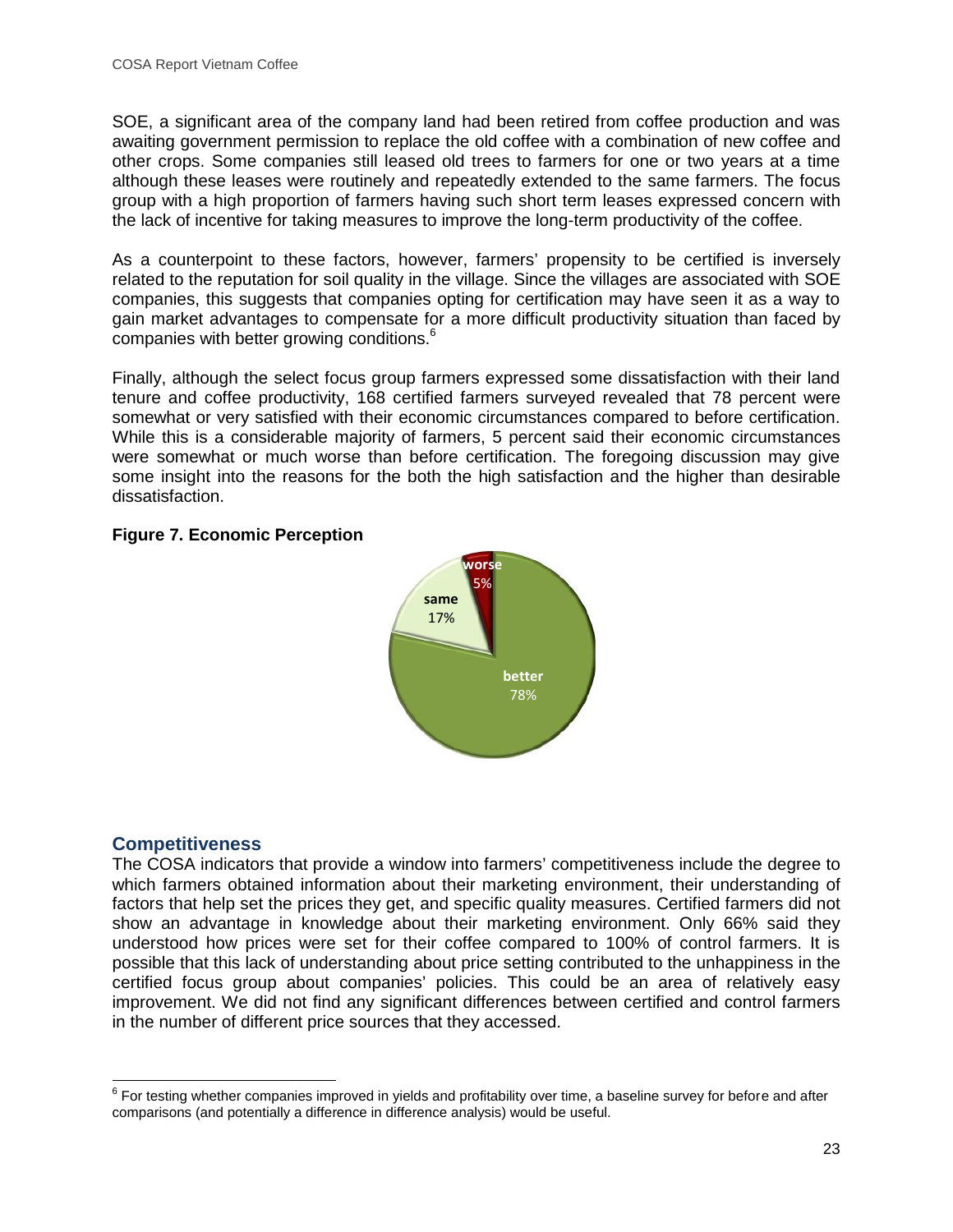

**Figure 8. Farmers understand price setting \*\*\***

On quality, neither certified nor control farmers knew about defect rates. However, a slight majority of 51 percent of certified farmers perceived their coffee quality had improved since certification. Of these, 41 percent attributed the improvement to changes in farming practices due to certification and 19 percent to changes in processing practices due to certification (these were not mutually exclusive). The lower percentage citing improvements in processing may reflect that two of the companies bought only fresh cherry, so the farmers did not process.

In interviews, the certified companies perceived a much stronger impact of certification on quality than the farmers expressed. All SOE representatives mentioned that even though they already had standards regarding the allowable rate of unripe cherries that could be in farmers' coffee, certification had caused closer monitoring and an improvement in this area. The companies also generally said that certification improved conditions in the warehouses and led to greater cleanliness. Finally, as already mentioned, the companies all claimed that certification increased the perception of their coffee's quality making it easier to market.



**Figure 9. Perception of quality changes and attribution**

There were no significant differences in terms of access to credit. The certified group received 46% of the loans requested. Farmers in the focus groups mentioned credit for investment as a factor in potentially further improving their coffee production.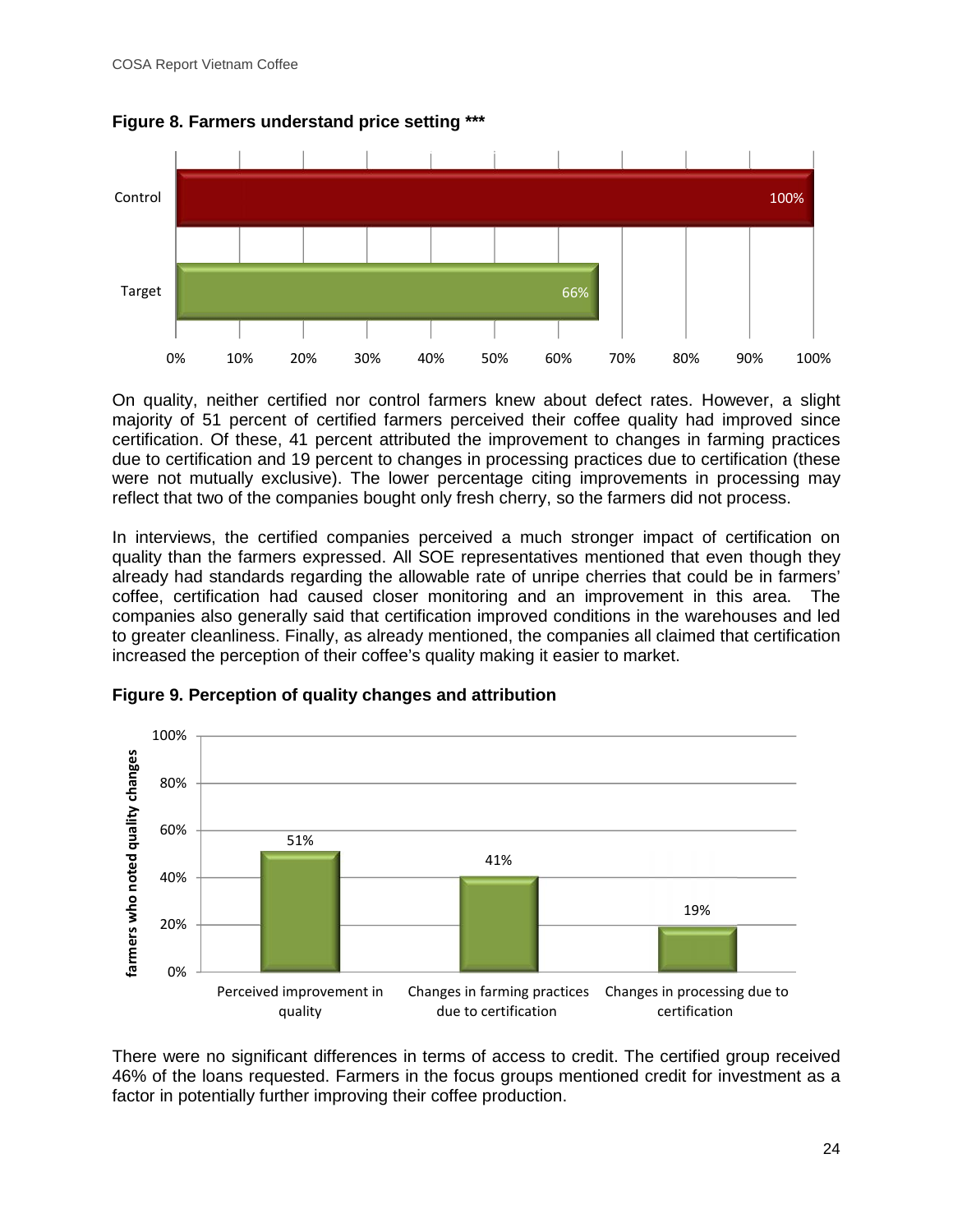# **Social Sustainability**

Results for social sustainability impacts of certification were mixed but generally positive for UTZ certification.

## **Basic rights**

On indicators for basic human rights, control farms performed at a high level, so there was little scope for certification to result in improvements. The table shows the mean performance by the certified sample group on these indicators. No significantly different performance was detected for the control group.

#### **Table 10. Basic rights**

| <b>Indicator</b>                                                                                                | <b>Mean score for</b><br>certified farmers |
|-----------------------------------------------------------------------------------------------------------------|--------------------------------------------|
| Number of days a member of farm family did not have enough to eat<br>during the last production year $= 0$ days | 87.0%                                      |
| Same but = $1-9$ days                                                                                           | 5.2%                                       |
| Same but = $10-29$ days                                                                                         | 3.2%                                       |
| Same but = $30$ or more days                                                                                    | 4.5%                                       |
| Average number of farm injuries serious enough to require treatment from<br>a medical practitioner              | 0.006 injuries                             |
| Households with water considered safe to drink requiring travel of more<br>than 20 minutes from the home        | 0.6%                                       |
| Access to medical care – households with a medical facility less than 1<br>hour away                            | 100%                                       |
| Affordable medical care                                                                                         | 100%                                       |
| Children in school regularly enough to be at the grade level that is<br>appropriate for their age               | 81.2%                                      |

Although these measures are generally good, two stand out for more attention. First, nearly 90% of households did not experience any hunger in the last production year. Still 4.5 percent of households experiencing 30 or more days is higher than preferable and suggests vulnerability to the numerous negative consequences of prolonged hunger. Also, 19 percent of children not being at grade level represents an opportunity for improvement. These two indicators, in particular, however, are not ones that UTZ or other certifications are likely to directly influence in a significant manner in the short term. Nevertheless, one theory of change model for certification to improve performance in the vital areas of education and food security is that it will increase incomes which in turn allow families to purchase more food, reduce their need for children's labor in the fields, and make them better able to afford school costs.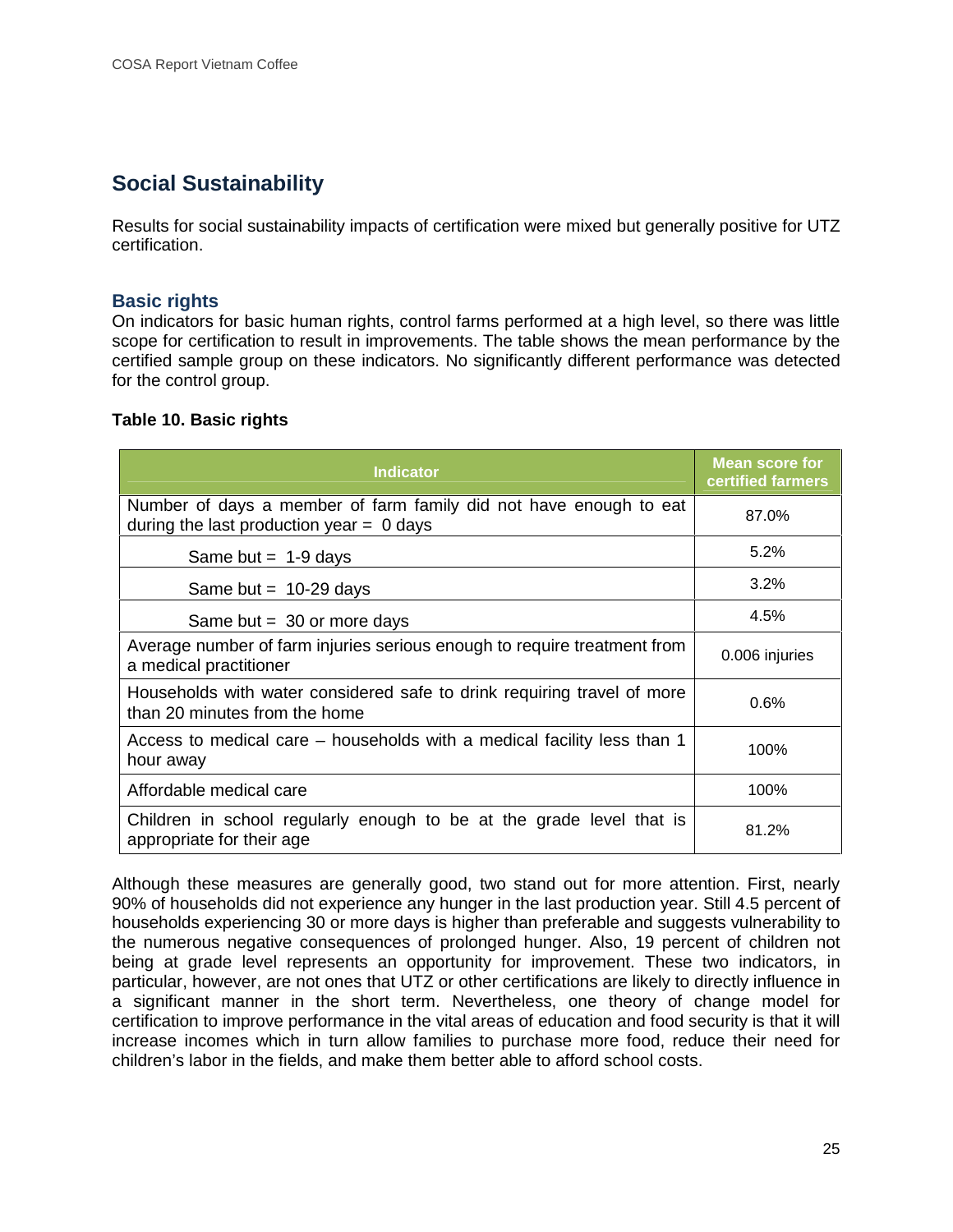Control farms did outperform target farms in one social measure – percent of households with ventilation for cooking smoke, which is a global proxy for quality housing and general family health. The indicator has its basis in the professional literature on family health in developing countries and in poor rural areas especially, which finds that girls, women and young children who are continuously subject to indoor cooking smoke have a much higher incidence of major health issues such as respiratory diseases and ocular problems. For COSA this is a social indicator of poverty and well-being that is likely to reduce the viability and thus the sustainability of a family or community. As indicated in Figure 10, a significantly greater percentage of control than target households had ventilation. The two villages with the highest rate of homes without ventilation also had the highest percentage of minority members for whom this is a traditional practice. This indicator points to a dilemma for sustainability initiatives facing specific local circumstances or customs that may run counter to widely accepted best practices. Nonetheless, the indicator is specifically designed to discover where certain practices – whether traditional or not – can be detrimental to wellbeing. Furthermore the data was mixed on whether lack of ventilation was entirely determined by minority membership. The village with the third highest percent of minority members was a control village where no homes were without smoke ventilation.





# **Safe work environment**

A significantly higher percent of certified farmers restricted 2 or more vulnerable groups (people under 16, pregnant women, and untrained persons) from applying agrochemicals. As far as farms that used agrochemicals supplying protective gear for those who applied them (including the farmers themselves), we did not find significant differences between certified and control farms. As the table shows, rates for certified farms were high for providing at least one item of protective gear and declined to 78 percent for 3 items or more of protective gear. Choices for gear were plastic or rubber gloves, breathing masks (not just handkerchiefs), protective outer clothing (covering body with impermeable material), and rubber or plastic boots.<sup>7</sup>

The lack of significant differences between the certified and control groups is surprising given that all four certified companies interviewed said certification had brought greater focus on the importance of protective clothing and some companies were supplying clothing. In this case however, the quantitative data from 351 field survey responses provide greater weight as to impact.

 $<sup>7</sup>$  These rates are only for farmers that use biocides. Farmers not using them are left out of the calculation.</sup>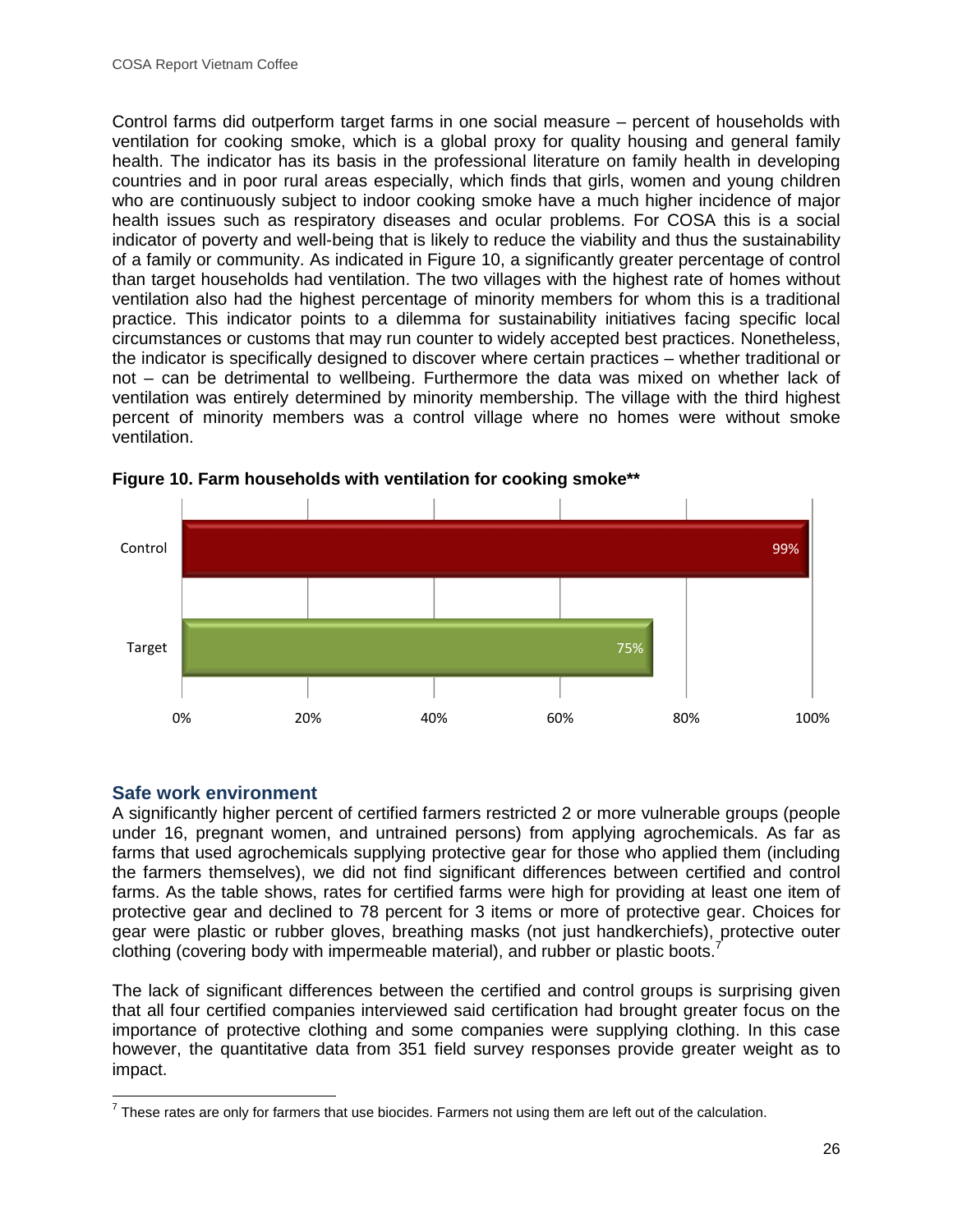| Table 11. Protective gear for applying agrochemicals |  |
|------------------------------------------------------|--|
|------------------------------------------------------|--|

| Number of items of protective gear   0 items |      | 1 or more   2 or more   3 or more |       |       |
|----------------------------------------------|------|-----------------------------------|-------|-------|
| % reporting use                              | 2.9% | 97.1%                             | 91.3% | 78.3% |

## **Community participation**

There was mixed evidence for indicators of stronger producer groups and community. While a significantly greater percentage of certified farmers contributed to building community infrastructure, still only 8% of certified farmer had participated as Figure 11 illustrates. No significant differences in group participation in governance emerged between certified and control farmers. Participation was similarly high among both groups for attending meetings and voting. As Table 12 reveals, certified farmers did well on average. As expected, the percentage is much lower for taking on the leadership activities of being a delegate or executive of a group.

## **Table 12. Community participation in governance**

| <b>Activity with group</b> | Being a<br>member | <b>Attending</b><br>meetings | <b>Voting</b> |       | <b>Being an</b><br>executive |  |
|----------------------------|-------------------|------------------------------|---------------|-------|------------------------------|--|
| % participating            | 99.4%             | 100%                         | 87.6%         | 49.6% | 5.7%                         |  |





# **Perception**

Certified farmers themselves perceived that certification had a positive effect on group and community relations. Eighty seven percent of farmers said community relations improved (somewhat or greatly) since certification while no farmers said community relations became worse. The farmer focus groups suggested that at least some participants from the certified group had developed a network of contacts with neighbors. While interesting for further investigation, the evidence is not strong enough to form a definite conclusion.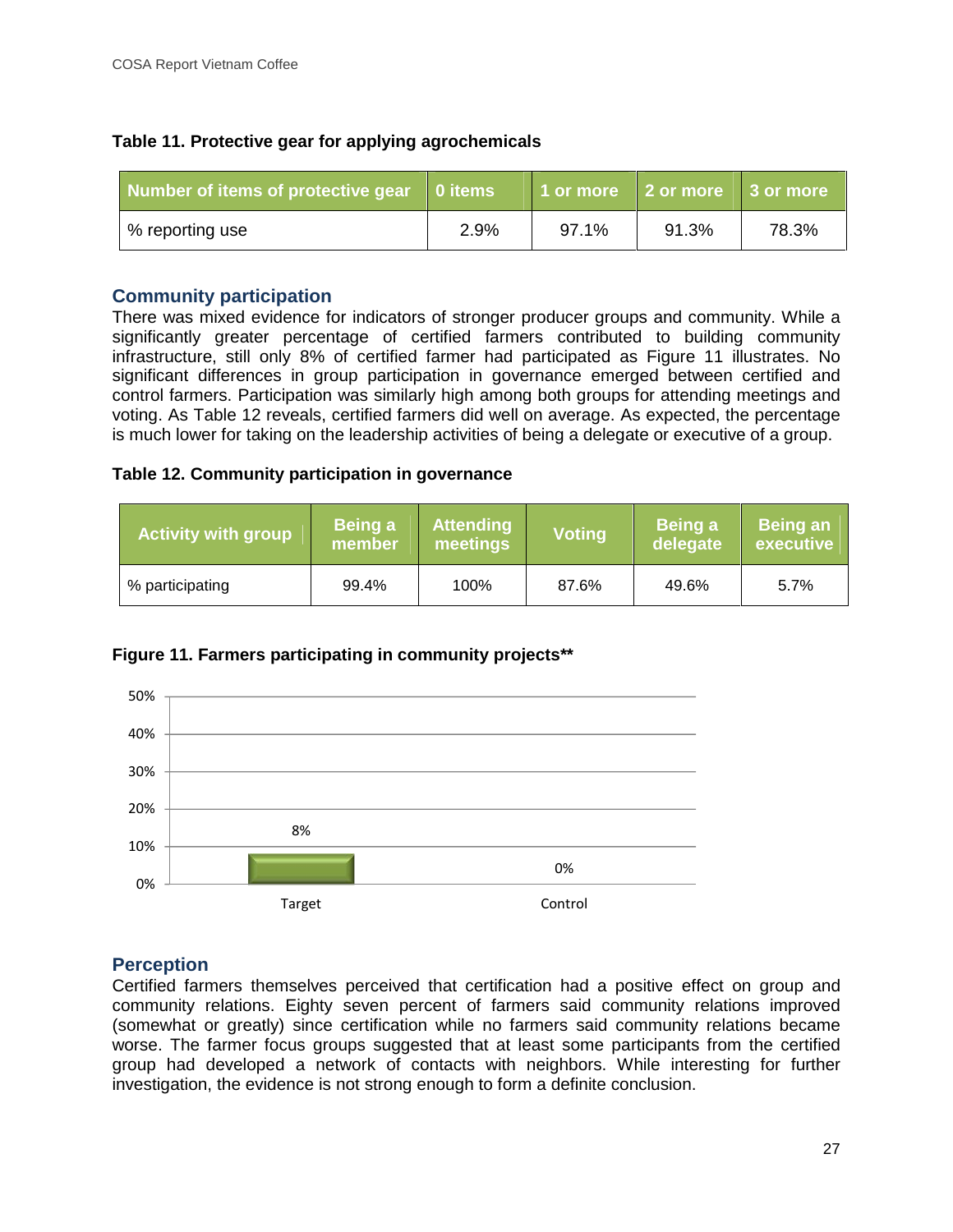## **Figure 12. Social perception**



# **Environmental Sustainability**

#### **Resource management**

The certified sample group had generally positive impact on indicators of environmental sustainability, particularly resource management. The certified farmers' greater efficiency in agrochemical use discussed under economic sustainability also translated into environmental benefits.

Interviews with the certified companies suggest that these results were not completely driven by UTZ. The companies all said they incorporated some similar protocols before certification. However, they also all said that the UTZ record keeping requirements inspired better monitoring of resource use. All the companies reported that UTZ training created increased awareness of water issues among farmers. They also commented on UTZ requiring the use of meteorological information in creating irrigation plans. The farmer focus groups also gave corroboration for UTZ having environmental impact since the group from the certified company demonstrated greater awareness of environmental issues than the group from the control company.

## **Fertilizers and biocides**

At an 85 percent level of confidence, certified farmers applied less nitrogen per hectare than control farmers. Applying less nitrogen is not always good indication of sustainability because it can result in mining of soil nitrogen without replacing this very important nutrient. However, in our sample, certified farmers applied an average of 749 Kgs nitrogen from synthetic sources per hectare while control farmers applied 916. Certified farmers also applied an average of 0.68 cubic meters of cow manure per hectare while control farmers applied 2 cubic meters, a significant difference. Certified farmers applied an average of 1109 Kgs of all other forms of natural fertilizer per hectare. Control farmers did not apply a significantly different amount. These natural fertilizers have somewhat low percentages of nitrogen, but improve soil quality in additional ways. Given that the rate of nitrogen application is reasonably high, the reduced rate for certified farms has the potential to result in less nitrogen run-off and other forms of leaching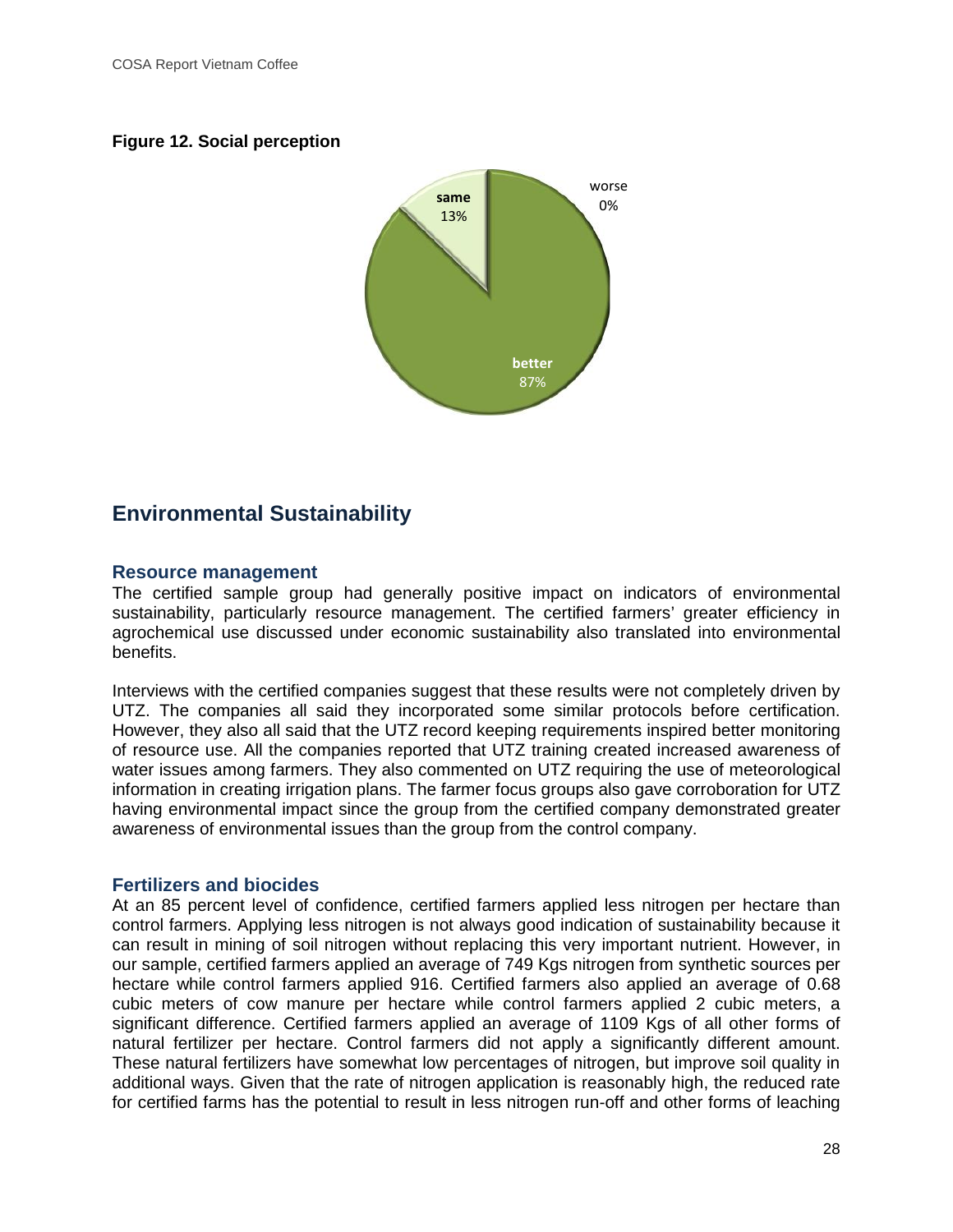into ground water – an environmental benefit. Furthermore, lower amounts of synthetic nitrogen used means lower amounts of energy consumed in fertilizer production which could have positive climate change effects.



#### **Figure 13. Nitrogen/fertilizer use**

Impacts on biocide use were more significant than nitrogen impacts. Certified farmers used an average of only 0.5 grams of Class 1 toxicity biocides<sup>8</sup> compared to 141 grams per hectare on control farms, a difference that is significant with higher than 99% confidence. These amounts may appear small, but Class 1 toxicity ingredients are extremely potent. Data for certified farmers indicates a tendency to use fewer biocides overall, compared to control farms.



**Figure 14. Amount of biocides used by toxicity class (grams/ha)**

Certified and control companies alike employ agronomists and consult with experts on best farming practices. Companies suggest that certification provides more consistent monitoring and some additional training. If this applies, then more consistent monitoring and practical training could help farmers to have more rational fertilization and biocide use.

<sup>&</sup>lt;sup>8</sup> These formulations are classified by the World Health Organization and contain extremely hazardous active ingredients of various synthetics such as Parathion or Hexachlorobenzene.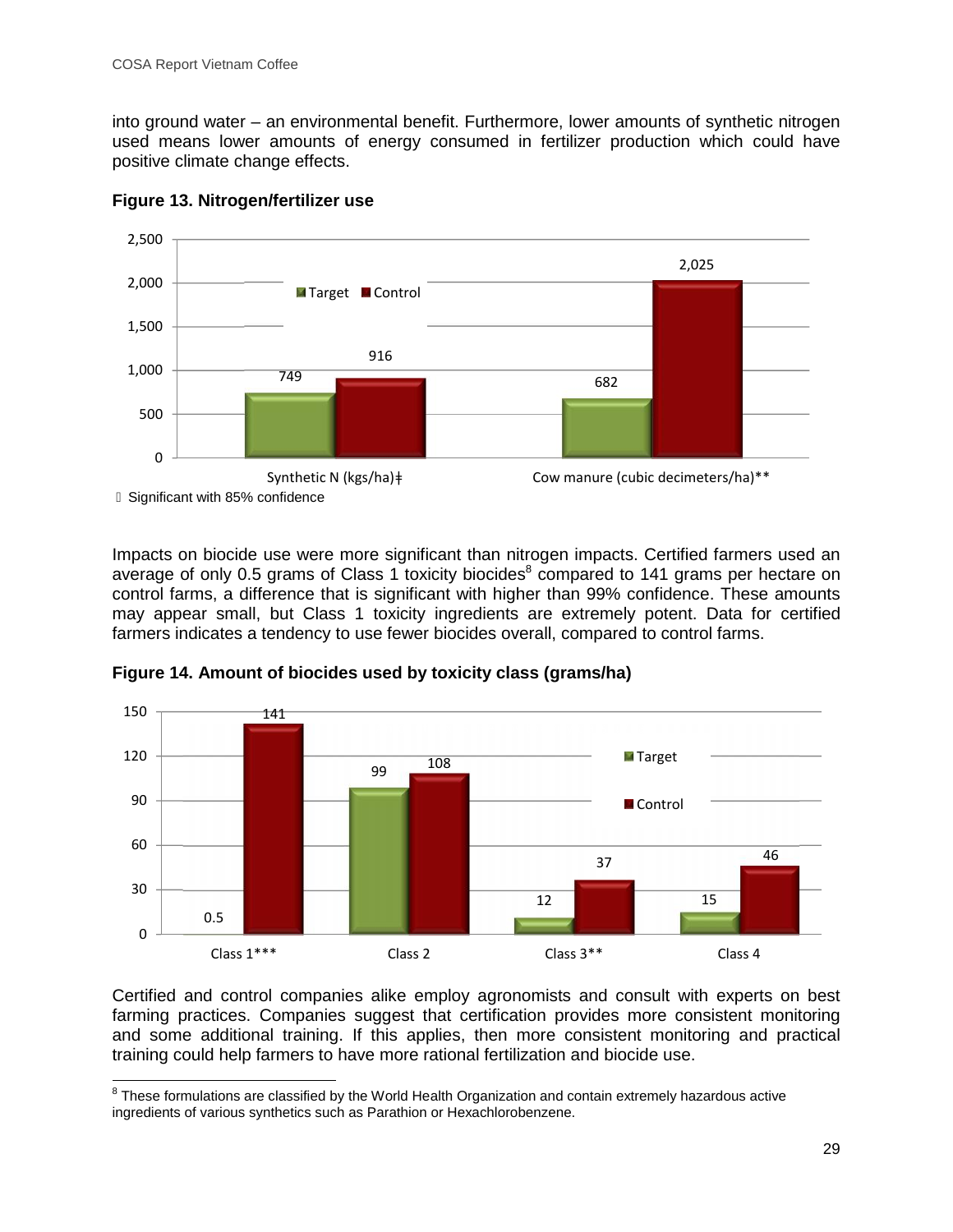## **Water**

Certified farms also exhibited greater efforts to manage water use. Thirty four percent of certified farmers employed at least one measure to conserve water, compared to ten percent of control farmers, a significant difference. Water saving measures reported were using more efficient targeted irrigation equipment, water catchments, and low water pulping systems.<sup>9</sup>



**Figure 15. Farms using one or more water-saving measures\*\***

We did not find any significant differences between certified and control farms in measures to prevent water contamination. The percent of certified farms using one or more measures to prevent water contamination was 71 percent, while only 16 percent of certified farms used 2 or more measures. Options reported were: "not cleaning agrochemical equipment near water sources (for farmers who used agrochemicals)"; "not keeping animals near water sources"; and "prevent domestic run-off from entering water sources".

## **Recycling**

We found that while both certified and control farms had a high percentage of farmers who recycled at least one type of material, certified farms were much more likely to recycle multiple types of materials. Certified farms were five times more likely, on average, to recycle 3 or more types of materials. Still that number accounted for only thirty-one percent of all certified farmers, a number that could be improved.

<sup>&</sup>lt;sup>9</sup> Several SOE in our sample purchased fresh cherry coffee, so the farmers would not have a need to acquire the capacity to use low-water pulping systems.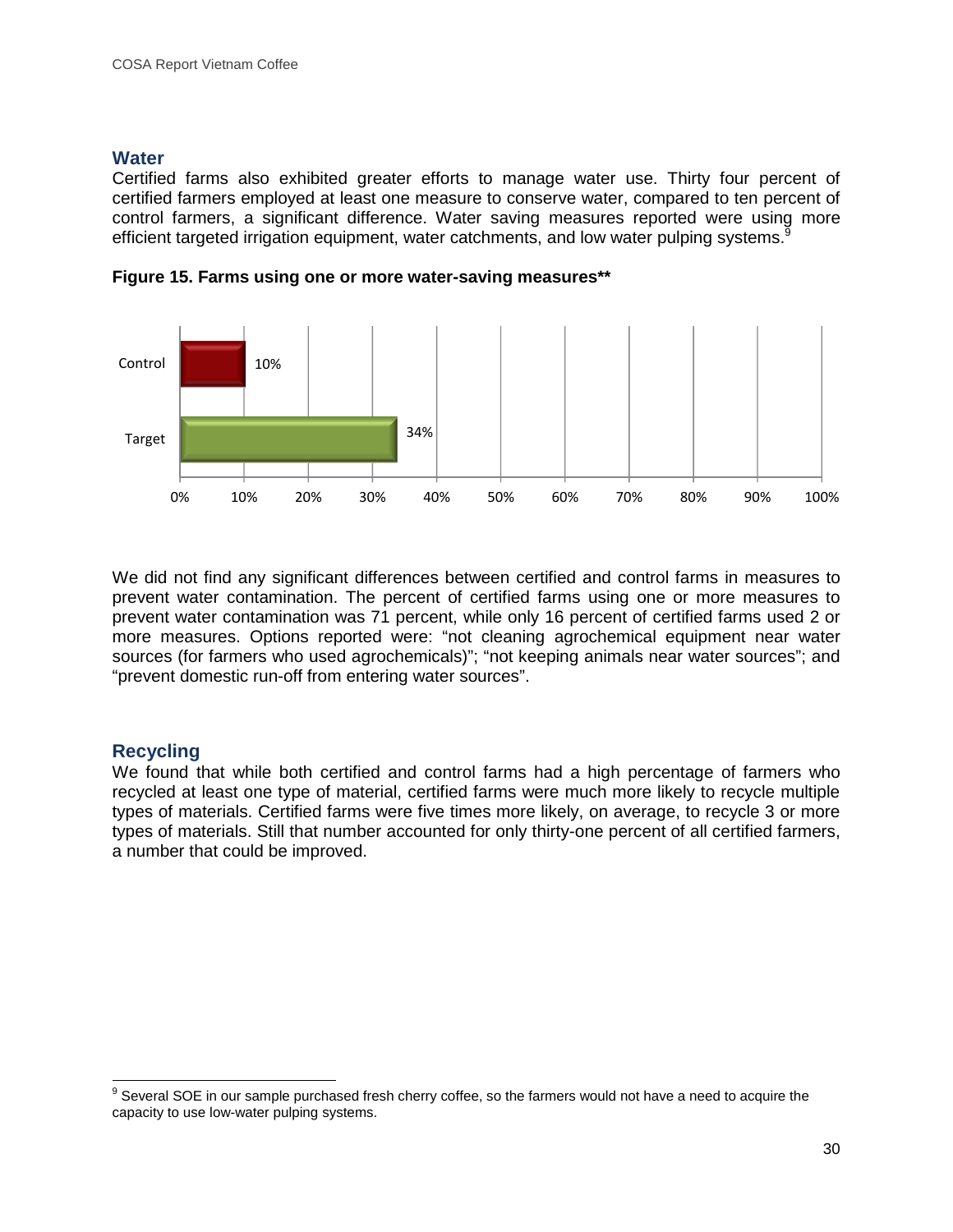

**Figure 16. Farms recycling wastes**

Significant with 84% confidence

## **Soil conservation and soil-water measures**

Both certified and control farmers using soil ridges to retain soil, moisture and nutrients was high, but the 99% rate for control farms was significantly higher than the 82% rate for certified farms. Contour planting was the next most used soil conservation measure with 13% of certified farms using it. We did not find the rate for control farms to be significantly higher. Company interviews identified a greater concern with wind erosion of soil than water erosion in the Daklak area indicating that some measures of erosion control would be more desirable than others except where there are steep slopes. Certified farmers appear to have adopted better strategies to combat this. For example, 43% of certified farms planted live fences, significantly higher than the 20% of control farms.



## **Figure 17. Farms using conservation practice**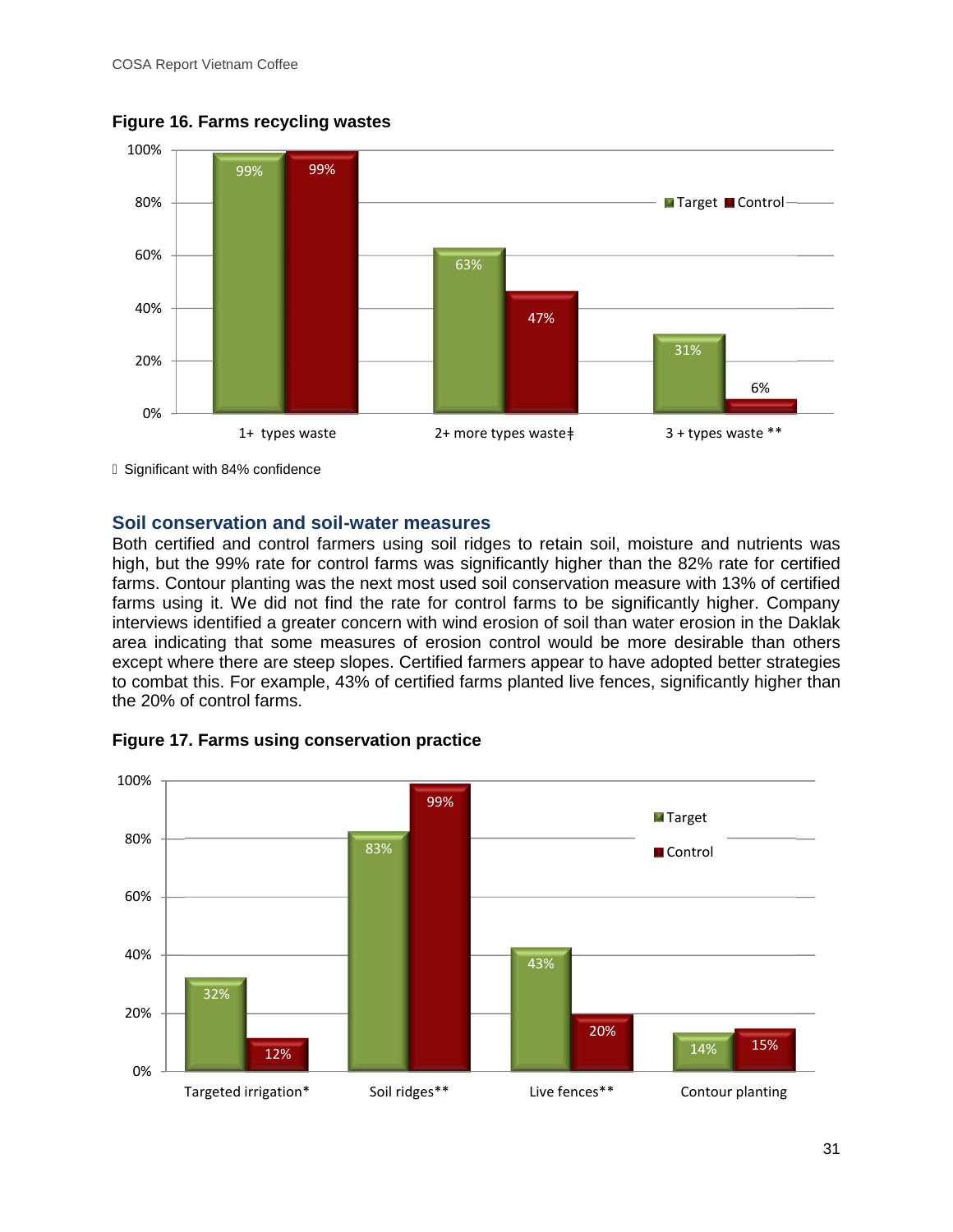# **Biodiversity**

Coffee farms in the region tend strongly toward monoculture when mature and are initially intercropped with food or even spices such as black pepper. Certified farms had significantly lower percent of completely monoculture coffee with 84% while control farms had 99%. Conversely, 13% of certified farms have a sparse overstory of other trees, while only 1% of control farms have even this. While the certified farms do perform better in this regard, the biodiversity level is still low. UTZ explains that this is consistent with its standard which encourages, but does not require any shade and advise farmers to do what is most appropriate agronomically for the situation. The companies and farmers in focus groups both said that some shade was important for coffee production, but that all the space for shade trees had been used.



**Figure 18. Farm area: monoculture and biodiversity**

## **Farmer perception**

Both companies and farmer focus groups said certification had contributed to cleaner environments throughout the production chain, with coffee fields as well as processing centers more litter free and better organized. Both reported that farmers now buried refuse, often as an alternative to burning it. Similarly, the farm-level surveys showed that certified farmers perceived that certification had a positive effect on their community's care for the environment as noted in Figure 19 below.

# **Figure 19. Farmer perception: community care of the environment after certification**

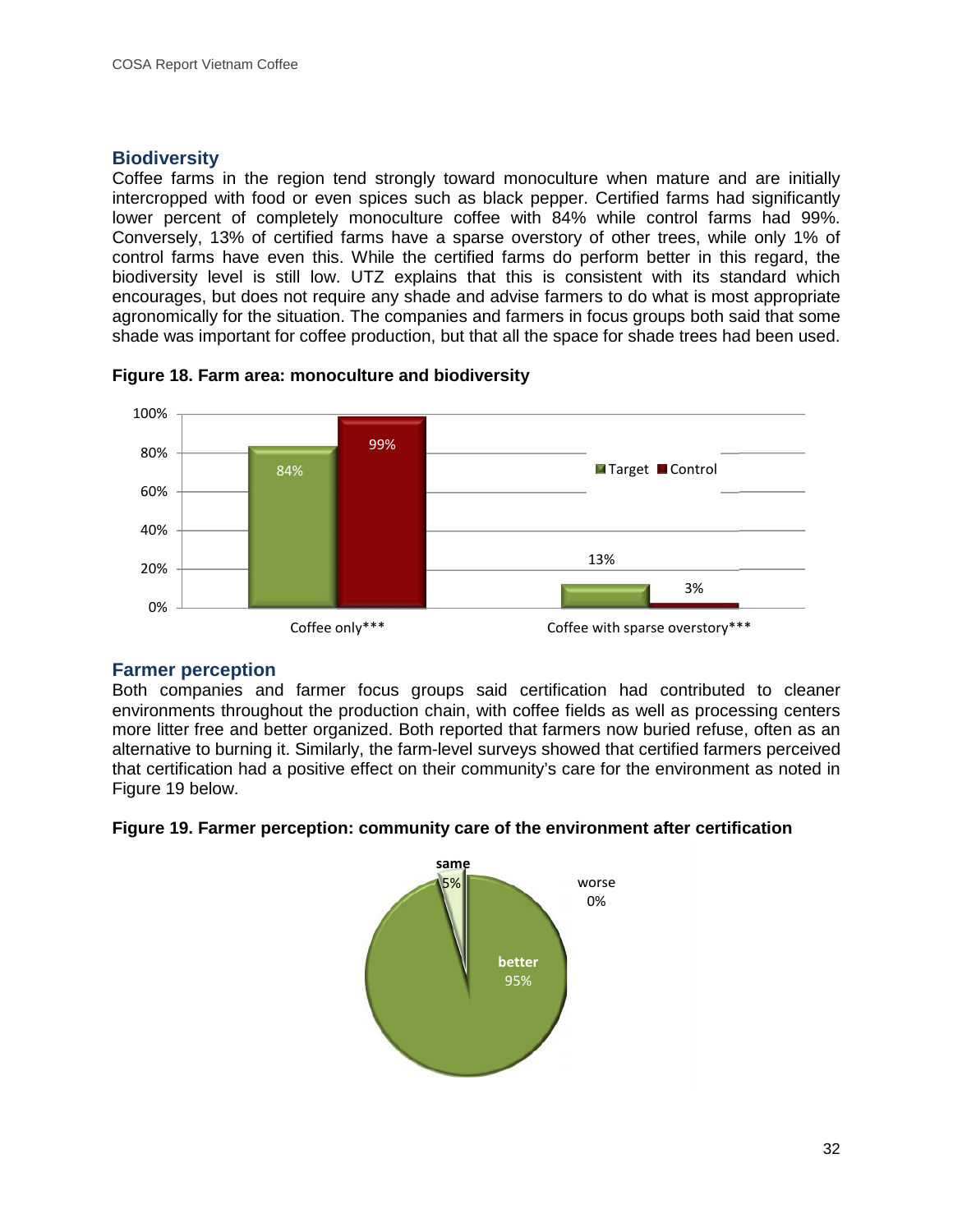# **6 Conclusions and Lessons**

The COSA assessment does not only observe the specific objectives or the strengths of an organization's interventions, it also observes a range of possible intended and unintended effects in the social, economic, and environmental dimensions. We recognize the value of UTZ Certified's determination to submit to an independent assessment of their efforts in Vietnam and to also partner actively in the subsequent learning process.

There are two levels of usefulness for this information. First is the understanding of the tangible outcome of UTZ Certified efforts with coffee farmers in the Daklak region, and second are the lessons learned about the most effective ways to do such research or assessment work so as to best understand the intrinsically complex impacts of certification efforts. In our view, this represents an opportunity for progress, and the findings should serve as a tool for management to better target or adapt the specific work in order to affect more positive change. It is naïve to assume simple linear causality from an intervention to an outcome since experience indicates that sustainability is intrinsically multi-dimensional and not easily reducible to one aspect; there are often trade-offs to consider.

For UTZ Certified producers it appears that there are significant benefits to be acknowledged. These include:

- 1. Maintaining very high production levels while reducing use of toxic pesticides and synthetic nitrogen,
- 2. Offering a vehicle for market recognition of good practices,
- 3. Generally good overall environmental performance including farmers using water-saving measures and recycling multiple types of materials.

Superior productivity, a hallmark of UTZ farmers in some other settings that COSA has studied, was not evident in this case among farmers who are already pushing their soil and resources to the limit with world-leading yields. We should not expect it to be, especially if added productivity may have substantial environmental trade-offs. There were other indicators where performance was high for both target and control groups, leaving very little room for improvement- including most 'basic rights' indications such as access to safe water, access to affordable medical care, and participation in farmer groups.

The significant breadth of the COSA evaluation process – going beyond the theory of change is expected to shed light not only on what is changing but also on areas of unexpected outcomes or impacts. COSA experience strongly suggests that it is not useful or realistic to expect that certified producers will always do better on every indicator than a comparable control group. Indeed, it is important to note that one cannot expect any standard with limited resources, including UTZ Certified, to dramatically alter the conditions of small farmers and consistently achieve benefits that decades of large investments and development projects have often failed to deliver. Further, UTZ has worked with and certified some disadvantaged groups such as ethnic minorities and those with a large proportion of women to achieve notable results.

Yet, it is interesting from a management perspective to note where benefits are not consistently evident and so offer an opportunity to improve. In several areas the differences between UTZ Certified farmers and the uncertified control farmers were not found to be significant or, in some cases, favored the control groups. On the economic side, these include price and revenue (no significant difference found) and lower awareness about how prices the certified farmers receive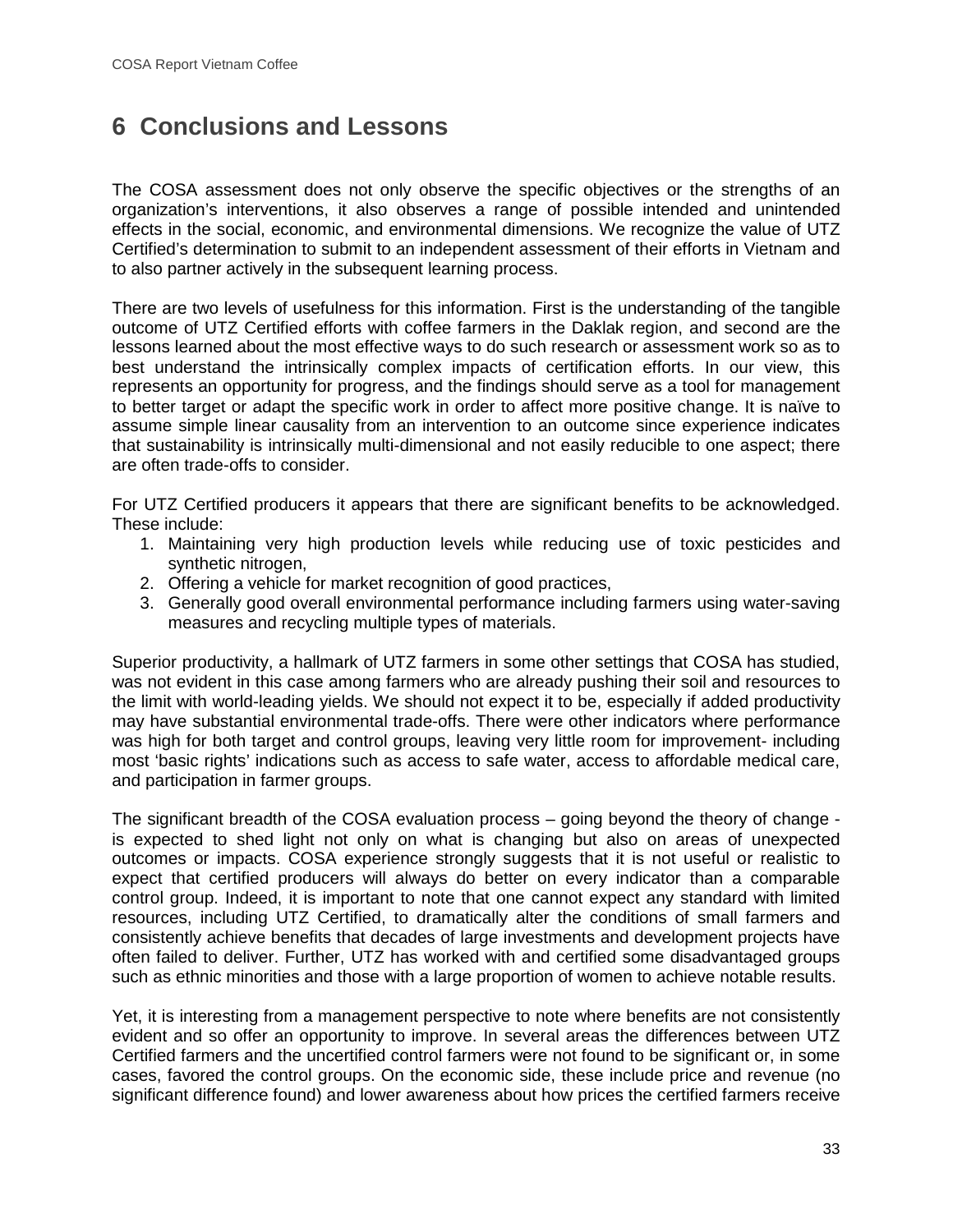are determined. On the social side, the survey found equivalent results for certified and control farms on the benchmark indicators of education and food security. Even though these have complex causes, the UTZ program, as part of its sustainability commitment, may want to consider ways to influence them, as they are among important signs or signals of overall well being, and improving conditions of insufficient food and inconsistent education would likely improve the long-term viability of coffee farming as a livelihood. Also, a lower percentage of certified farms had adequate smoke ventilation than control farms. This measure is a proxy for housing quality in general, but also is an indicator itself of a healthful environment for families.

These results reflect the situation in parts of Daklak where a high percentage of certified farms are associated with SOE. UTZ may have a stronger yield impact in settings where farmers are not associated with SOE and may not be guided by SOE staff agronomists. Interesting questions that have emerged from the work include a need to better understand the power of the SOE in the value chain - especially in terms of the specific benefits they provide- and how these relate to farmer price premiums and net income.

Field work, particularly in rural areas of developing countries, has been described as a set of lessons waiting to be learned. COSA too has drawn significant lessons from this process and has invested some of its own resources to ensure both a useful outcome and its own improvement. COSA surveys are getting streamlined and progressively better and analytics are getting more diverse and sophisticated. It was useful to integrate a mixed approach using both quantitative and qualitative methods for obtaining valid results. Our research work elsewhere has benefited from the results of investing more in the in-depth consultations with multiple local stakeholders during the initial stages to ensure the optimal application of the work and selection of samples and controls. Essentially, we've learned that it is critical to have an extensively greater level of preliminary investigation prior to the farm-level research and more substantial organization or co-op level surveys. Similarly, a fuller contextual understanding is vital after the work so, it is important to convene a closing workshop to facilitate the accurate interpretation of findings. This final workshop is also beneficial in determining how the findings can be best used by local stakeholders to improve the impact of sustainability interventions.

We suggest further discussion on a consistent internal measurement matrix of key factors that can be used to improve regular monitoring and reporting; COSA is working on such tools. This can facilitate ongoing self-understanding that could allow UTZ and its local partners to better manage their processes and maximize benefits for farmers.

Finally, as with any analysis, findings must be tempered with the understanding that a first set of data observations can certainly be informative but are not definitive and are not necessarily representative of any longer trend. This report therefore offers an opportunity for learning and hopefully presents a sound basis for discussions about how to target and improve future measurement and even future outcomes.

\*\* \*\* \*\*

*Thanks for the opportunity to learn together. The COSA team*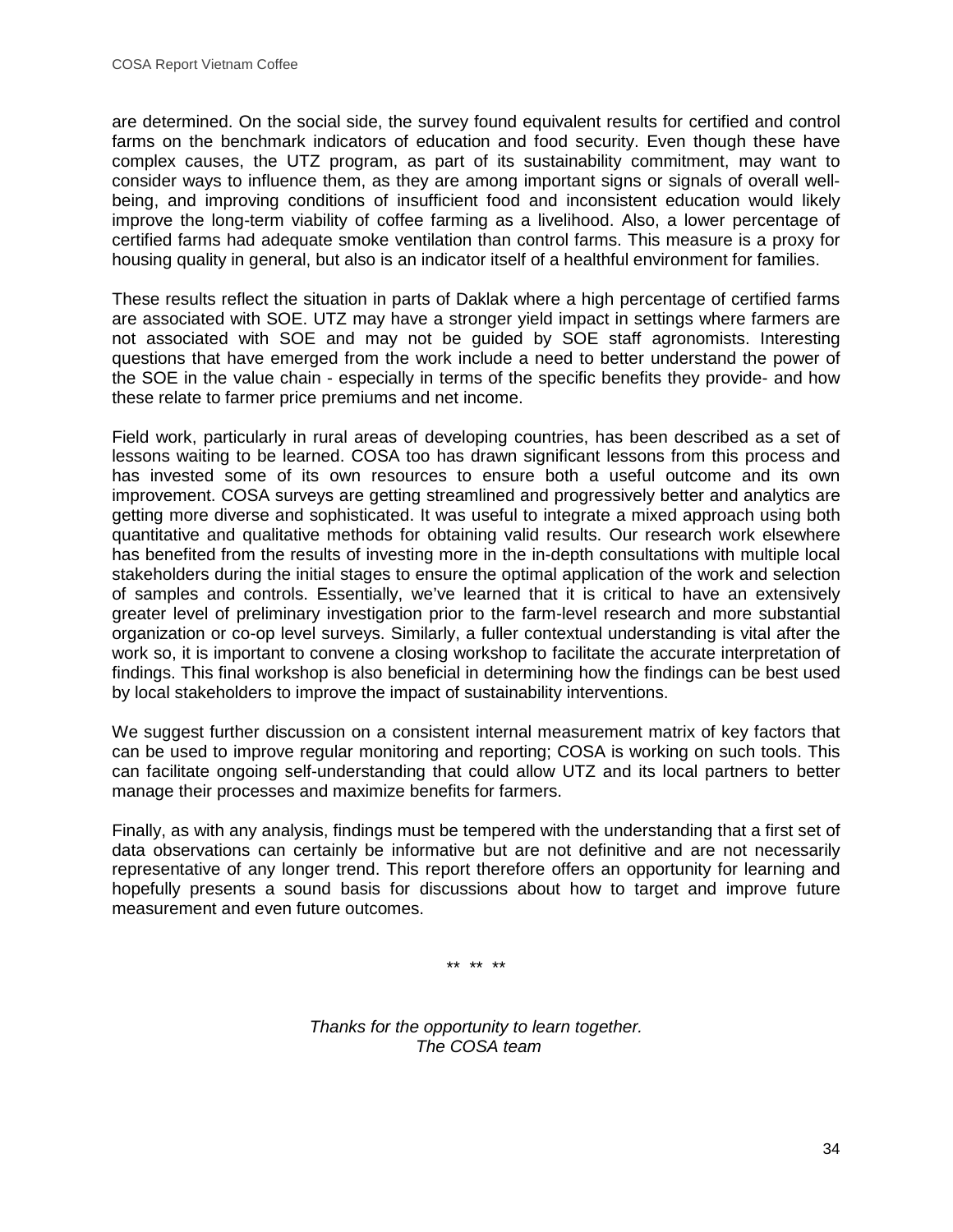# **7 Appendices**

# **Appendix 1. Instrumental Variable Analysis**

The main challenge in impact evaluation is to find a good counterfactual; in other words, the situation that the participants would have experienced in the absence of the program. In this sense, the economics literature acknowledges the existence of several approaches to address this potential selection bias in participation that might affect the assessment of the impacts of a particular program.

Impact evaluation is mainly a problem of missing data, because we cannot observe the outcomes of the program participants without the presence of the program. Without information on the counterfactual, the next best alternative is to compare outcomes of a group of beneficiaries and a group that has not been exposed to the program. In doing so, we need the comparison group to be as close as possible to the treated group. Equation (1) shows a simple method to compare the outcomes (Y) of treated and not treated groups  $(T)^{10}$ , controlling for a set of covariates  $(X)$ 

 $Y_i = \alpha X_i + \beta T_i + \varepsilon_i$  (1)

When the intervention or treatment is assigned randomly, we would expect that both, target and control group face similar characteristics. However, when the target is assigned purposely, we incur in a selection bias problem, where there might be important differences (observable or unobservable characteristics) between the target and control group. In terms of our model (Equation 1), selection bias is represented by a correlation between unobserved characteristics contained in the error term and the target group selection (T), violating the basic assumptions for estimating a simple OLS model for equation 1.

One way of dealing with selection bias is to perform Propensity Score Matching (PSM) methods to assume that the balance a set of observables in the target and control groups by identifying a common support (sub-sample with common characteristics). Weights are assigned to the control group observations in order to minimize the potential selection bias. However, this type of analysis accounts only for bias from observables but not unobservables. In addition, when the intervention or treatment is assigned to a particular group with specific characteristics that are systematically different from the control groups, the balancing property is often not met, and therefore the power of the PSM technique is minimized

Another way to deal with selection bias and especially unobservable characteristics that vary between the target and control groups is by using Instrumental Variables (IV), allowing for endogeneity (factors that affect individual participation). This approach consists in finding a variable or set of variables that are highly correlated with the participation, but is (are) not correlated with unobserved characteristics affecting outcomes or the outcome directly. Instruments however, should be selected carefully to maximize the potential of this impact evaluation technique.

The IV technique accounts for the possible selection bias (correlation between the target (T) and the error term  $(\varepsilon)$ ), by selecting an exogenous variable (denoted Z) that satisfies two conditions: (1) Correlated with the target (T); and (2) Uncorrelated with the error term. This allows to the isolation of the effect of T over the estimated outcomes (Y).

 $10$  T is a dummy variable that takes the value of one for the treatment or target group, and zero for the control group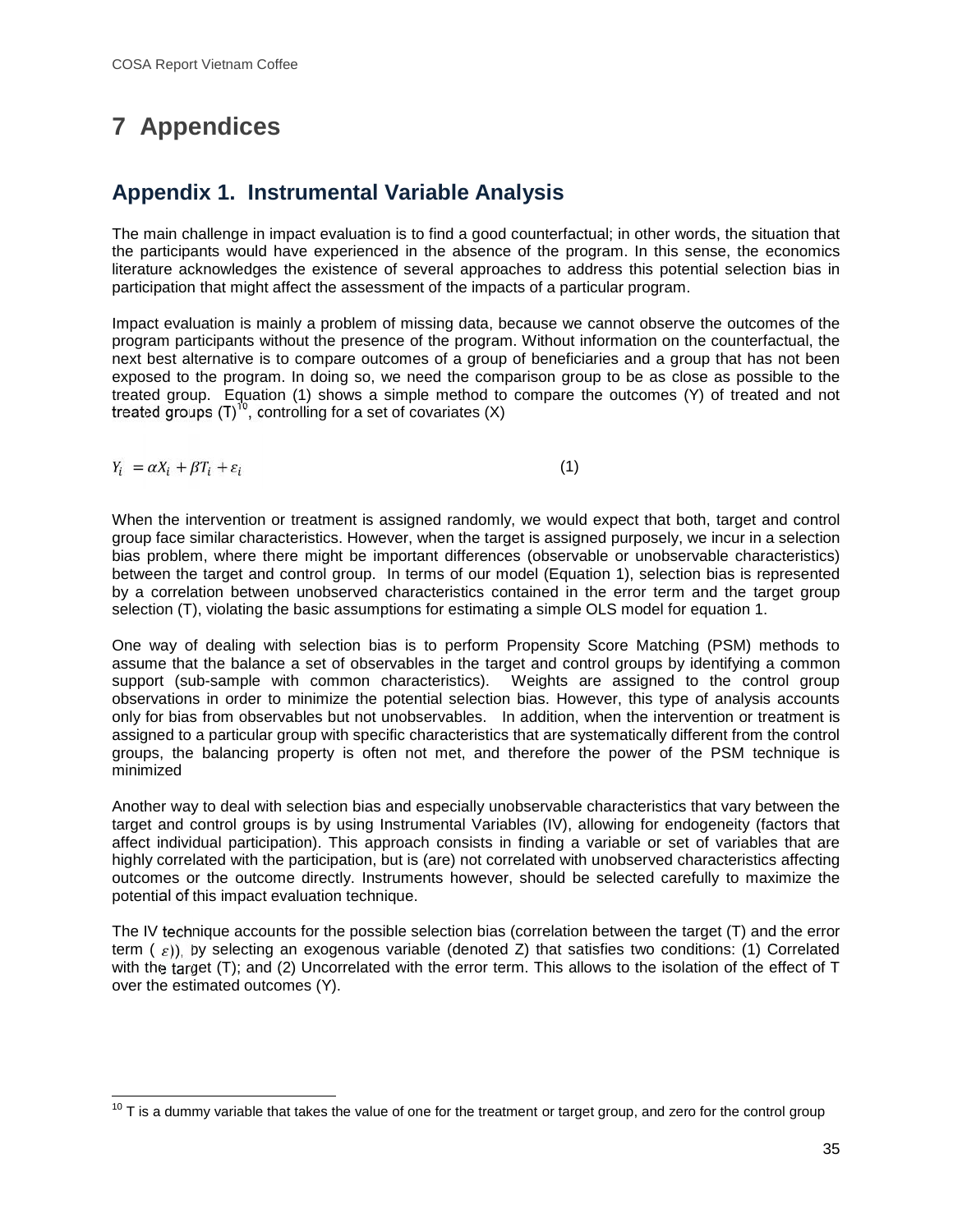# **Appendix 2. Data**

This data table provides the statistics from the Instrumental Variable (IV) analysis described in Section 4 - Methods of this report. The mean for the target group is the raw mean. The difference ('diff column') is the effect of the treatment (in this case certification) as calculated by applying IV analysis. The mean for the control is estimated by subtracting the difference from the target mean.

The standard error corresponds to this "difference" and refers to the variability of this coefficient amongst the estimation. T-statistics, (T-STAT), which are calculated from the standard error, express the probability that the target and control POPULATIONS really have different means, given the SAMPLE results.

A high t-statistic indicates statistical significance - that is, that decision-makers can be confident the target group really performed differently than the control group. A low T-statistic indicates that the project samples did not detect a difference in the sample means great enough to confidently reflect a true difference in the performances of the target and control populations.

As explained in the inside cover, the report uses asterisks to indicate significance. One asterisk indicates at least 90 percent probability that the target and control groups are different; two asterisks indicate at least 95 percent probability and 3 asterisks indicate at least 99 percent. Results without asterisks are not significant, which is defined in our report as less than 90 percent probability of a difference. Insignificant results may indicate that the target and control population did not differ or that the difference was not visible because given the degree of variation among farms, the sample was too small to adequately detect impact on a specific indicator.

The specific probability of difference indicated by the T-statistic varies slightly from indicator to indicator, but a general guide for the probability with the Vietnam samples of a difference is: a T-stat of 1.72 indicates 90 percent probability, 2.08 indicates 95 percent and 2.84 indicates 99 percent.

|                                                                                                                   | <b>MEAN</b><br>(target) | MEAN<br>(control) | <b>DIFF</b> | <b>STD ERR</b><br>of diff | <b>T-STAT</b> |
|-------------------------------------------------------------------------------------------------------------------|-------------------------|-------------------|-------------|---------------------------|---------------|
| <b>ECONOMIC SUSTAINABILITY</b>                                                                                    |                         |                   |             |                           |               |
| <b>Income</b>                                                                                                     |                         |                   |             |                           |               |
| All in USD/ha except where noted                                                                                  |                         |                   |             |                           |               |
| Income calculated without reflecting the<br>opportunity cost of unpaid labor (deductions<br>are included in cost) | 964.3                   | 535.6             | 428.8       | 394.2                     | 1.088         |
| Income calculated without the cost of either<br>unpaid labor or deductions                                        | 1,861.8                 | 1,041.9           | 819.9       | 417.8                     | 1.962         |
| Cost - all fertilizers and biocides                                                                               | 1,263.9                 | 1,965.3           | $-701.4$    | 189.3                     | $-3.705$      |
| Cost - unpaid labor                                                                                               | 2,205.3                 | 2,462.4           | $-257.2$    | 252.1                     | $-1.020$      |
| Cost - paid labor                                                                                                 | 267.5                   | 432.2             | $-164.6$    | 94.2                      | $-1.748$      |
| Cost - total labor                                                                                                | 2,472.8                 | 2,898.7           | -425.9      | 242.0                     | $-1.760$      |
| Cost - deductions                                                                                                 | 897.4                   | 401.0             | 496.4       | 162.5                     | 3.056         |
| Cost - other (annual depreciation of<br>production assets, processing, reforestation)                             | 386.3                   | 585.5             | $-199.1$    | 66.9                      | $-2.975$      |
| Cost - total except for unpaid labor                                                                              | 2,818.6                 | 3,467.5           | $-648.9$    | 254.5                     | $-2.550$      |

<sup>&</sup>lt;sup>11</sup> This method for inferring the mean sometimes results for the control group in estimates of aggregates not equal to the same figure calculated from estimated components (e.g. estimated income may not equal estimated revenue less estimated costs).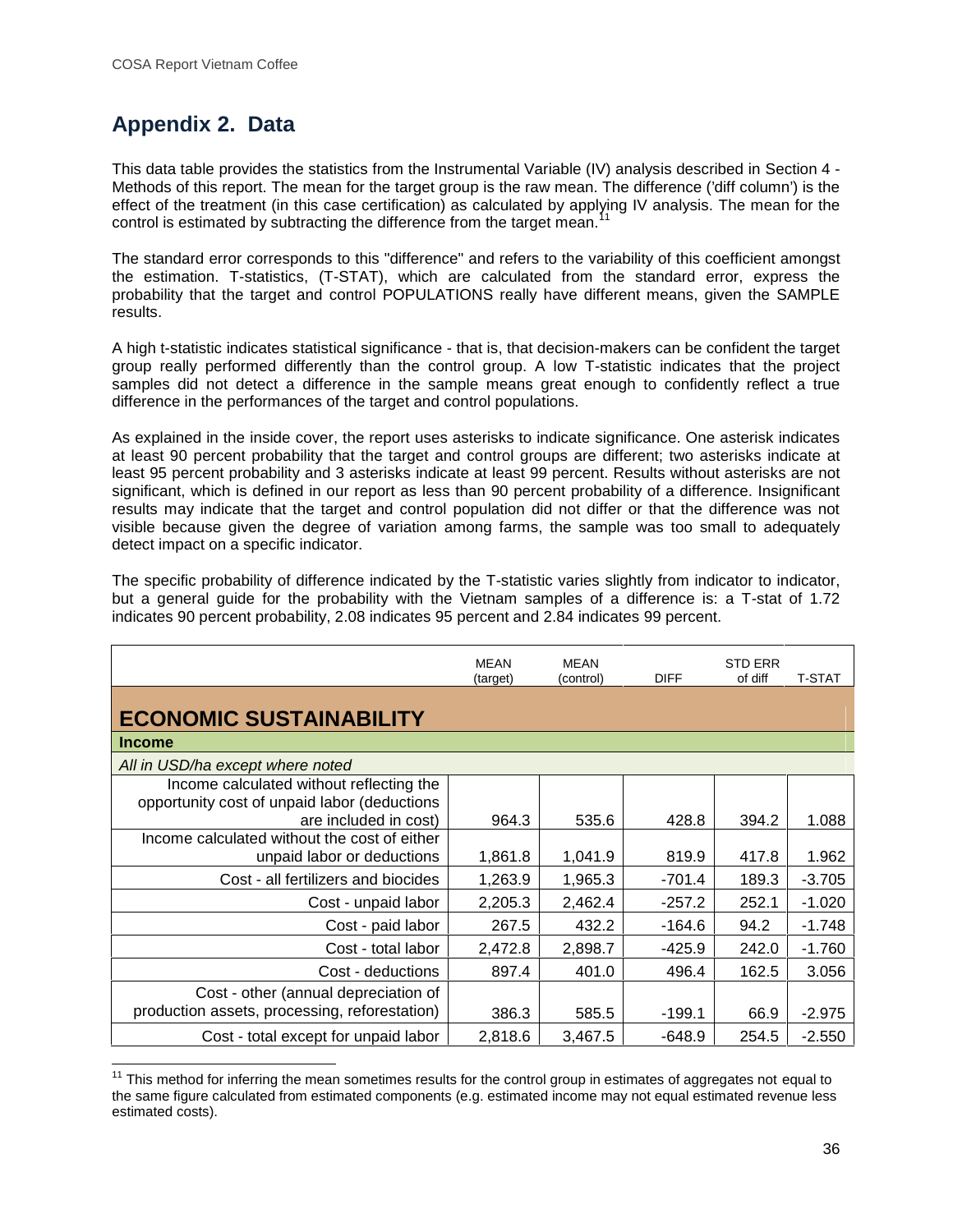|                                                        | MEAN<br>(target) | MEAN<br>(control) | <b>DIFF</b> | <b>STD ERR</b><br>of diff | T-STAT   |
|--------------------------------------------------------|------------------|-------------------|-------------|---------------------------|----------|
| Cost - total except for unpaid labor and<br>deductions | 1,921.2          | 3,011.5           | $-1,090.3$  | 223.7                     | $-4.875$ |
| Yield (Kgs. green bean equivalent/ha                   | 3,142.3          | 3,381.0           | $-238.7$    | 321.2                     | $-0.743$ |
| Price (Green bean equivalent USD/kg)                   | 1.23             | 1.24              | $-0.01$     | 0.02                      | $-0.620$ |
| Revenue                                                | 3782.9           | 3996.8            | $-213.9$    | 390.3                     | $-0.548$ |

| <b>Access to Credit</b> |                       |       |      |       |       |       |
|-------------------------|-----------------------|-------|------|-------|-------|-------|
|                         | Credit received ratio | 0.460 | .420 | 0.040 | 0.118 | 0.339 |
|                         |                       |       |      |       |       |       |

| <b>Food Security</b>                                                                                  |       |       |          |       |          |  |
|-------------------------------------------------------------------------------------------------------|-------|-------|----------|-------|----------|--|
| % farms where any family member did not have enough to eat during the last production year for ranges |       |       |          |       |          |  |
| of days shown                                                                                         |       |       |          |       |          |  |
| 0 day                                                                                                 | 0.870 | 0.884 | $-0.014$ | 0.030 | $-0.460$ |  |
| $1-9$ days                                                                                            | 0.052 | 0.055 | $-0.003$ | 0.018 | $-0.174$ |  |
| $10-29$ days                                                                                          | 0.032 | 0.036 | $-0.004$ | 0.010 | $-0.371$ |  |
| 30 or more days                                                                                       | 0.045 | 0.035 | 0.011    | 0.013 | 0.856    |  |

| <b>Access to Market Information</b>                                                                                                                                                                           |       |       |          |       |          |  |
|---------------------------------------------------------------------------------------------------------------------------------------------------------------------------------------------------------------|-------|-------|----------|-------|----------|--|
| Price information that farmers have access to: immediate buyer/producer group; different buyers<br>throughout region; government; global reference price; the price the farmer's buyer received for the crop. |       |       |          |       |          |  |
| % having 0 sources of information                                                                                                                                                                             | 0.597 | 0.417 | 0.181    | 0.123 | 1.471    |  |
| % having 1 or more sources                                                                                                                                                                                    | 0.403 | 0.583 | $-0.181$ | 0.123 | $-1.471$ |  |
| % having 2 or more sources                                                                                                                                                                                    | 0.182 | 0.300 | $-0.118$ | 0.099 | $-1.196$ |  |
|                                                                                                                                                                                                               |       |       |          |       |          |  |

| <b>Quality Practices in Cultivation and Processing</b>                                                                                     |       |          |       |       |       |
|--------------------------------------------------------------------------------------------------------------------------------------------|-------|----------|-------|-------|-------|
| Practices farmers used for treating coffee cherries before and after pulping and used for post-harvest<br>processing or drying the coffee. |       |          |       |       |       |
| Quality improvement                                                                                                                        | 0.510 | $-0.053$ | 0.563 | 0.101 | 5.588 |
| Quality improvement due to farm change due<br>to certification                                                                             | 0.407 | $-0.120$ | 0.527 | 0.097 | 5.427 |
| Quality improvement due to processing due to                                                                                               |       |          |       |       |       |
| certification                                                                                                                              | 0.193 | $-0.063$ | 0.256 | 0.074 | 3.467 |

| <b>Farmer Participation Levels in Groups</b>   |       |       |          |       |          |
|------------------------------------------------|-------|-------|----------|-------|----------|
| % delegate participation of total sample group | 0.496 | 0.491 | 0.005    | 0.118 | 0.044    |
| % executive participation of total sample      |       |       |          |       |          |
| group                                          | 0.057 | 0.133 | $-0.076$ | 0.079 | $-0.960$ |
| % meeting participation of total sample group  | 1.000 | 0.991 | 0.009    | 0.026 | 0.355    |
| % voting participation of total sample group   | 0.876 | 0.820 | 0.056    | 0.086 | 0.647    |

# **Farmer Perceptions - Economic**

*Percent farmers whose quality of life worsened, unchanged, or improved since the prior year* worse 0.046 NA same 0.169 NA

better 0.785 NA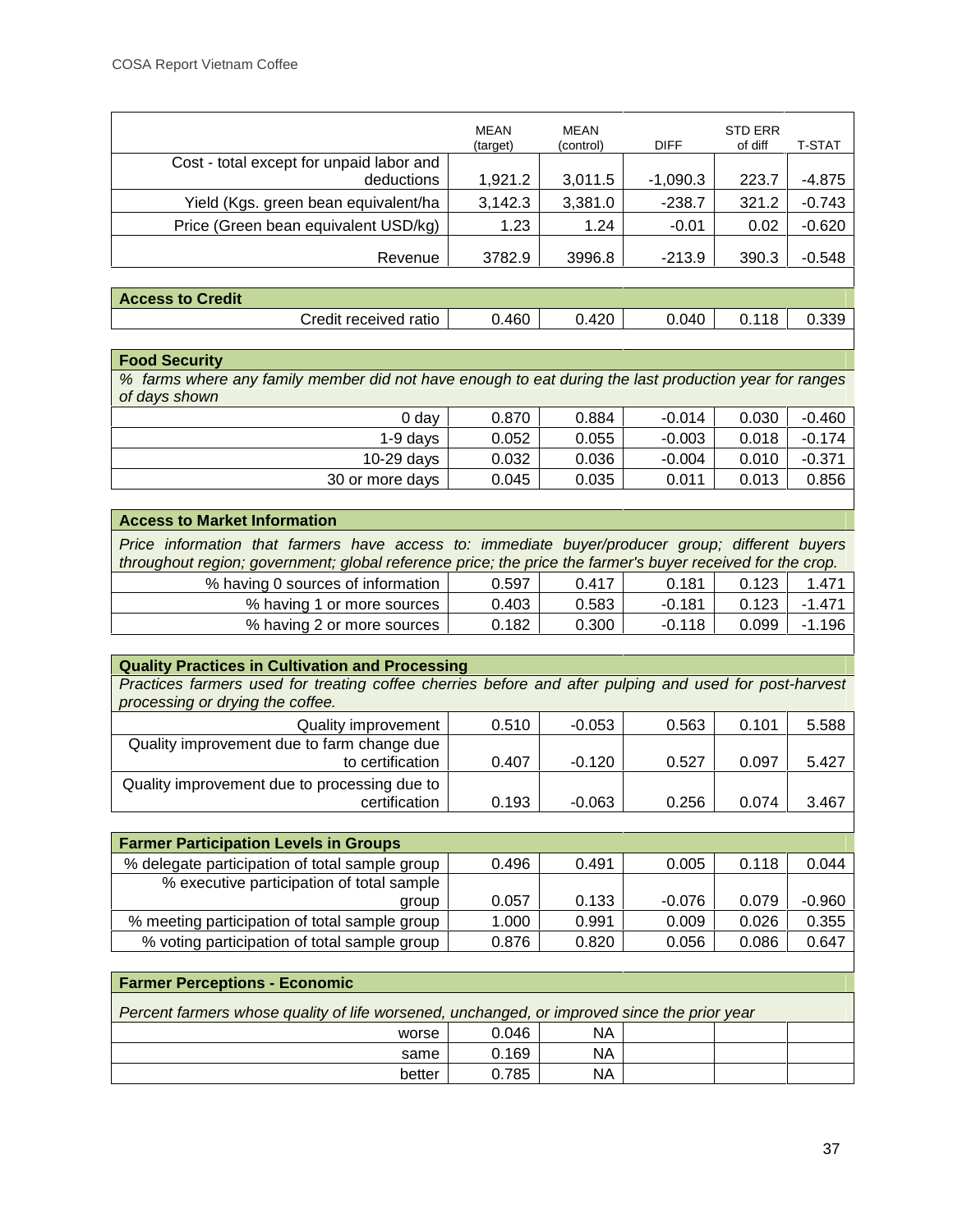|                                                                                                | <b>MEAN</b><br>(target) | <b>MEAN</b><br>(control) | <b>DIFF</b> | <b>STD ERR</b><br>of diff | <b>T-STAT</b> |  |  |  |  |
|------------------------------------------------------------------------------------------------|-------------------------|--------------------------|-------------|---------------------------|---------------|--|--|--|--|
| <b>SOCIAL SUSTAINABILITY</b>                                                                   |                         |                          |             |                           |               |  |  |  |  |
| <b>Farm Injuries</b>                                                                           |                         |                          |             |                           |               |  |  |  |  |
| Percent of farms with injuries serious enough to require treatment from a medical practitioner |                         |                          |             |                           |               |  |  |  |  |
|                                                                                                | 0.006                   | 0.020                    | $-0.014$    | 0.016                     | $-0.886$      |  |  |  |  |
|                                                                                                |                         |                          |             |                           |               |  |  |  |  |
| <b>Farms with Agrochemical Restrictions</b>                                                    |                         |                          |             |                           |               |  |  |  |  |
| Farms that apply restrictions as to who applies any agrochemicals (including ferts)            |                         |                          |             |                           |               |  |  |  |  |
|                                                                                                |                         | perfect                  |             |                           |               |  |  |  |  |
| % with 1 or more restrictions                                                                  |                         | colinearity              |             | 0.076                     |               |  |  |  |  |
| % with 2 or more restrictions                                                                  | 0.903                   | 0.768                    | 0.135       |                           | 1.771         |  |  |  |  |
| % of the farms that use synthetic biocides and apply restrictions on who uses them             |                         |                          |             |                           |               |  |  |  |  |
| % using biocides with 0 restriction                                                            | 0.022                   | 0.142                    | $-0.120$    | 0.069                     | $-1.745$      |  |  |  |  |
| % using biocides with 1 or more restrictions                                                   | 0.978                   | 0.858                    | 0.120       | 0.069                     | 1.745         |  |  |  |  |
| % using biocides with 2 or more restrictions                                                   | 0.891                   | 0.712                    | 0.179       | 0.110                     | 1.635         |  |  |  |  |
|                                                                                                |                         |                          |             |                           |               |  |  |  |  |
| <b>Farms With Protective Gear (agrochemical application)</b>                                   |                         |                          |             |                           |               |  |  |  |  |
| Of those who answered, the number of types of protective gear used                             |                         |                          |             |                           |               |  |  |  |  |
| 0 items                                                                                        | 0.029                   | 0.027                    | 0.002       | 0.013                     | 0.179         |  |  |  |  |
| 1 or more items                                                                                | 0.971                   | 0.973                    | $-0.002$    | 0.013                     | $-0.179$      |  |  |  |  |
| 2 or more items                                                                                | 0.913                   | 0.887                    | 0.026       | 0.043                     | 0.603         |  |  |  |  |
| 3 or more items                                                                                | 0.783                   | 0.843                    | $-0.060$    | 0.114                     | $-0.530$      |  |  |  |  |
|                                                                                                |                         |                          |             |                           |               |  |  |  |  |
| # items gear if answered and if biocides used                                                  |                         |                          |             |                           |               |  |  |  |  |
| of answered, % of using biocides with 0 items                                                  | 0.070                   | 0.083                    | $-0.013$    | 0.042                     | $-0.313$      |  |  |  |  |
| of answered, % of using biocides with 1 or                                                     |                         |                          |             |                           |               |  |  |  |  |
| more items                                                                                     | 0.930                   | 0.917                    | 0.013       | 0.042                     | 0.313         |  |  |  |  |
| of answered, % of using biocides with 2 or                                                     |                         |                          |             |                           |               |  |  |  |  |
| more items<br>of answered, % of using biocides with 3 or                                       | 0.860                   | 0.863                    | $-0.003$    | 0.100                     | $-0.030$      |  |  |  |  |
| more <i>items</i>                                                                              | 0.791                   | 0.697                    | 0.094       | 0.146                     | 0.643         |  |  |  |  |
|                                                                                                |                         |                          |             |                           |               |  |  |  |  |
| <b>Living Conditions</b>                                                                       |                         |                          |             |                           |               |  |  |  |  |
| Smoke exits kitchen by chimney or fan                                                          |                         |                          |             |                           |               |  |  |  |  |
| $(Yes=1)$                                                                                      | 0.747                   | 0.994                    | $-0.247$    | 0.088                     | $-2.808$      |  |  |  |  |
| Water available more than 20 mins, from                                                        |                         |                          |             |                           |               |  |  |  |  |
| home                                                                                           | 0.006                   | 0.006                    | 0.000       | 0.000                     | 0.939         |  |  |  |  |
|                                                                                                |                         |                          |             |                           |               |  |  |  |  |
| <b>Medical Access</b>                                                                          |                         |                          |             |                           |               |  |  |  |  |
| % farms with accessible medical care                                                           |                         |                          |             |                           |               |  |  |  |  |
| (medical facility less than one hour away)                                                     | 1.000                   | 1.000                    | 0.000       | 0.000                     |               |  |  |  |  |
| % farms with affordable medical care of all<br>farms answering                                 | 1.000                   | 1.000                    | 0.000       | 0.000                     |               |  |  |  |  |
|                                                                                                |                         |                          |             |                           |               |  |  |  |  |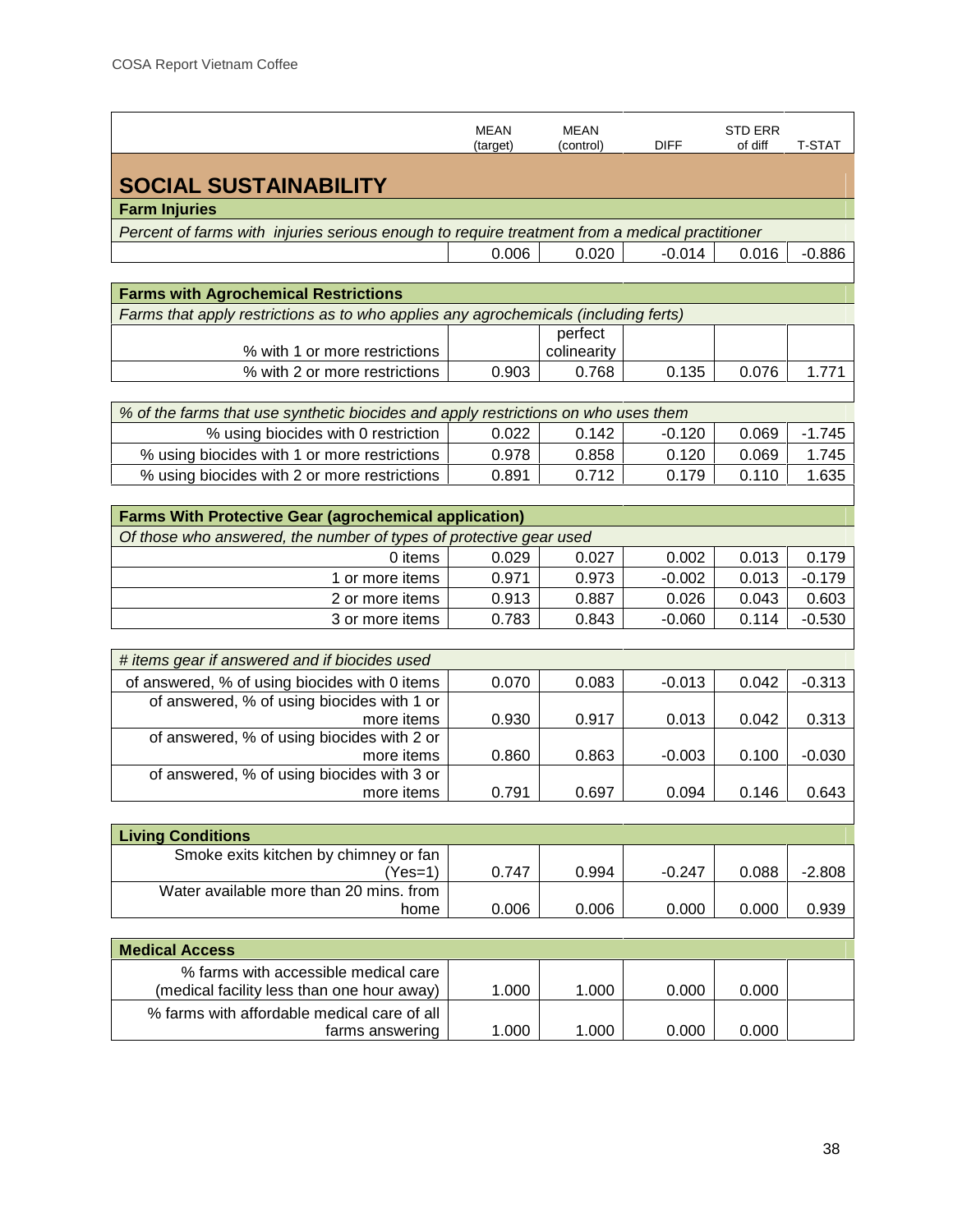|                                                                                                           | <b>MEAN</b> | <b>MEAN</b> |             | <b>STD ERR</b> |               |
|-----------------------------------------------------------------------------------------------------------|-------------|-------------|-------------|----------------|---------------|
|                                                                                                           | (target)    | (control)   | <b>DIFF</b> | of diff        | <b>T-STAT</b> |
| <b>Children's Education</b>                                                                               |             |             |             |                |               |
| Percent of children at appropriate grade level for their age (ratio to total n. of children in household) |             |             |             |                |               |
|                                                                                                           | 0.812       | 0.805       | 0.006       | 0.084          | 0.074         |
|                                                                                                           |             |             |             |                |               |
| <b>Training</b>                                                                                           |             |             |             |                |               |
| Training attended (type, cost, hours)                                                                     |             |             |             |                |               |
| Hours of training total                                                                                   | 12.234      | 8.823       | 3.411       | 1.610          | 2.119         |
|                                                                                                           |             |             |             |                |               |
| <b>Community Relations</b>                                                                                |             |             |             |                |               |
| % of farms participating at least one                                                                     |             |             |             |                |               |
| community project                                                                                         | 0.078       | 0.000       | 0.078       | 0.047          | 2.673         |
|                                                                                                           |             |             |             |                |               |
| <b>Price Formation</b>                                                                                    |             |             |             |                |               |
| % of farmers always or sometimes                                                                          |             |             |             |                |               |
| understanding price setting                                                                               | 0.662       | 1.000       | $-0.338$    | 0.122          | $-3.883$      |
|                                                                                                           |             |             |             |                |               |
| <b>Farmer Perception - Social</b>                                                                         |             |             |             |                |               |
| Percentage of farmers indicating that their perception of community relations is much better, better, the |             |             |             |                |               |
| same, worse or much worse compared to prior year.                                                         |             |             |             |                |               |
| much worse                                                                                                | 0.000       |             |             |                |               |
| same                                                                                                      | 0.128       |             |             |                |               |

| much worse  | 0.000 |  |  |
|-------------|-------|--|--|
| same        |       |  |  |
| much better | ).872 |  |  |
|             |       |  |  |

# **ENVIRONMENTAL SUSTAINABILITY**

|                                   | MEAN<br>(TARGET) | MEAN<br>(CONTROL) | <b>DIFF</b> | <b>STD ERR</b><br>of diff | T-STAT   |
|-----------------------------------|------------------|-------------------|-------------|---------------------------|----------|
| <b>Water Conservation Measure</b> |                  |                   |             |                           |          |
| % of using ridges                 | 0.825            | 0.987             | $-0.162$    | 0.061                     | $-2.672$ |
| % of using contour planting       | 0.136            | 0.151             | $-0.015$    | 0.073                     | $-0.202$ |
| % of using live fences            | 0.429            | 0.199             | 0.230       | 0.119                     | 1.934    |
| % using water-saving measures     | 0.338            | 0.101             | 0.236       | 0.105                     | 2.253    |

| <b>Water Contamination Prevention Measures</b>    |       |       |          |       |          |
|---------------------------------------------------|-------|-------|----------|-------|----------|
| Percentage of farmers using water safety measures |       |       |          |       |          |
| % with 0 measure                                  | 0.286 | 0.359 | $-0.073$ | 0.104 | $-0.702$ |
| % with 1 or more measures                         | 0.714 | 0.641 | 0.073    | 0.104 | 0.702    |
| % with 2 or more measures                         | 0.156 | 0.078 | 0.078    | 0.089 | 0.879    |

| <b>Farms Recycling - Reusing Waste</b>                               |       |       |          |       |          |  |  |  |
|----------------------------------------------------------------------|-------|-------|----------|-------|----------|--|--|--|
| Average number of different waste materials farms recycled or reused |       |       |          |       |          |  |  |  |
| % with 0 types of materials                                          | 0.013 | 0.013 | 0.000    | 0.000 |          |  |  |  |
| % with 1 or more types of materials                                  | 0.987 | 0.993 | $-0.006$ | 0.004 | $-1.282$ |  |  |  |
| % with 2 or more types of materials                                  | 0.630 | 0.467 | 0.163    | 0.112 | 1.457    |  |  |  |
| % with 3 or more types of materials                                  | 0.305 | 0.059 | 0.246    | 0.096 | 2.574    |  |  |  |
|                                                                      |       |       |          |       |          |  |  |  |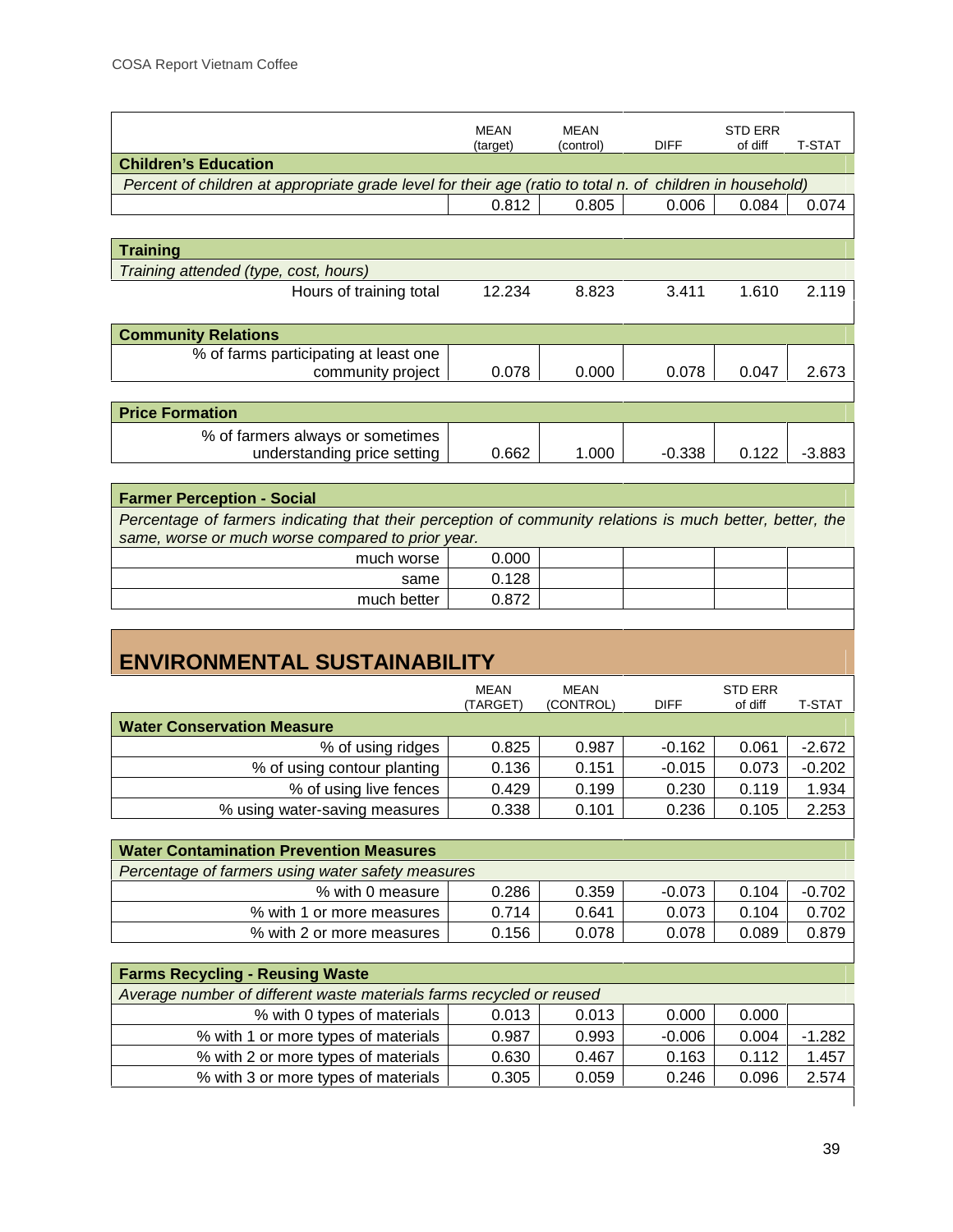|                                                           | <b>MEAN</b><br>(target) | MEAN<br>(control) | <b>DIFF</b> | <b>STD ERR</b><br>of diff | T-STAT   |  |  |
|-----------------------------------------------------------|-------------------------|-------------------|-------------|---------------------------|----------|--|--|
| <b>Amount and Toxicity Class of Biocides Used (kg/ha)</b> |                         |                   |             |                           |          |  |  |
| Toxicity class I                                          | 0.000                   | 0.141             | $-0.141$    | 0.045                     | $-3.134$ |  |  |
| Toxicity class II                                         | 0.099                   | 0.108             | $-0.010$    | 0.049                     | $-0.198$ |  |  |
| Toxicity class III                                        | 0.012                   | 0.037             | $-0.025$    | 0.011                     | $-2.398$ |  |  |
| Toxicity class IV                                         | 0.015                   | 0.046             | $-0.031$    | 0.042                     | $-0.738$ |  |  |
|                                                           |                         |                   |             |                           |          |  |  |

| Use Levels of Synthetic and Natural Fertilizers for N, P, K Use Efficiency |          |         |          |         |          |  |  |  |  |
|----------------------------------------------------------------------------|----------|---------|----------|---------|----------|--|--|--|--|
| N kg/ha                                                                    | 748.895  | 916.441 | -167.546 | 110.347 | $-1.518$ |  |  |  |  |
| Total kgs. natural fertilizer per ha                                       | 1109.370 | 993.726 | 115.645  | 602.985 | 0.192    |  |  |  |  |
| Cubic meters cow manure per ha                                             | 0.682    | 2.025   | $-1.343$ | 0.598   | $-2.244$ |  |  |  |  |
| % of group using natural fertilizer                                        | 0.364    | 0.501   | $-0.138$ | 0.114   | $-1.206$ |  |  |  |  |

| <b>Biodiversity</b>                              |       |       |          |       |          |
|--------------------------------------------------|-------|-------|----------|-------|----------|
| Biodiversity of farm land, percentage by type    |       |       |          |       |          |
| Picture 1 - Grassland, row crops (no trees at    |       |       |          |       |          |
| all)                                             | 0.000 | 0.000 | 0.000    | 0.000 |          |
| Picture 2 - Permanent tree crops (monocrop)      | 0.838 | 0.989 | $-0.151$ | 0.036 | $-4.231$ |
| Picture 3 - Permanent crops with sparse          |       |       |          |       |          |
| overstory                                        | 0.128 | 0.032 | 0.096    | 0.025 | 3.768    |
| Picture 4 - Compared to Picture 3 areas,         |       |       |          |       |          |
| these have denser overstories & more species     | 0.022 | 0.007 | 0.015    | 0.012 | 1.296    |
| Picture 5 - Compared to Picture 4 areas,         |       |       |          |       |          |
| Picture 5 areas have denser overstories and      |       |       |          |       |          |
| more species                                     | 0.000 | 0.000 | 0.000    | 0.000 |          |
| Picture 6 - These areas have an overstory        |       |       |          |       |          |
| with density and species variety almost like     |       |       |          |       |          |
| forest                                           | 0.000 | 0.000 | 0.000    | 0.000 |          |
| Picture 7 - Natural (or restored) forest with no |       |       |          |       |          |
| permanent or other crops                         | 0.000 | 0.000 | 0.000    | 0.000 |          |

#### **Farmer's Perception – Environment**

*Percentage of farmers indicating that their care of the environment is better, same or worse compared to prior year.*

| worse  | 0.000 |  |  |
|--------|-------|--|--|
| same   | 0.037 |  |  |
| better | 0.963 |  |  |

| Percentage of farmers indicating that their community's care of the environment is better, same or worse<br>compared to prior year. |       |  |  |  |  |  |  |  |  |  |
|-------------------------------------------------------------------------------------------------------------------------------------|-------|--|--|--|--|--|--|--|--|--|
| worse                                                                                                                               | 0.000 |  |  |  |  |  |  |  |  |  |
| same                                                                                                                                | 0.045 |  |  |  |  |  |  |  |  |  |
| better                                                                                                                              | 0.955 |  |  |  |  |  |  |  |  |  |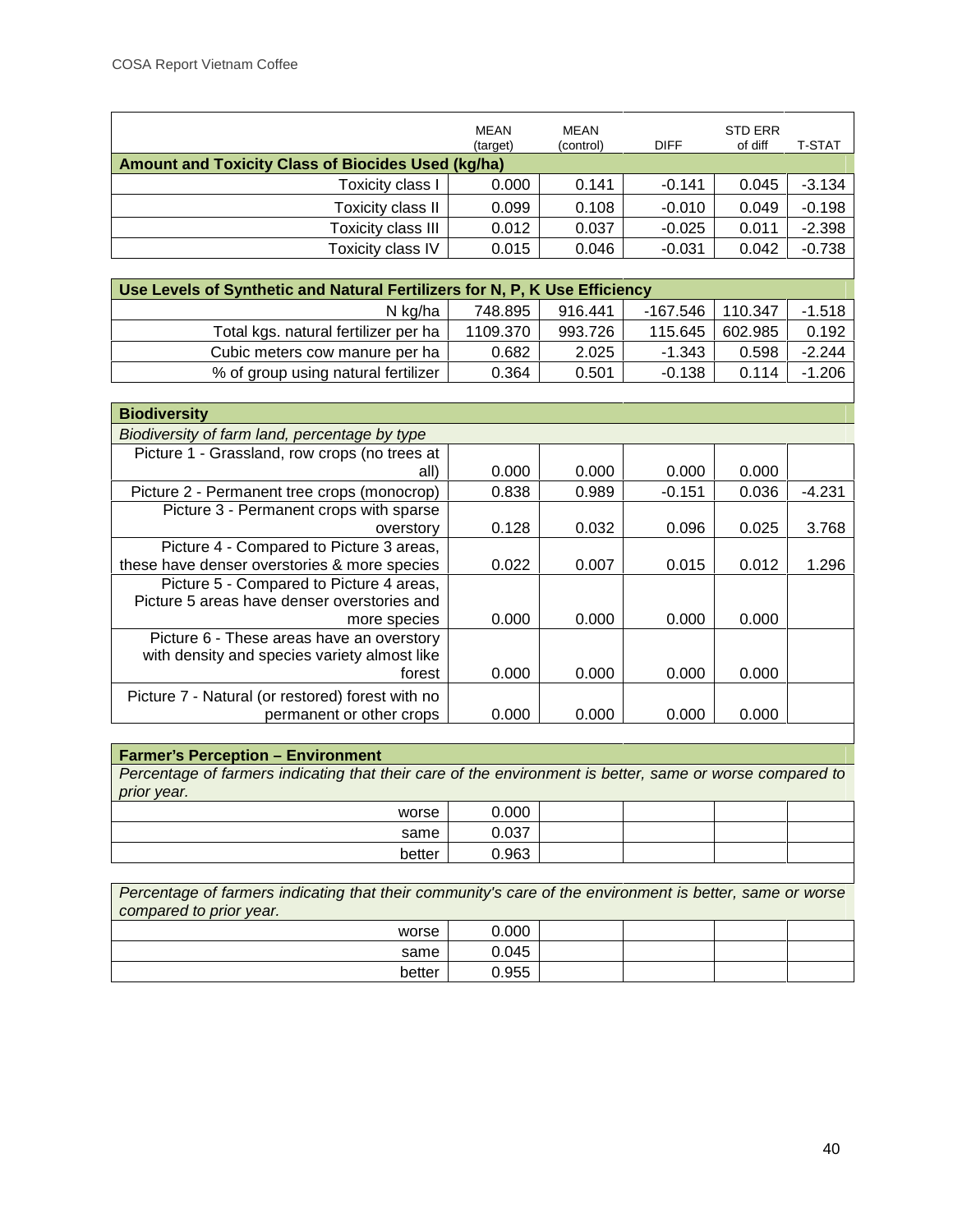# **Appendix 3. Methodological progression and key lessons**

This assessment process of UTZ Certified farmers in Vietnam was the very first application of the COSA sustainability measurement system in Asia. This effort served as a vetting process for the approaches and as a field test to establish a basis for further measures of change to determine if there are significant differences between UTZ Certified farmers and similarly matched control groups. Unique features of the Vietnam coffee value chain challenged COSA to evolve these methodological approaches even further, resulting in tools that offer more reliable learning results for UTZ Certified as it pursues its goal to improve futures for farmers. The Vietnam assessment used a mix of qualitative and quantitative methods to generate an understanding of some of the important potential impacts of UTZ certification on the sustainability of coffee production in Daklak. Initially, we classified and then analyzed the data using a PSM approach. We conducted a stakeholder workshop in Daklak to review the results with many of the key actors in the coffee value chain in Daklak, including representatives from SOE, traders, Agriculture Ministry, research organizations, farmers, regional development organizations and UTZ Certified.

The workshop and an expert advisory panel concurred that the analysis needed to account for different SOE policies and management since these could strongly influence farmer motivation, practices, and even yields. We also took the advice that we should be more exact about the effects of tree age. The COSA design already matched farms effectively on factors such as agro-ecological conditions and intensity of coffee farming in the regions. We had initially classed tree age only within broader groupings, but following the advice of the stakeholders, COSA analysts set about to control for these factors in order to isolate the impact of certification on yields. When we did control for this and for company policy, there were no statistically significant yield increases that could be attributed to certification. This result is consistent with information from SOE interviews and expert advisors conducted as part of the overall process.

These SOE policies were not easily discernible or even quantifiable due to the mixed packages of benefits that they offered to producers. In working out how to account for company policy, we found that our controls did not adequately match our targets on company policy parameters. While normally the pre survey assessment done to match target and controls can uncover such information, the uniqueness and the somewhat opaque SOE influence in the realm of coffee production and how this difference could affect our sampling strategy was not apparent until after further investigation. Information on the SOE practices and policies are not readily available from any public sources and, since these semi-state controlled management companies do not have a role in most coffee countries, we did not at first adequately capture the scope of their influence.

The heterogeneity of SOE policies and practices (see Costs section and Table 4) made it difficult to find measureable, equivalent parameters thus making it challenging to control for the differences among them in the matching framework. More information was added after follow-up and more than a dozen analytical combinations were tested and discarded when they did not stand up to scrutiny within the logic of the production system and the evidence from related data. It was determined that IV was a more optimal choice than PSM because of the applicability of IV to situations where control groups do not completely match target groups. Therefore, we re-analyzed the data using this approach and had much better confirmable results that also aligned with the more qualitative inputs to our analyses from stakeholder workshop, the expert panel, and SOE interviews.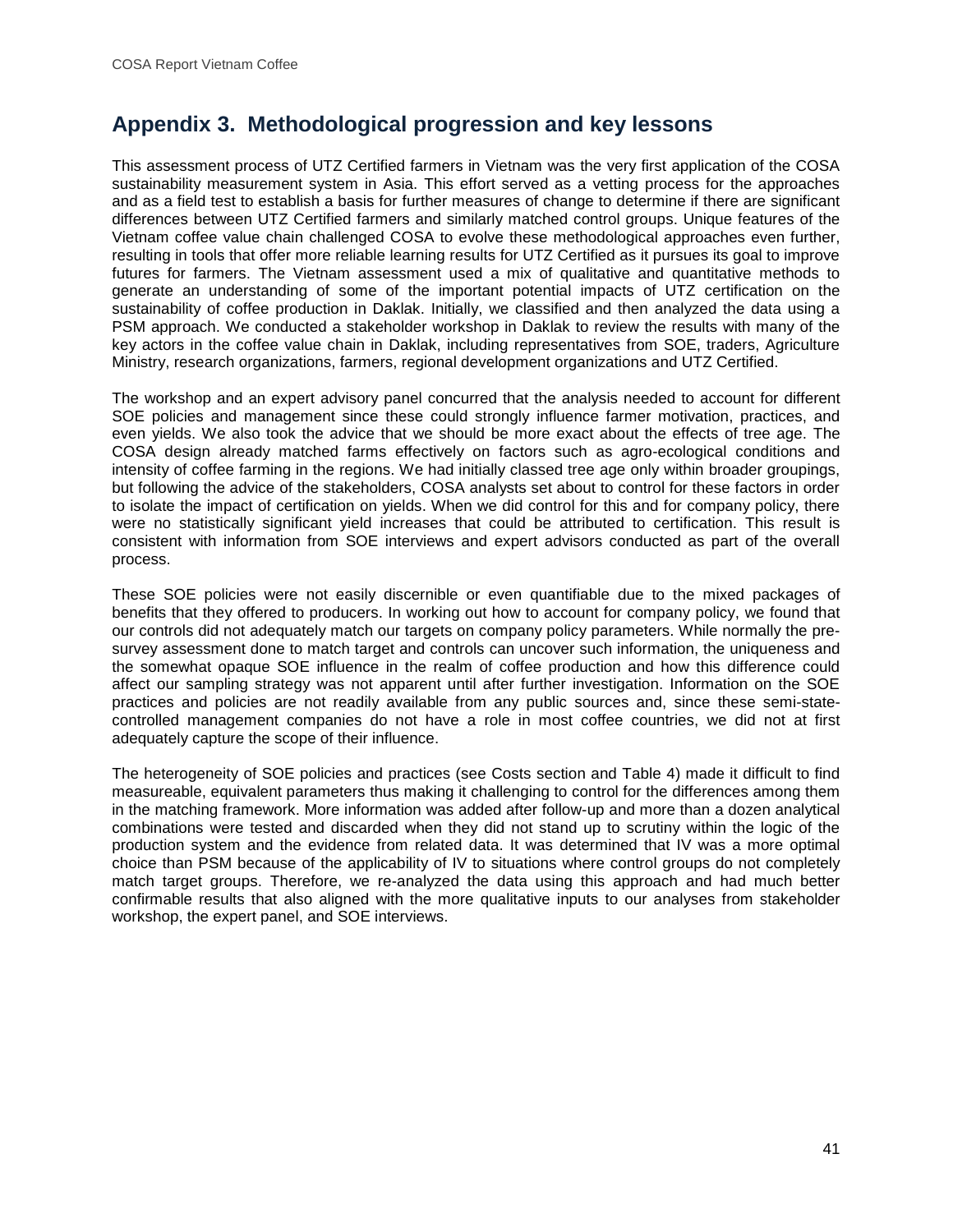# **Appendix 4. Stakeholder Workshop Summary and Participants**

The purpose of the workshop was to consult stakeholders and experts in the Daklak coffee sector to better understand and interpret the results of a COSA study on sustainability impacts of UTZ certification in Daklak; and validate if the results were consistent with the knowledge of the participants about actual conditions in Vietnam, particularly Daklak.

To explore this topic, UTZ-Vietnam and International, Solidaridad, WASI and COSA invited 36 people to participate in a day long discussion of the findings. (See Annexes 1 and 2). Key conclusions from the discussion were:

- The results of the COSA survey provided value, however many participants also expressed concerns that the study had not sufficiently taken into account the Vietnamese context because there was not sufficient consultation before the survey with experts involved in the Vietnam coffee sector.
- The methodology for attributing impacts to UTZ did not fully account for the differences in other factors that influenced performance between the control groups and the target group
- Concerns were raised that in some cases, the control groups were not good matches for the target groups, particularly because of different backgrounds of control farmers from target farmers and because management structures of control companies varied from the target companies.
- In general, the participants expressed that findings for most COSA sustainability indicators appeared realistic. Findings that participants did not find realistic or would need further analysis/explanation included yield, biocide use, prohibitions against using vulnerable groups applying agrochemicals and using protective gear for agrochemical application. For other indicators, participants found the results realistic but questioned whether the indicator was appropriate or if the information was put well into context, particularly for the planting shade tree indicator.
- To investigate whether the sample design led to results that did not sufficiently take into account factors beyond UTZ certification that influenced performance on indicators, COSA will convene an expert consultation to concur on both the model for attribution (propensity score matching model) and the sampling methodology. Using this input, COSA will reanalyze the data and re validate among the experts.
- The expert consultation will facilitate an improved final report by assuring that relevant factors are accounted for and understanding is reached on the use of specific indicators. It will also contribute to a good working relationship among the partners.
- The workshop added value for COSA by advancing its development of mixed methods approaches that combine quantitative and qualitative methods. Challenges remain, particularly maintaining independence while addressing concerns of stakeholders.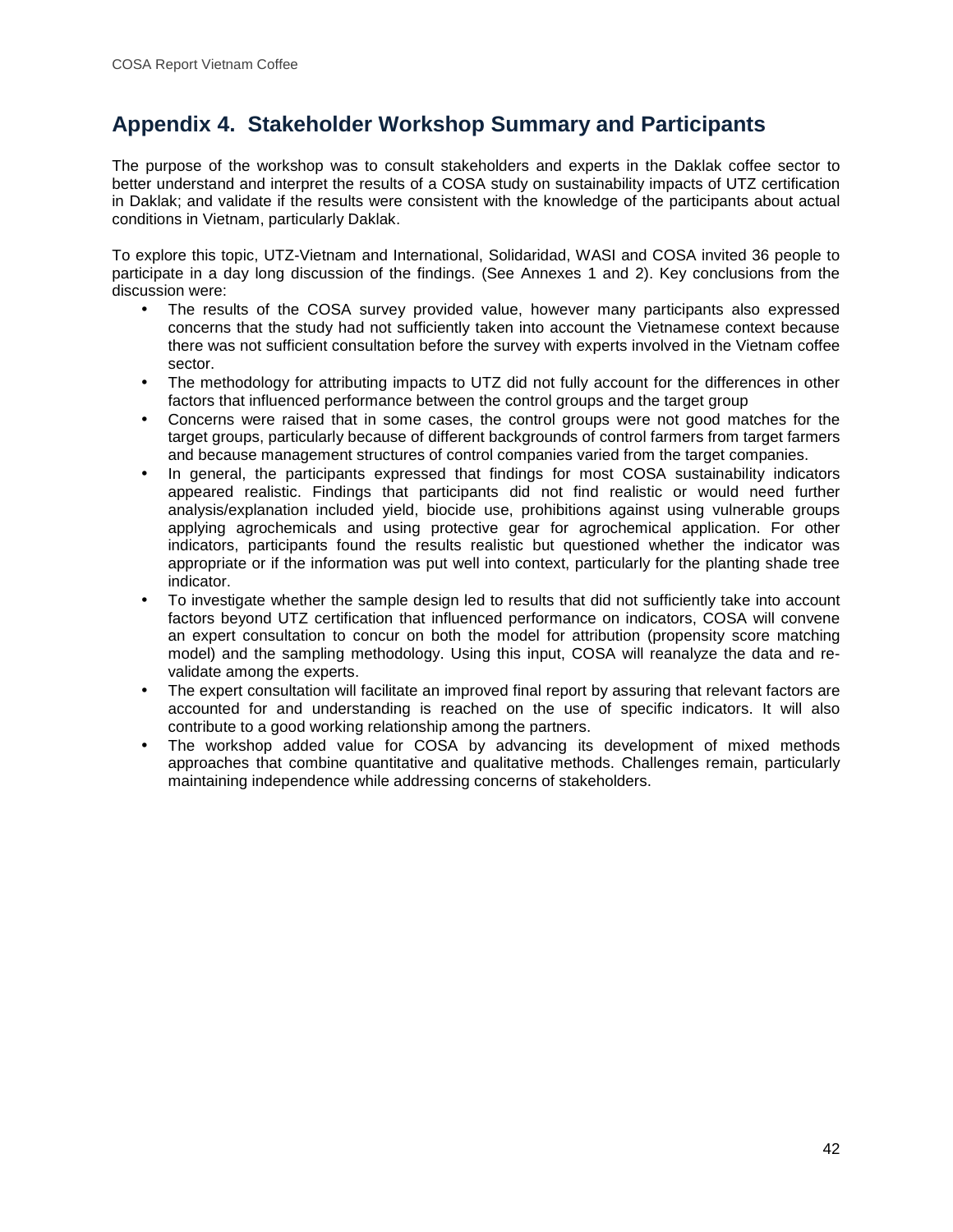# LIST OF PARTICIPANTS

| <b>Nr</b>      | <b>Name</b>           | Job title/organization                        |
|----------------|-----------------------|-----------------------------------------------|
| 1              | Le Duc Huy            | Vice director of Simexco                      |
| $\overline{2}$ | Not translated        | Coffee farmer of Simexco's project            |
| 3              | Nguyen Tan Dung       | UTZ program manager of Drao Coffee Company    |
| 4              | Not translated        | Coffee farmer of Drao's project               |
| 5              | Nguyen Van Moi        | UTZ program manager of Eapok Coffee Company   |
| 6              | Not translated        | Coffee famer of Eapok's project               |
| 7              | <b>Tran Minh Thuy</b> | Director of Phuoc An Coffee Company           |
| 8              | Not translated        | Coffee farmers of Phuoc An's project          |
| 9              | Not translated        | Manager of 721 Company                        |
| 10             | Not translated        | Farmers of 721 company                        |
| 11             | Not translated        | Manager of Viet Duc Company                   |
| 12             | Not translated        | Farmers of Viet Duc company                   |
| 13             | Not translated        | Manager of Viet Thang Company                 |
| 14             | Not translated        | Farmer of Viet Thang Company                  |
| 15             | Not translated        | Manager of Farmer Assossciation               |
| 16             | Not translated        | Farmer of F. Ass.                             |
| 17             | Le Noc Bau            | WASI's director                               |
| 18             | <b>Truong Hong</b>    | WASI's vice director                          |
| 19             | Bach Thanh Tuan       | <b>CDC's Director</b>                         |
| 20             | Le Quang Binh         | <b>Cafecontrol Daklak</b>                     |
| 21             | Luu Van Hoang         | Cafecontrol Lam Dong                          |
| 22             | Ton Nu Tuan Nam       | <b>WASI</b>                                   |
| 23             | Le Van Duc            | Crop departement of MARD                      |
| 24             | Huynh Quoc Thich      | Representative of DARD Daklak                 |
| 25             | Pham Van Tuoi         | Representative of Extension center in Daklak  |
| 26             | Dinh Cong Hoan        | Representative of DARD in Lam Dong            |
| 27             | Hoang Van Viet        | Representative of Extension center in Gia Lai |
| 28             | Jonathan              | Director of Dakman Coffee Company             |
| 29             | Thomas                | Director of Neumann Vietnam                   |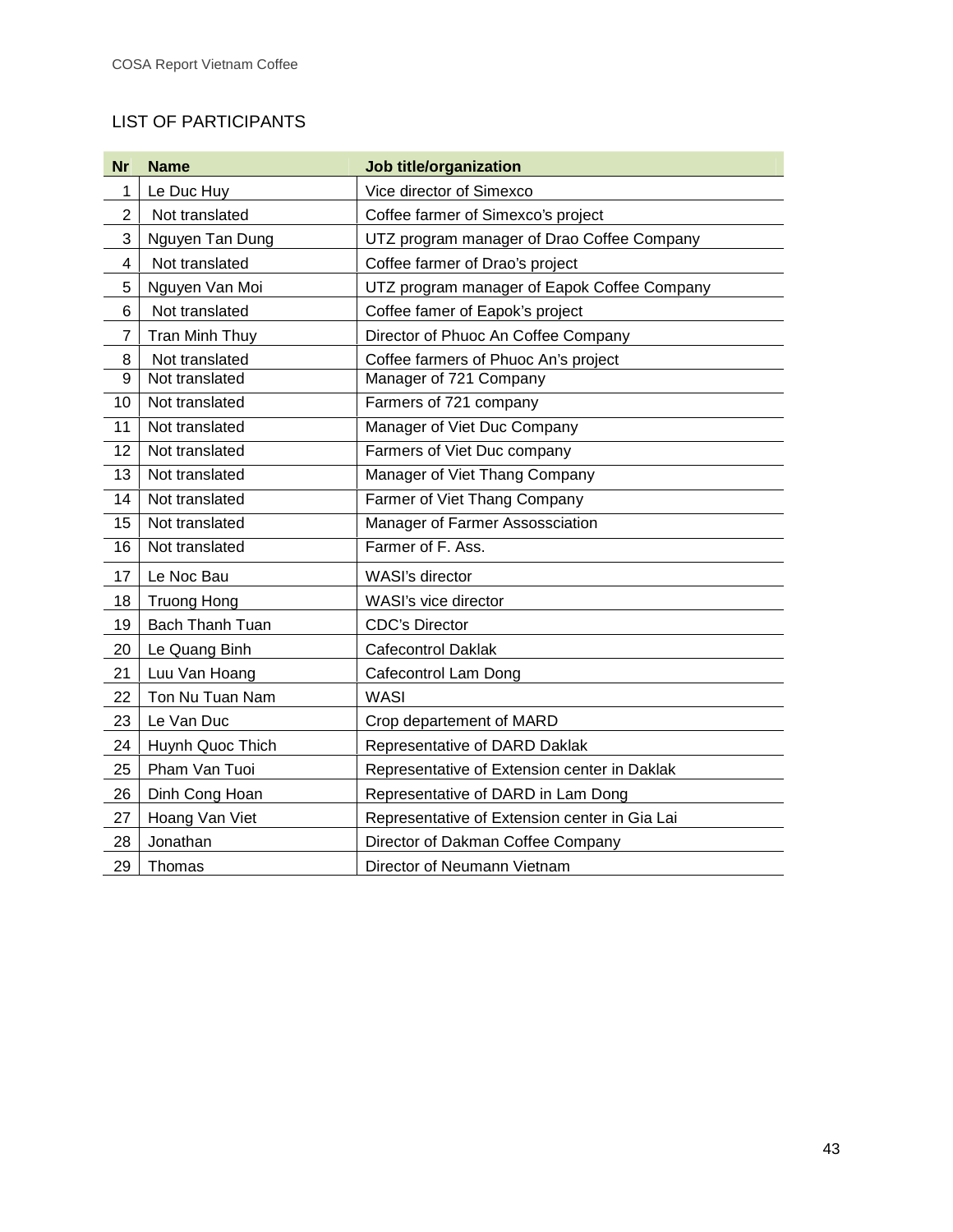# **Appendix 5. Results of interviews of certified companies**

#### **Purpose:**

To develop a deeper understanding of the survey results – the opportunity to talk to representatives of the 4 certified SOE could give fuller information than simple closed-ended survey questions. Companies make the decision to become certified, and also, in Vietnam require many crop management practices. The input from 1) a Stakeholder Workshop to review initial COSA results from farmer surveys and 2) a subsequent consultation with regional experts also said that company policies and actions could have a strong influence on farmer results.

#### **Method:**

The COSA-UTZ Vietnam team each contributed to question to discover the impact companies perceived UTZ to have had. The COSA representative reviewed the questions to eliminate any unintentional biases. The COSA research partner conducted the interviews in Vietnamese, then translated detailed summaries of the answers into English. COSA analyzed these answers and identified key findings.

#### **Key findings:**

Methodology

With/without comparison is reasonable for this setting. It gives a chance to see cert effects over time and all company responses say they couldn't determine if certification gave higher profits or yields due to changes from year to year in market and weather conditions.

Independent verification by trusted standards has benefits

- Enforces discipline in making sure that the company and farmers follow good practices already intended by the company.
- The above, plus more thorough record-keeping has made management for efficient and professional
- Customers have more trust and confidence in the product

Yield impacts

- Yields can be higher due to WASI training in grafting (possibly enhanced by UTZ). Because of this and other practices advocated by UTZ/WASI, trees are maintaining productive capacity longer.
- The UTZ training has covered fertilizer use. Companies' views are that use has gone down due to better knowledge and recording keeping. Thus, the training gave better fertilizer efficiency in producing similar amounts for less fertilizer (increased fertilizer efficiency), rather than more yield per land area (they did not use better fertilization practices to increase land use efficiency – but maybe they were at their peak in terms of land use efficiency and way over fertilizer, so reductions without yield declines would have very positive environmental benefits.

Below is a summary report of the key individual issues raised during the survey process.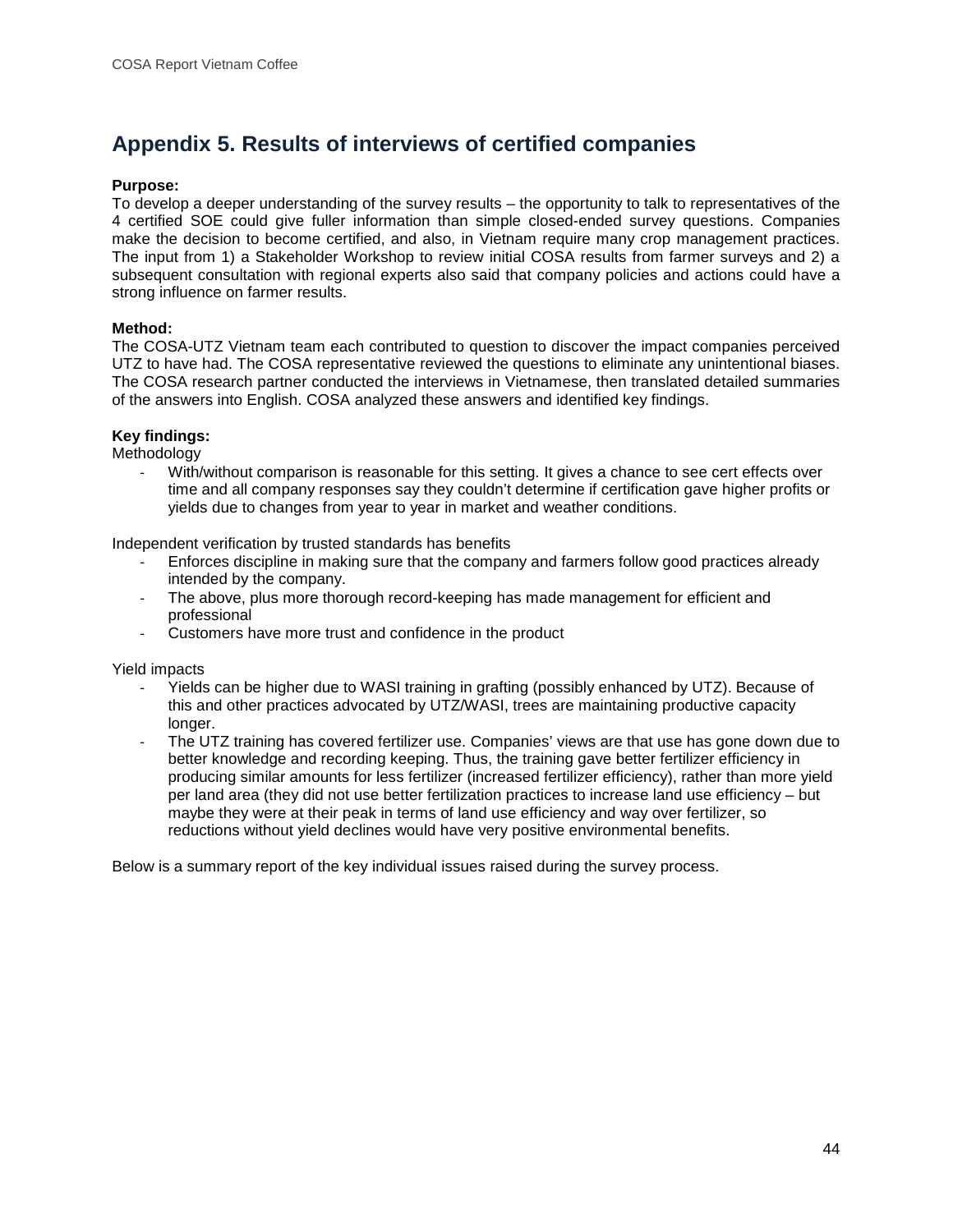# **Summary: Individual issues**

| <b>Size of Company in terms</b><br>of coffee handled                                                           | For 3 out of 4 companies, UTZ accounted for either all or a majority<br>of coffee sales, ranging from 957 to 3500 metric tons. For the fourth<br>company, UTZ certified represented less than 10 percent of coffee<br>sales.                                                                                                                                                                                                                                                                                                                                                                                                                   |
|----------------------------------------------------------------------------------------------------------------|------------------------------------------------------------------------------------------------------------------------------------------------------------------------------------------------------------------------------------------------------------------------------------------------------------------------------------------------------------------------------------------------------------------------------------------------------------------------------------------------------------------------------------------------------------------------------------------------------------------------------------------------|
| Why obtain UTZ<br><b>Certification?</b>                                                                        | All 4 companies cited increased market recognition, price<br>premiums, and more competitive product because of certification.<br>One company mentioned these benefits came from practices which<br>they already used beforehand. One company mentioned the desire<br>for more sustainability and one company mentioned that UTZ<br>certification allowed the chance to meet and access farmers, and<br>thus to have better access to purchasing coffee from them.                                                                                                                                                                              |
| <b>Training and technical</b><br>advising for farmers                                                          | All 4 companies said they provide training directly to farmers on<br>cultivation practices, such as irrigation, fertilization, pruning,<br>weeding, harvesting, and pesticide control. While it was not always<br>clear that these training happened solely due to UTZ, one company<br>mentioned that trainings were now more practical regular and<br>efficient. Comments from two other companies suggested also that<br>UTZ contributed to efficiency and organization of training.                                                                                                                                                         |
| Do you have the feeling<br>that farmers are applying<br>what they have learned?<br>Why or why not, and<br>how? | All 4 companies felt that farmers applied their training. Two<br>companies said farmers did so because the company forced<br>compliance; one said they did apply the training but that it took time.<br>One company gave these examples: Fertilization: the farmers<br>applied 4 rights: right type, right time, right method., right amount.<br>Some may not follow strictly but at least they were aware of these.<br>Irrigation: noticed on time & amount (just enough, not over-irrigating<br>and applying flooding-irrigated). Pesticides: only use when needed<br>and apply for infected tree only, rather than spraying the whole farm. |
| <b>Profitability</b>                                                                                           | The 4 companies all said they could not calculate changes in<br>profitability due to variation in price from year to year. Instead, they<br>cited premiums received for UTZ certification ranging from USD 35<br>to 50 per ton, depending on the company. Two companies also cited<br>receipt of a quality premium ranging from USD 10 to 200 per ton.<br>Only one company noted paying a premium to farmers for UTZ<br>certification (USD 15 per ton).                                                                                                                                                                                        |
|                                                                                                                | Three out of 4 companies mentioned than in addition to "visible"<br>profit, UTZ provided "invisible profit" from improved reputation with<br>customers arising from recognition of UTZ.                                                                                                                                                                                                                                                                                                                                                                                                                                                        |
|                                                                                                                | One company mentioned a small saving accrued under UTZ due to<br>better resource use.                                                                                                                                                                                                                                                                                                                                                                                                                                                                                                                                                          |
| <b>Coffee productivity</b>                                                                                     | All the companies reported that they had obtained training on<br>improved grafting techniques and improved varieties. The<br>companies all maintained that they would have applied these<br>changes even without UTZ and would have seen some yield<br>increase in any case. However, one company explained that UTZ<br>caused consistent application of these factors as well as the input<br>standard, use of shade trees, making contours, etc., which slowed<br>down declines normally attending aging of trees.                                                                                                                           |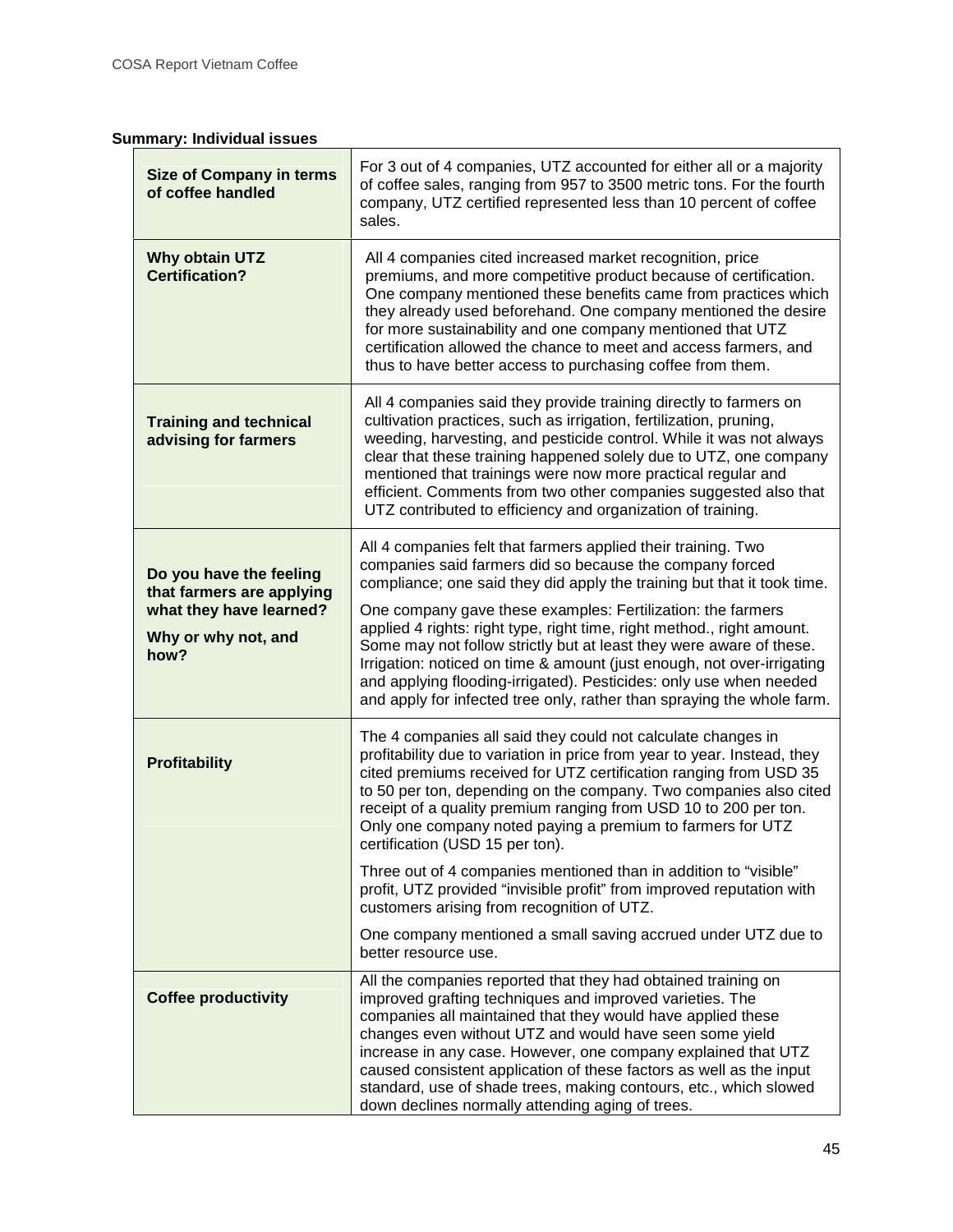| <b>Technical knowledge</b>                                         | The companies generally agreed that UTZ did not cause change in<br>technical practices because the companies already applied good<br>practice for shade and replacement of old, unproductive trees.                                                                                                                                 |  |
|--------------------------------------------------------------------|-------------------------------------------------------------------------------------------------------------------------------------------------------------------------------------------------------------------------------------------------------------------------------------------------------------------------------------|--|
| <b>Coffee plantations</b>                                          | Two out of 4 companies noted improved handling of wastes,<br>including agrochemical waste. One company said the practices<br>were in place before UTZ - though not as consistently applied. An<br>additional company mentioned that the focus on compliance with the<br>UTZ code improves plantation conditions.                    |  |
| <b>Planting, cultivation and Maintenance</b>                       |                                                                                                                                                                                                                                                                                                                                     |  |
| <b>Evaluating quality of</b><br>coffee plantation                  | In general, companies said that even before UTZ certification, they<br>required practices regarding varieties and grafting for increased<br>yields, optimized fertilizer use, improved pest control and reduced<br>harvesting of unripe cherries.                                                                                   |  |
|                                                                    | Two companies said UTZ helped reduce water use and water<br>contamination. Also, two companies said that although they already<br>had good practice in place, the UTZ requirements for monitoring<br>farmers and for record keeping ensured requirements were<br>followed.                                                          |  |
| <b>Changes in practices</b>                                        |                                                                                                                                                                                                                                                                                                                                     |  |
| Labor                                                              | All companies said labor increased with UTZ certification. Reasons<br>most often mentioned for increases were record-keeping, waste<br>management, and training, though one company said that labor<br>usage did not change after UTZ for weeding and selective<br>harvesting because practices did not change after certification. |  |
|                                                                    | Companies had mixed responses.                                                                                                                                                                                                                                                                                                      |  |
| <b>Materials inputs</b><br>(fertilizers, biocides, other           | Fertilizer: One said use declined while three said there was no<br>change because company protocols already conformed with good<br>practice.                                                                                                                                                                                        |  |
| significant inputs)<br>became higher, lower or<br>stayed the same? | Biocide: Two companies said use declined due to better training in<br>pest control. Two companies said use did not change, but one of the<br>companies said that record-keeping and knowledge of prohibited<br>substances improved.                                                                                                 |  |
|                                                                    | Water: Three companies said UTZ certification led to better<br>awareness of water use, plus better monitoring and record-keeping,<br>so water use was reduced. One company said irrigation water use<br>remained the same, but also said that UTZ resulted in closer<br>monitoring by the farmers.                                  |  |
| <b>Harvesting and post-</b><br>harvest practices                   | All companies reported improvements to the worker safety, health<br>safety and traceability aspects of storage after certification.                                                                                                                                                                                                 |  |
| <b>Processing practices</b>                                        |                                                                                                                                                                                                                                                                                                                                     |  |
| <b>Marketing</b>                                                   |                                                                                                                                                                                                                                                                                                                                     |  |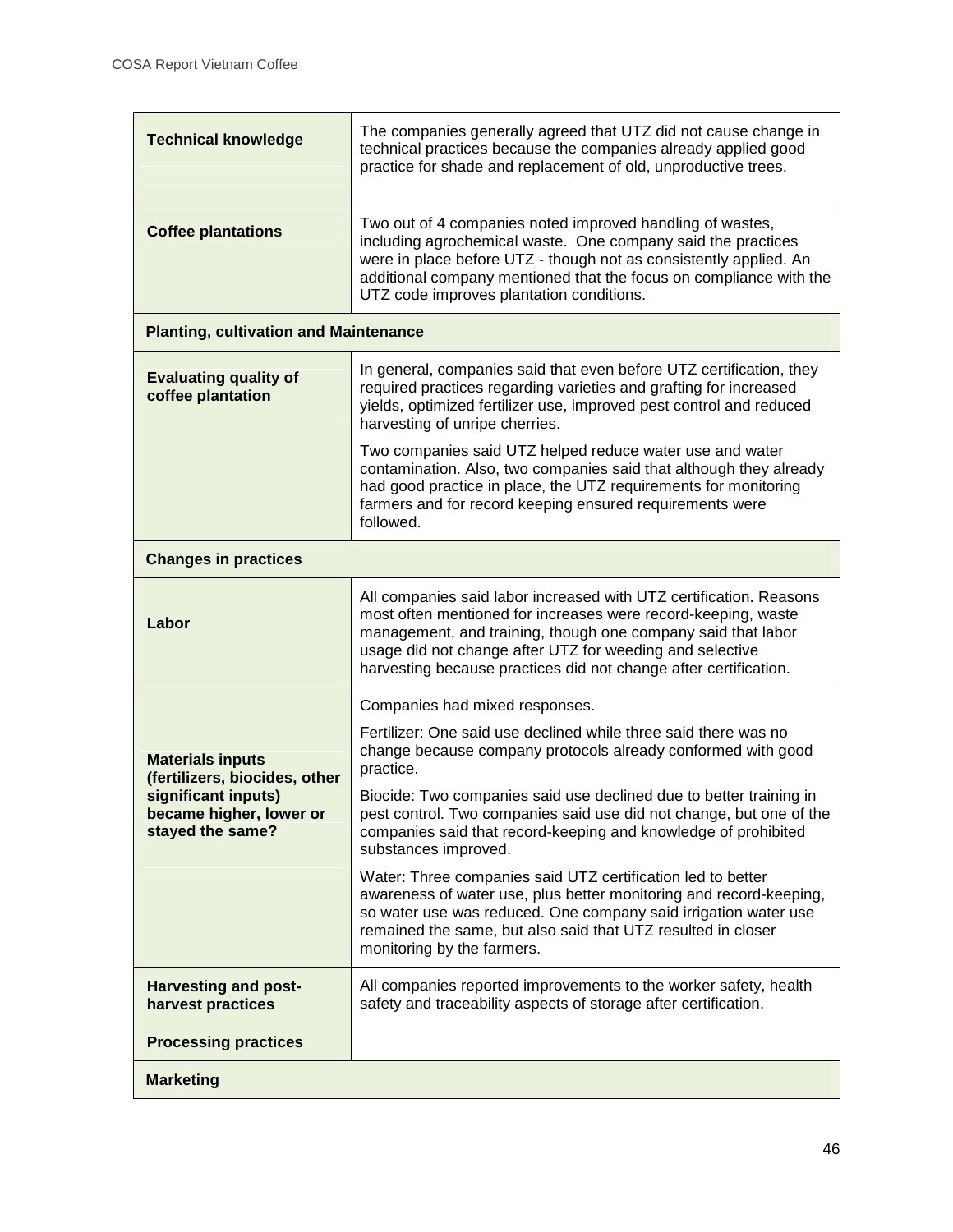| Do you feel it is easier-<br>harder for farmers to sell<br>their coffee once they<br>have become UTZ<br>certified? | All companies reported easier coffee sales after UTZ certification, as<br>well as improved customer loyalty. One company said they did not<br>change practices significantly, but buyers had more trust in the UTZ<br>label.                                                                                                                                                                                                                                                                                                                                                                                                                                                                                                                                                                                                                         |  |
|--------------------------------------------------------------------------------------------------------------------|------------------------------------------------------------------------------------------------------------------------------------------------------------------------------------------------------------------------------------------------------------------------------------------------------------------------------------------------------------------------------------------------------------------------------------------------------------------------------------------------------------------------------------------------------------------------------------------------------------------------------------------------------------------------------------------------------------------------------------------------------------------------------------------------------------------------------------------------------|--|
| Quality                                                                                                            |                                                                                                                                                                                                                                                                                                                                                                                                                                                                                                                                                                                                                                                                                                                                                                                                                                                      |  |
| <b>Coffee quality</b>                                                                                              | Two out of 4 companies said UTZ certification did not produce<br>quality improvements because they already applied practices for<br>good quality, however one of the companies noted that UTZ brought<br>better supervision and record keeping which helped consistent<br>applications. Two companies said UTZ helped ensure farmers<br>consistently applied quality practices. Practices mentioned were<br>selective harvesting to reduce the defect rate, proper fertilization,<br>good varieties and good grafting for bean size. One company<br>mentioned UTZ certification raised awareness among farmers of<br>proper moisture content.<br>One company mentioned that farmers received USD 0.15/kg for<br>higher quality coffee. Another company said it got USD 0.40/kg for<br>better quality of which USD.0.06-0.10 was passed onto farmers. |  |
| Soil protection<br><b>Erosion prevention</b>                                                                       | One company acknowledged that UTZ training about reducing soil<br>erosion may have increased farmers' appreciation of the issue.<br>Three companies said before UTZ they required windbreaks, shade<br>trees and basins to control erosion, but one company said that<br>although they had soil erosion protocols in place, UTZ certification<br>strengthened monitoring, made it more systematic and thus<br>increased farmers' awareness.                                                                                                                                                                                                                                                                                                                                                                                                          |  |
| <b>Protection of forest</b><br>patches, planting of<br>shade trees, protected<br>areas                             | Three companies reported that there were no nearby forest patches<br>or protected area. One reported an UTZ-required reforestation<br>project implemented in hills near coffee growing areas. Two<br>companies reported more shade tree planting, though one<br>company mentioned space limitations limited this effort. One<br>company said shade requirements had already been met.                                                                                                                                                                                                                                                                                                                                                                                                                                                                |  |
| <b>Waste collection &amp; re-use</b><br>(e.g. composting)                                                          | All companies reported better management of wastes after UTZ<br>certification, though one company said it already required the UTZ<br>protocols before certification. Practice mentioned were burning<br>wastes and recycling organic wastes either through composting or<br>vermiculture.                                                                                                                                                                                                                                                                                                                                                                                                                                                                                                                                                           |  |
| <b>Social Issues</b>                                                                                               |                                                                                                                                                                                                                                                                                                                                                                                                                                                                                                                                                                                                                                                                                                                                                                                                                                                      |  |
| <b>Farmer relations</b>                                                                                            | Three companies said they had better relationships with farmers,<br>two citing better benefits and pay as the reason. One did not state<br>there were better relationships, but instead gave examples of<br>difficulty communicating to farmers about certification.                                                                                                                                                                                                                                                                                                                                                                                                                                                                                                                                                                                 |  |
| <b>Worker's care</b>                                                                                               | All companies said that policies regarding working hours and<br>dangerous work did not change after UTZ certification, as they<br>already followed good practices and government regulations. Two                                                                                                                                                                                                                                                                                                                                                                                                                                                                                                                                                                                                                                                    |  |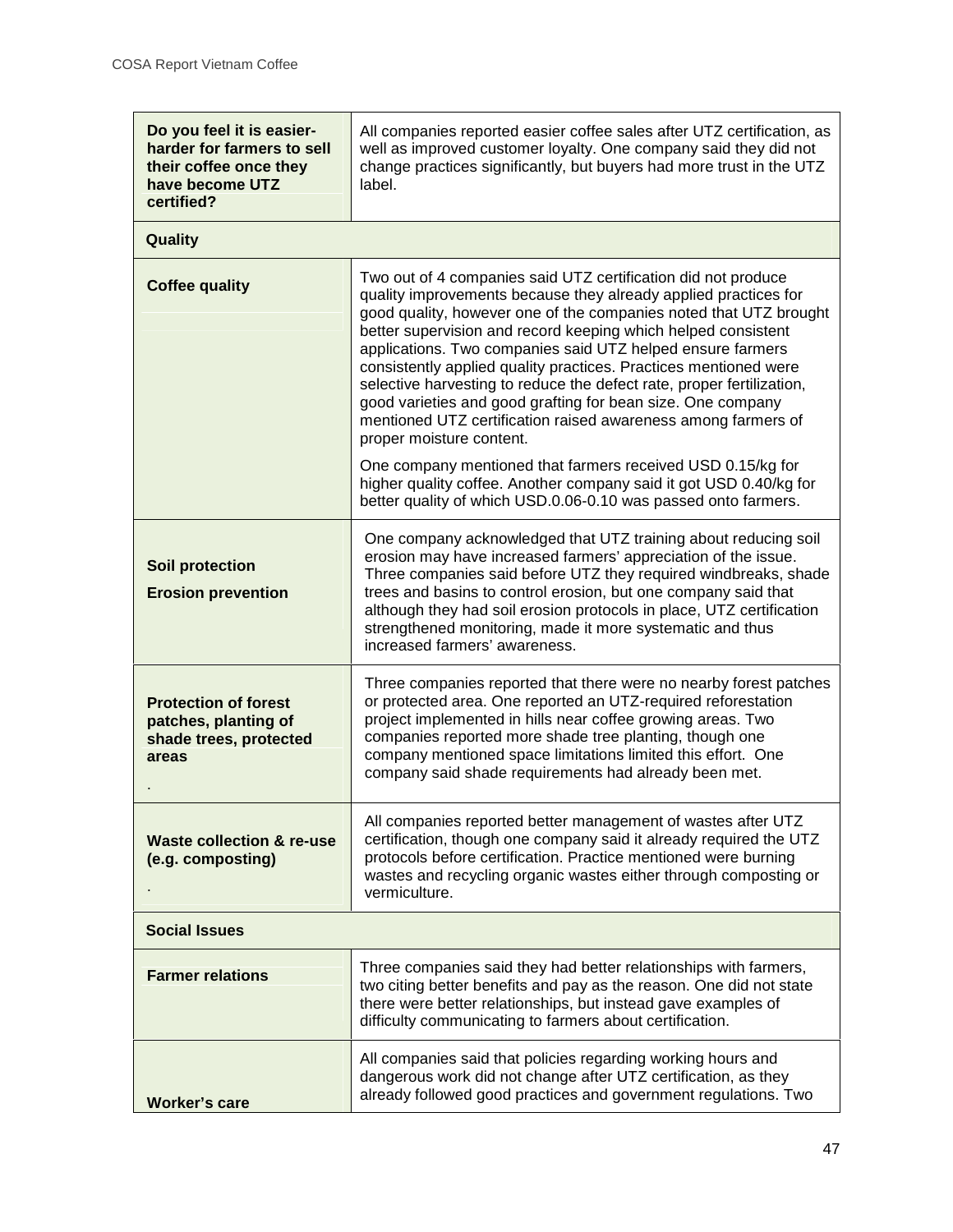|                                                                                                                                        | companies said that even so, UTZ certification caused the company<br>to be more cautious about providing protection to farmers applying<br>agrochemicals. All companies also said farmers received better<br>safety training with UTZ certification.                                                                                                                                                                                                                                                                                                                                                                                                                                                                                                                                                                                                                                                                                     |
|----------------------------------------------------------------------------------------------------------------------------------------|------------------------------------------------------------------------------------------------------------------------------------------------------------------------------------------------------------------------------------------------------------------------------------------------------------------------------------------------------------------------------------------------------------------------------------------------------------------------------------------------------------------------------------------------------------------------------------------------------------------------------------------------------------------------------------------------------------------------------------------------------------------------------------------------------------------------------------------------------------------------------------------------------------------------------------------|
|                                                                                                                                        | Two companies said they provided medical insurance to farmers.<br>One said that after UTZ certification, it provided contracts that<br>include annual medical checks. Another company said that after<br>UTZ it provided transportation to medical facilities in serious<br>situations.                                                                                                                                                                                                                                                                                                                                                                                                                                                                                                                                                                                                                                                  |
| <b>Children's care</b>                                                                                                                 | All companies said UTZ did not affect policies regarding children<br>working in the coffee, as child labor was not allowed even before<br>UTZ certification.                                                                                                                                                                                                                                                                                                                                                                                                                                                                                                                                                                                                                                                                                                                                                                             |
| <b>Farmers' family situations</b>                                                                                                      | The companies cited a range of different conditions affecting farm<br>families. All companies mentioned better environmental conditions<br>due to either better waste management or safer handling of<br>agrochemicals. One company said this training was not due to UTZ,<br>but both other companies attributed this to UTZ certification. Three<br>companies cited better earnings for farmers, two noting the UTZ<br>premium and one stating that the farmers learned UTZ practices on<br>their company plots that helped them produce more on their own<br>plots. One company said it changed from providing farmers with a<br>'holiday' bonus which farmers spent with little to show for it to<br>providing a study encouragement fund. This same company also<br>trained farmers to enjoy activities such as volleyball tournaments<br>and created a reward fund which the company said gave farmers a<br>more interesting life. |
| <b>Compensation and land</b><br>tenure practices?                                                                                      | One company owned no land and the other three followed<br>government decrees setting 5 years as the length of leases with<br>farmers. The exception is that one company has plots with aging<br>coffee that may be replaced if it becomes unproductive. Currently<br>the company signs contracts for only 1 - 2 years. Typically for all<br>the companies with land, including for these short term contracts,<br>farmers renew their contracts at the end of the lease term.                                                                                                                                                                                                                                                                                                                                                                                                                                                            |
| What do you think about<br>new traceability system<br>now?                                                                             | All companies said traceability improved after UTZ certification.<br>The companies also all said that record keeping and administration<br>improved, which in turn improved organization and ability to look up<br>information about farmers and production.                                                                                                                                                                                                                                                                                                                                                                                                                                                                                                                                                                                                                                                                             |
| Any other changes due to<br>certification?                                                                                             | Three companies found that UTZ certification lead to more<br>consistent, organized, professional management. One company<br>mentioned that UTZ also resulted in more frequent, practical<br>training sessions.                                                                                                                                                                                                                                                                                                                                                                                                                                                                                                                                                                                                                                                                                                                           |
| <b>Management</b>                                                                                                                      |                                                                                                                                                                                                                                                                                                                                                                                                                                                                                                                                                                                                                                                                                                                                                                                                                                                                                                                                          |
| Has your company had to<br>do any additional work<br>that your company for<br><b>UTZ certification? How</b><br>many full-time staff do | All companies said that UTZ has caused additional management<br>work requiring specialized certification units. However, for 3 of the<br>companies, workers did the certification jobs concurrently with other<br>work, so the overall impact was not great. Furthermore, the<br>required record-keeping has allowed management to be more                                                                                                                                                                                                                                                                                                                                                                                                                                                                                                                                                                                               |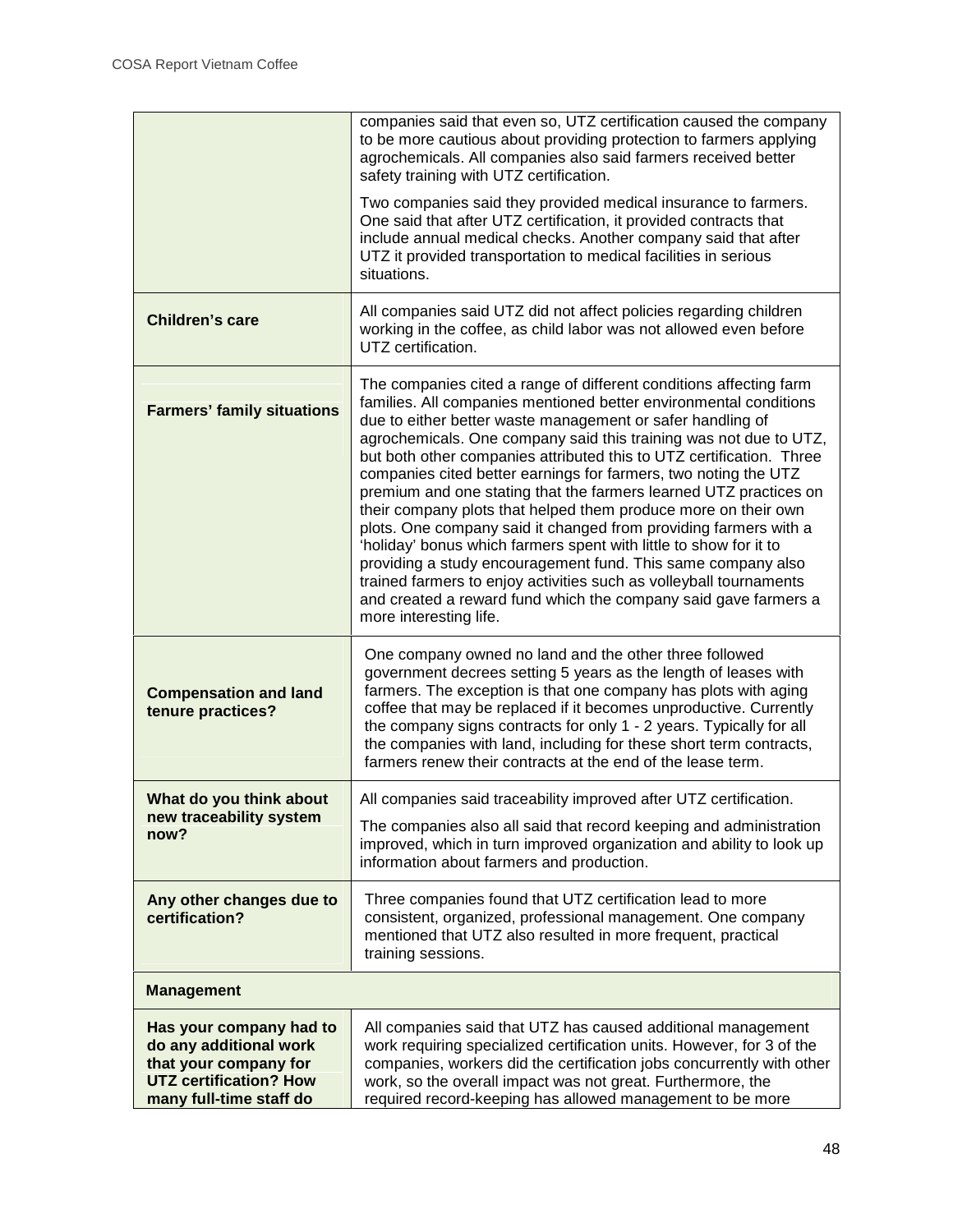| you have that are<br>responsible for organizing<br>UTZ?                                                                       | efficient since it is easier to look up information.<br>Number varies.                                                                                                                                                                                                                                                                                                                                                                                                                             |  |
|-------------------------------------------------------------------------------------------------------------------------------|----------------------------------------------------------------------------------------------------------------------------------------------------------------------------------------------------------------------------------------------------------------------------------------------------------------------------------------------------------------------------------------------------------------------------------------------------------------------------------------------------|--|
| <b>Overall - improvements and challenges</b>                                                                                  |                                                                                                                                                                                                                                                                                                                                                                                                                                                                                                    |  |
| <b>What aspects of UTZ</b><br>certification presented the<br>biggest challenges for the<br>company?                           | Three companies said the biggest challenge of certification has<br>been getting farmers to change old methods and to understand<br>reasons for and comply with new requirements.<br>One company said treatment of waste water from wet processing<br>has been its biggest challenge since the company cannot afford a<br>water processing facility. The company also noted that the farmers<br>do not have good domestic waste water management, but this is out<br>of the control of the company. |  |
| <b>Did certification produce</b><br>any unexpected<br>benefits/challenges?                                                    | All the companies said there were none.                                                                                                                                                                                                                                                                                                                                                                                                                                                            |  |
| What activities of the<br>certification program have<br>been most important for<br>achieving any benefits<br>you experienced? | All companies said there was no single activity that could be called<br>most important since all UTZ criteria had to be met to get certified.                                                                                                                                                                                                                                                                                                                                                      |  |
| How satisfied are you<br>with UTZ and why?                                                                                    | All 4 companies that answered said they were very satisfied.                                                                                                                                                                                                                                                                                                                                                                                                                                       |  |
| Are there any aspects of<br>UTZ that you would like to<br>see changed?<br>What are these and how                              | Two companies mentioned that assistance from UTZ on obtaining<br>required meteorological data for irrigation plans would be<br>appreciated. Two cited issues with waste water requirements. Other<br>issues mentioned by single companies were inconsistencies<br>between the agrochemicals allowed by the government and those<br>allowed by UTZ as well as inappropriateness of requirements                                                                                                     |  |
| and why would you want<br>them changed?                                                                                       | regarding housing and working conditions for small farms.                                                                                                                                                                                                                                                                                                                                                                                                                                          |  |